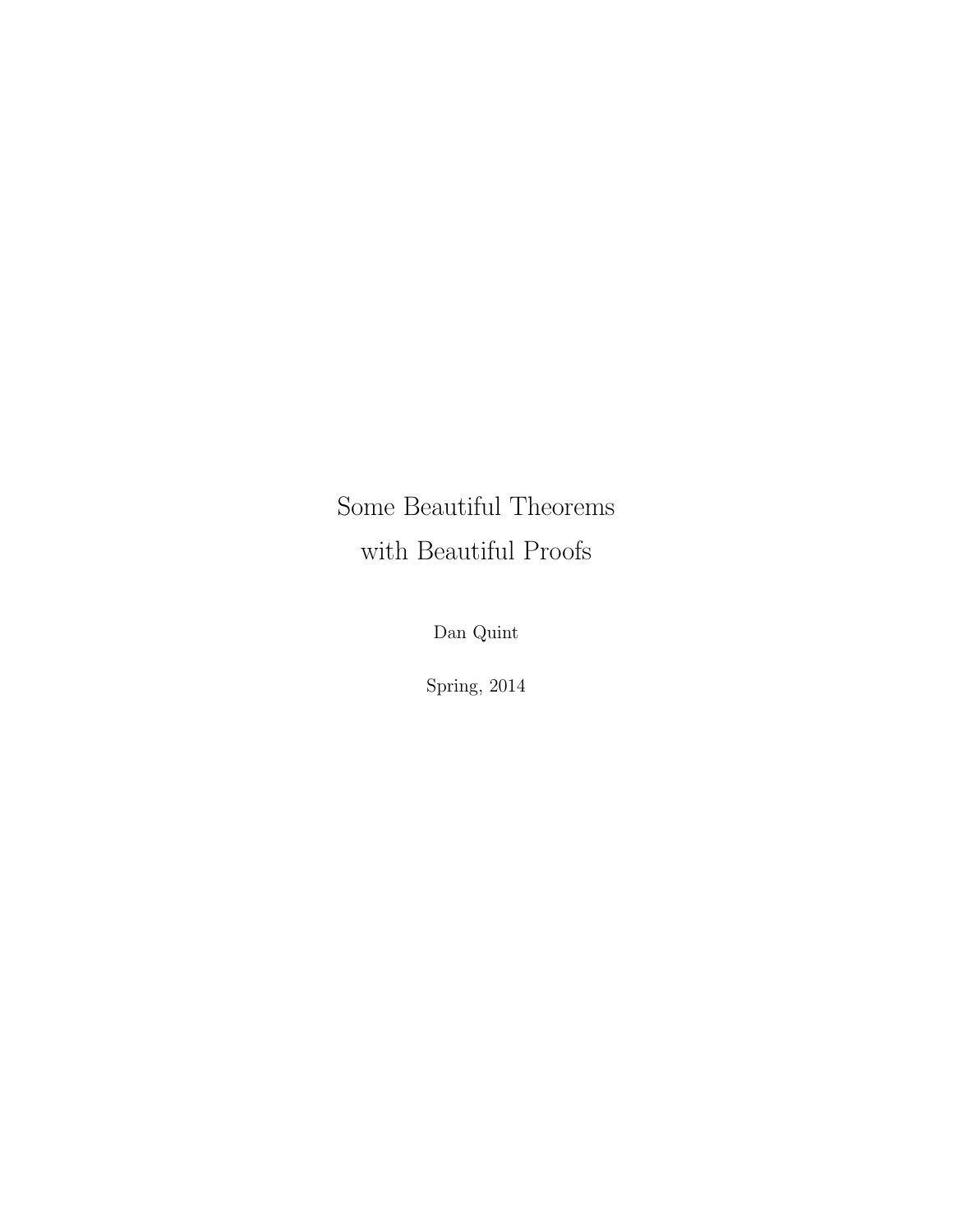# Introduction – Why Are We Here?

The basic goal of this semester is to prove five or so elegant results in micro theory. The list:

- 1. The First Welfare Theorem any Walrasian equilibrium gives a Pareto-efficient allocation
- 2. Arrow's Impossibility Theorem individual preferences don't "aggregate up" to societal preferences well
- 3. A "No Trade" Theorem access to different information can't be the sole basis for trade
- 4. Revenue Equivalence and the Optimal Auction under certain conditions, many standard auctions are equally good for the seller, and the revenue-maximizing auction (out of all possible formats) can be determined
- 5. Impossibility of Efficient Bilateral Trade when both buyer and seller have private information, no mechanism can realize all possible gains from trade

Of course, doing this will require learning a bunch of different setups/environments that are standard in micro theory. We'll see an exchange economy with production; a simple voting world with ordinal preferences over policies; a world with an unknown true state of the world and differential private information about that state; and the benchmark environment for analyzing auctions and other trading mechanisms, the independent private values setup. And we'll deal with Bayesian Nash equilibrium – the standard extension of Nash equilibrium to settings with incomplete information.

The lectures are generally organized around the result to be proven. We'll typically start by defining the environment we're considering, and the goal – what problem we're interested in. Then once we've got everything defined, we'll state the theorem, and prove it. And hopefully briefly discuss its relevance.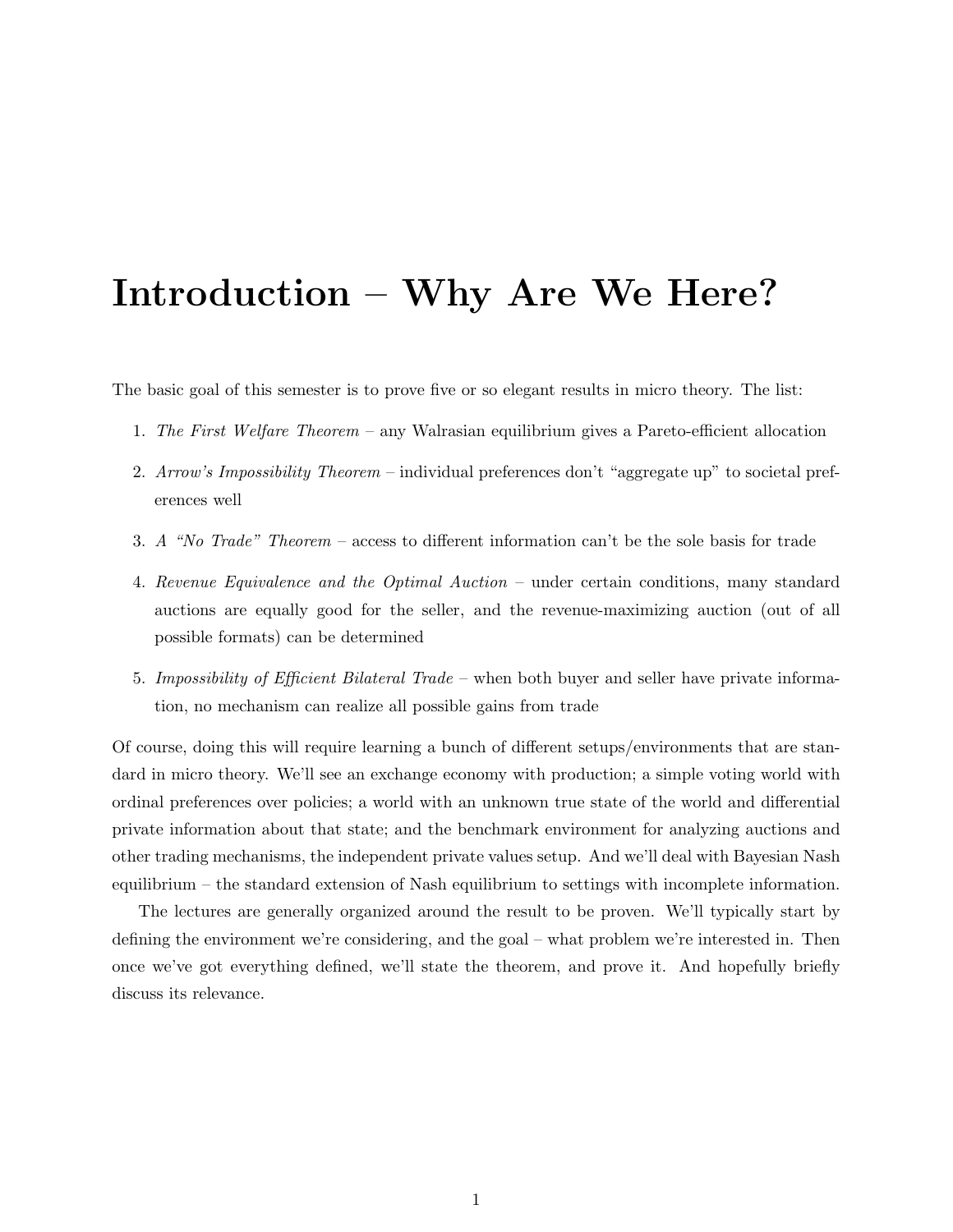## Lecture 1

# The First Welfare Theorem

Any Walrasian equilibrium allocation is Pareto-efficient.

- Basic exchange economy lots of consumption goods, lots of individuals endowed with some of each good
- Money is a means of exchange, but has no consumption value and nobody's endowed with it, it just facilitates trade
- Firms are technologies for turning some goods into some other goods
- Each good has a "market price" nobody knows where prices come from, but everyone's free to trade as much as they want at the market price
	- So you can sell some of your endowment and use that money to buy other stuff you want
- The key assumption is *price-taking behavior* individuals, and firms, assume that market prices are fixed and outside their own control
	- All you can do is trade, or not trade, at the prices you see
- We're thinking about general equilibrium, or competitive equilibrium, or Walrasian equilibrium, which is when market prices equate supply and demand for each good
	- Given market prices, individuals demand the best consumption bundle they can afford
	- Given market prices, firms choose production to maximize profit (and pay that profit out to their shareholders)
	- And markets clear
- Today's result: any such equilibrium is a Pareto-efficient allocation.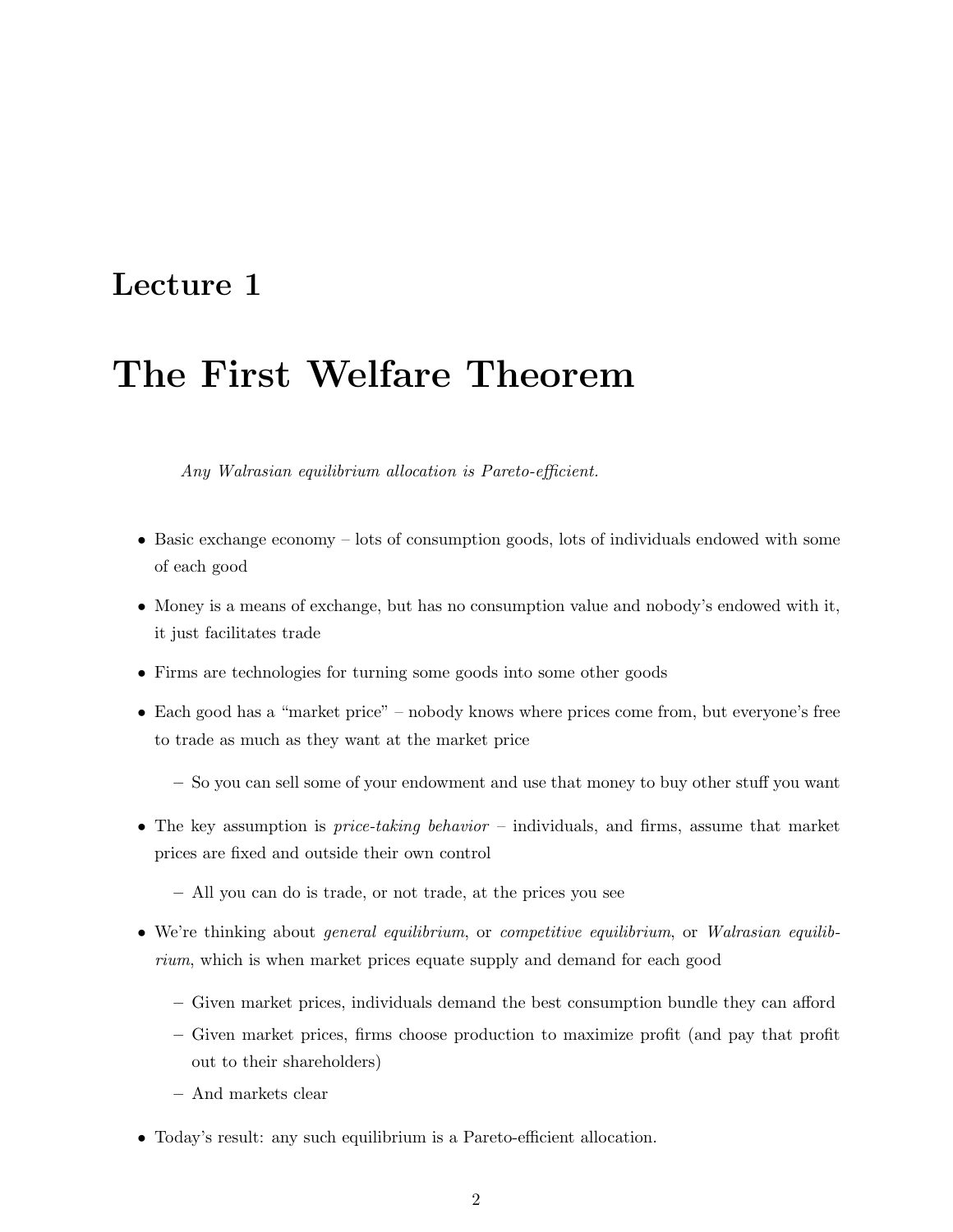### 1 What Environment Are We In?

We begin by defining a very general exchange economy with production.

- There are  $M$  different goods
	- We'll let  $p_m$  denote the price per unit of good m, and  $p \in (\Re^+)^M$  the vector of all prices
- There are  $N$  consumers
	- Each consumer  $i \in \{1, 2, ..., N\}$  has some endowment  $e_i \in (\Re^+)^M$  of goods...
	- ...and a utility function  $u_i : (\Re^+)^M \to \Re$  over how much he/she consumes of each good
	- We'll let  $x_i \in (\Re^+)^M$  denote how much *i* consumes of each good, giving utility  $u_i(x_i)$
- There are  $F$  firms
	- Each firm  $j \in \{1, 2, ..., F\}$  is represented by a *production set*  $Y_j \subset \mathbb{R}^M$ , which consists of all feasible production plans for that firm
	- For example, if  $M = 5$  and the vector  $(-1, -1, 1, 0, 0) \in Y_i$ , then firm j has the ability to turn one unit each of goods 1 and 2 into one unit of good 3
	- (Technology need not scale if  $y \in Y_j$ , it does not imply that  $2y \in Y_j$ )
	- We'll let  $y_j \in Y_j$  denote the production plan that firm j chooses
- The firms are owned by the consumers
	- Consumer *i* owns a share  $\theta_{ij}$  of firm *j*, with  $\sum_{i=1}^{N} \theta_{ij} = 1$  for each *j*
	- If firm j produces  $y_j$  at prices p, it earns profits  $\pi_j = p \cdot y_j$ , and pays  $\theta_{ij}\pi_j$  to consumer i
- Finally, one assumption on preferences:

each consumer's preferences are locally non-satiated:

for any i, any  $x_i$ , and any  $\epsilon > 0$ , there's some  $x'_i$  such that  $||x'_i - x_i|| \leq \epsilon$  and  $u_i(x'_i) > u_i(x_i)$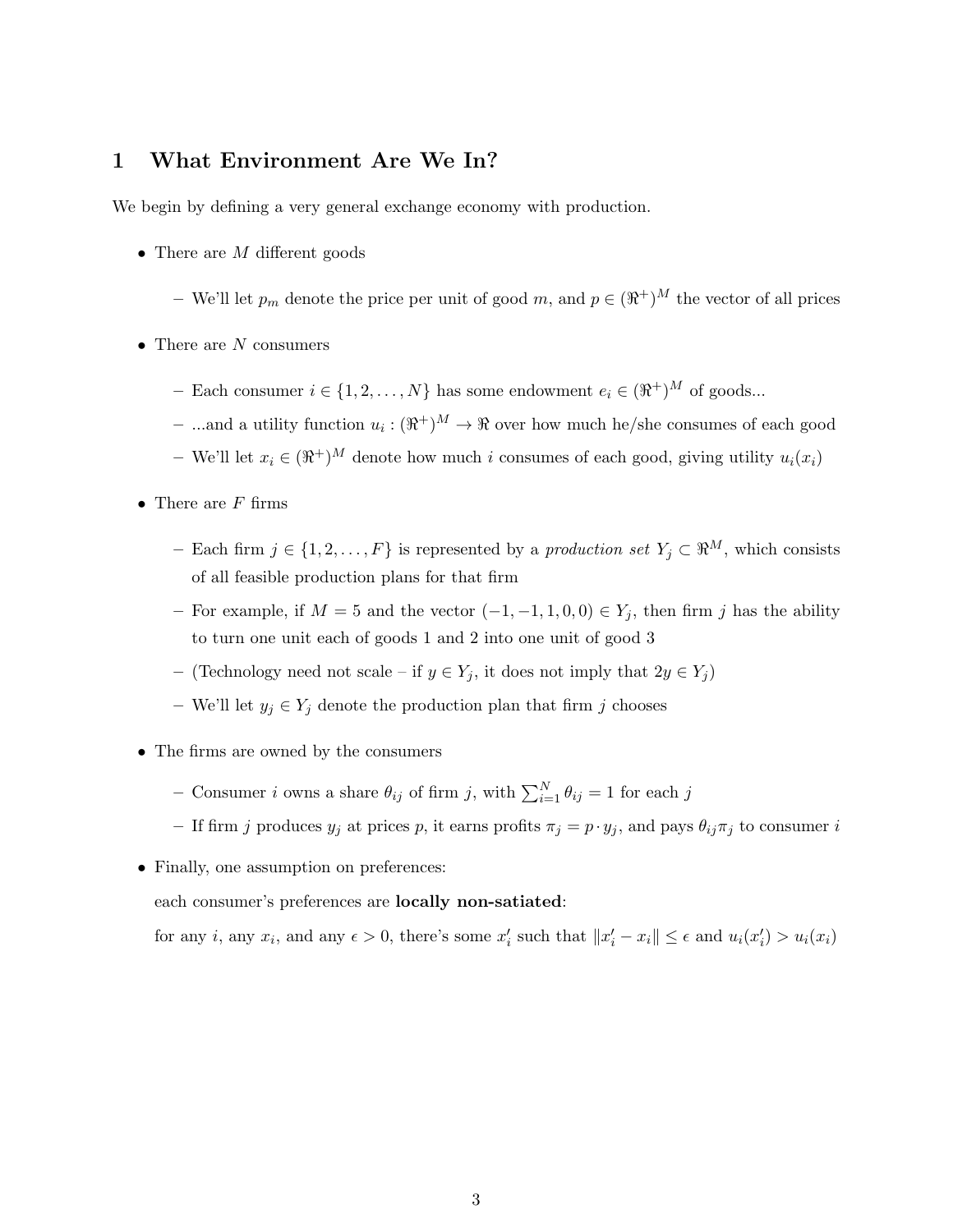## 2 What Are We Trying To Do?

We're interested in two things: Pareto efficient consumption plans, and general equilibrium.

#### 2.1 Pareto efficiency

- Let  $x = (x_1, x_2, \dots, x_N) \in (\Re^+)^{MN}$  be a consumption plan for each consumer
- $\bullet$  x is feasible if it's technologically possible to produce that much of each good: that is, if there is some production plan  $(y_1, y_2, \ldots, y_F) \in Y_1 \times Y_2 \times \ldots \times Y_F$  such that

$$
\sum_{i=1}^{N} x_i \leq \sum_{i=1}^{N} e_i + \sum_{j=1}^{F} y_j
$$

• A feasible consumption plan x is *Pareto efficient* if it's not Pareto-dominated by any other feasible consumption plan: that is, if there does not exist a feasible plan  $x' = (x'_1, x'_2, \ldots, x'_M)$ with

$$
u_i(x'_i) \geq u_i(x_i)
$$

for every  $i$ , with strict inequality holding for at least one  $i$ .

#### 2.2 Walrasian Equilibrium

Walrasian equilibrium is defined, basically, as two things happening:

- 1. Consumers and firms are "price takers" they take market prices as being outside their control – and behave optimally given the prices they see
- 2. Market prices are such that the demand for each good equals the supply, i.e., markets clear

Formally, a Walrasian equilibrium is a vector of prices  $p^*$ , a consumption plan for each consumer  $x^* = (x_1^*, \ldots, x_N^*)$ , and a production plan for each firm  $y^* = (y_1^*, \ldots, y_F^*)$  such that:

• Given prices  $p^*$ , each firm is maximizing profits: for each  $j \in \{1, 2, ..., F\}$ ,

$$
y_j^* \in \arg\max_{y_j \in Y_j} p^* \cdot y_j
$$

• Given prices  $p^*$  and their wealth (from both their endowment of goods and their income from the firms they own), each consumer is maximizing utility: for each  $i$ ,

$$
x_i^* \in \arg \max_{x_i} \left\{ u_i(x_i) : p^* \cdot x_i \leq p^* \cdot e_i + \sum_j \theta_{ij} (p^* \cdot y_j^*) \right\}
$$

• Each market clears: element by element,

$$
\sum_i x_i^* = \sum_i e_i + \sum_j y_j^*
$$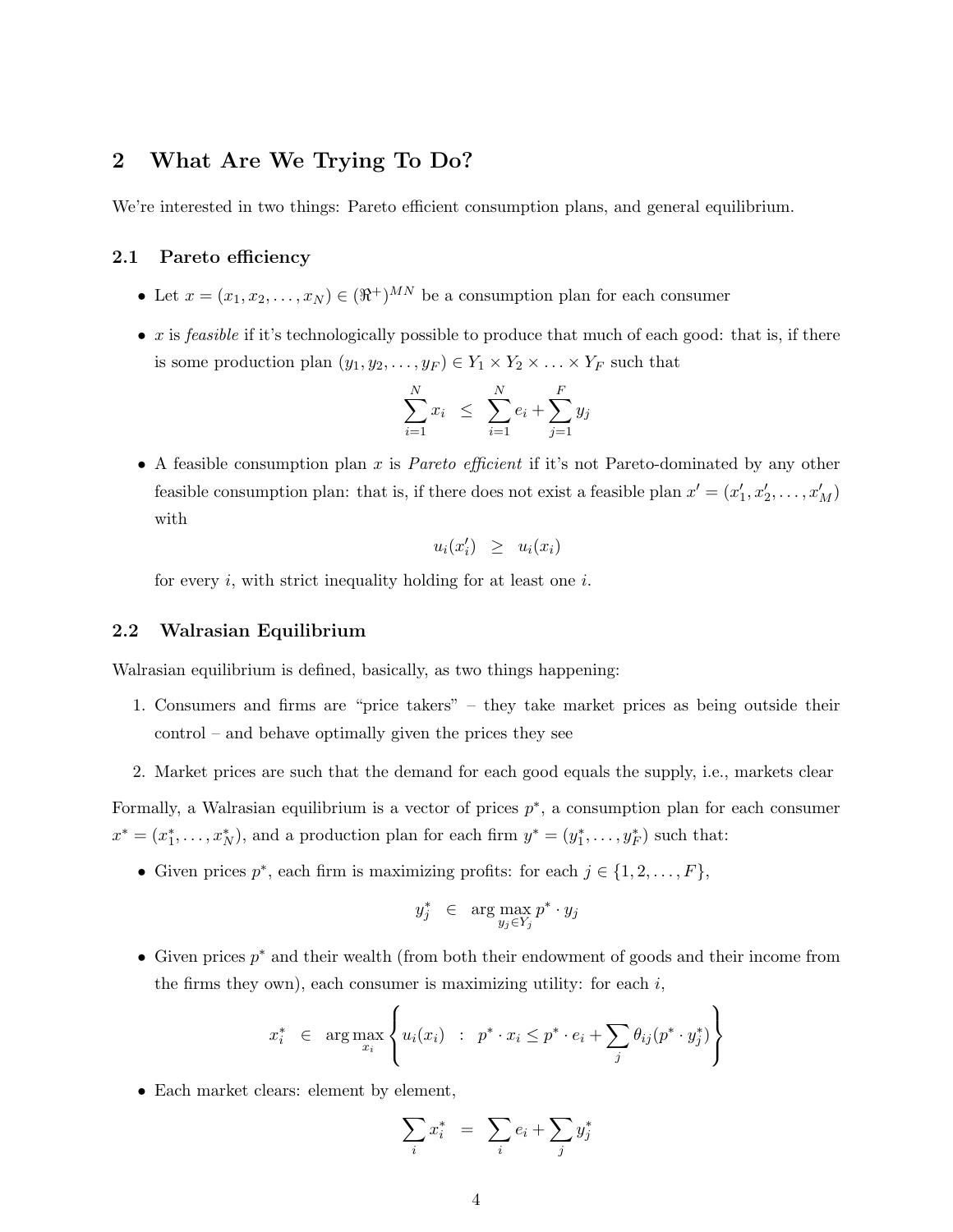## 3 Today's Big Result

**Theorem** (The First Fundamental Theorem of Welfare Economics). If  $(p^*, x^*, y^*)$  is a Walrasian equilibrium, then  $x^*$  is Pareto efficient.

### 4 But before we prove this...

- Before we prove this, one more preliminary **proof** by contradiction
- Many of our results will be proven this way
- We want to show that some claim  $B$  is true or really, that it follows from some set of assumptions A
- So we want to show  $A \longrightarrow B$
- Very often, it's easier to show that contrapositive:  $\neg B \longrightarrow \neg A$
- Which can be summarized: "Suppose  $B$  was false. Show this leads to a contradiction. That proves B must be true."
- Classic example of this: Euclid's proof there must be an infinite number of prime numbers.
	- Suppose there was a finite set of prime numbers
	- Label them  $\{p_1, p_2, \ldots, p_r\}$
	- Let  $P = p_1 p_2 \cdots p_r + 1$
	- $-$  If  $P$  is prime, we have a contradiction, because it's bigger than any of the numbers on our list
	- If  $P$  is not prime, then some prime number divides it, call that  $p$
	- p can't be on our list, because  $P = ap + 1$ ; but then p is a prime that wasn't on our list, another contradiction
	- So either way, we've found a prime that wasn't on our list
	- Thus, the number of primes is infinite
- Now we're ready to prove the First Welfare Theorem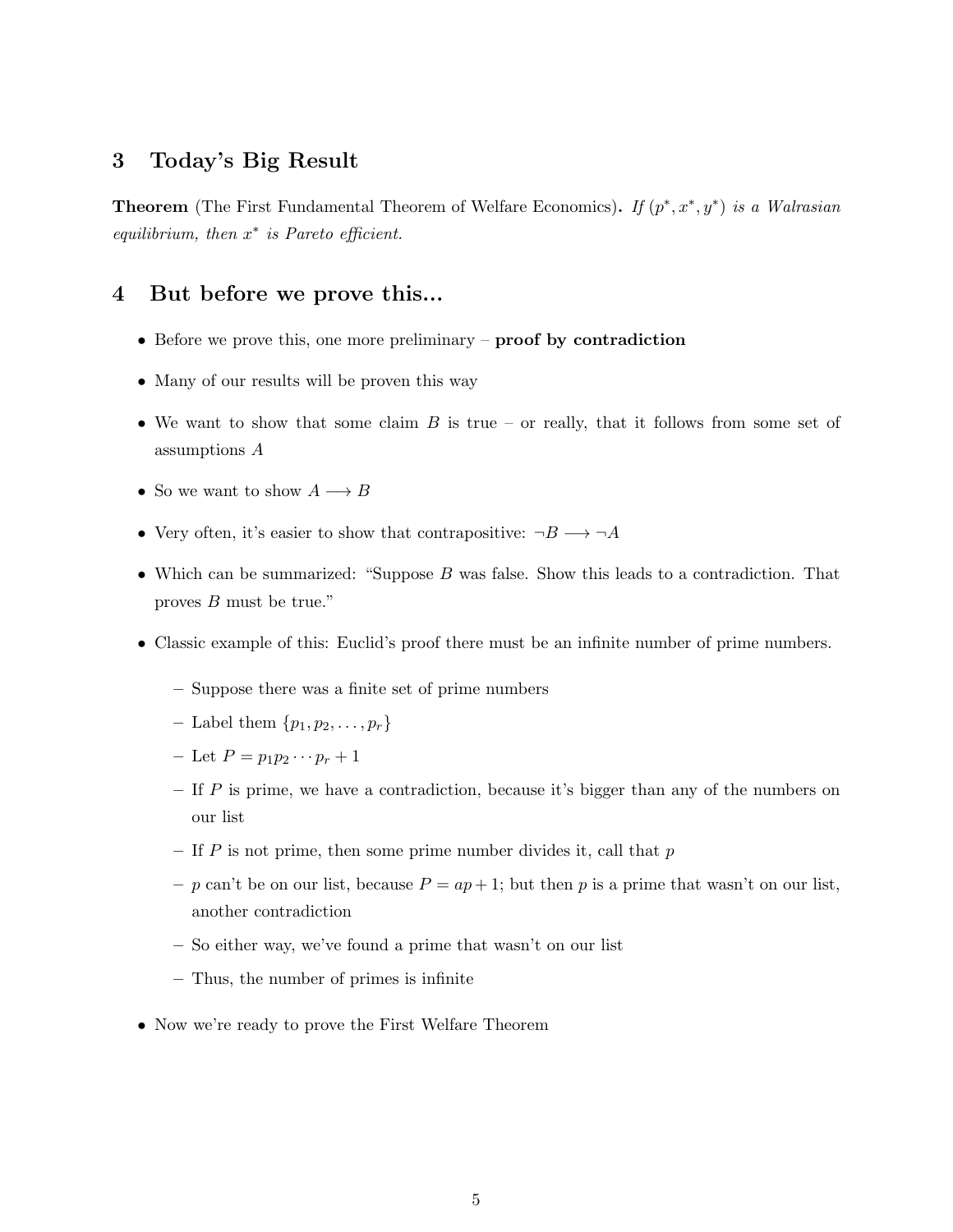### 5 Proof of the First Welfare Theorem

- The proof is surprisingly straightforward. We will prove this by contradiction.
- Suppose the theorem is false, which means there is some Walrasian equilibrium  $(p^*, x^*, y^*)$ which is not Pareto-efficient
- Then  $x^*$  must be Pareto-dominated by some other feasible consumption plan

Let  $x' = (x'_1, x'_2, \ldots)$  be that consumption plan,

and  $y' = (y'_1, y'_2, \ldots)$  a feasible production plan that generates it  $(\sum_i x'_i = \sum_i e_i + \sum_j y'_j)$ 

- First thing to show: at prices  $p^*$ ,  $x'$  must be more expensive than  $x^*$ 
	- − Since x' Pareto-dominates  $x^*$ , at least one guy *strictly* prefers  $x'_i$  to  $x^*_i$ ; call him Bob
		- ∗ Since Bob chose  $x^*_{Bob}$  at prices  $p^*$ , he can't afford anything better
		- ∗ Since  $x'_{Bob}$  is better, that means he can't afford it or  $p^* \cdot x'_{Bob} > p^* \cdot x^*_{Bob}$
	- For everyone else,  $x_i'$  is at least as good as  $x_i^*$  and this means it must also be at least as expensive at prices  $p^*$ 
		- ∗ I did this in a kind of hand-wavy way in class, so let me do it properly here
		- ∗ Suppose this was false, i.e., for some  $i, u_i(x'_i) \ge u_i(x_i^*)$  but  $p^* \cdot x'_i < p^* \cdot x_i^*$
		- ∗ Let  $\delta = p^* \cdot x_i^* p^* \cdot x_i'$ , and let  $\epsilon = \frac{\delta}{\|p\|}$  $\overline{\|p^*\|}$
		- \* Local non-satiation means there exists an  $x''_i$  with  $||x''_i x'_i|| \leq \epsilon$  and  $u_i(x''_i) > u_i(x'_i)$
		- \* Now,  $p^* \cdot x_i'' = p^* \cdot (x_i'' x_i') + p^* \cdot x_i' = p^* \cdot (x_i'' x_i') + (p^* \cdot x_i^* \delta)$
		- $∗$  Recall from years ago that  $a \cdot b = ||a|| ||b|| \cos θ$ , where  $θ$  is the angle between vectors a and b; or more significantly,  $a \cdot b \le ||a|| ||b||$
		- \* This means  $p^* \cdot (x''_i x'_i) \le ||p^*||_{\epsilon} = ||p^*|| \frac{\delta}{||p^*||}$  $\frac{\delta}{\|p^*\|} = \delta$
		- \* So  $p^* \cdot x_i'' \leq \delta + (p^* \cdot x_i^* \delta) = p^* \cdot x_i^*$
		- ∗ But  $u_i(x_i'') > u_i(x_i) \geq u_i(x_i^*),$  which contradicts  $x_i^*$  being chosen in equilibrium
		- ∗ So the contradiction proves that  $p^* \cdot x_i' \geq p^* \cdot x_i^*$
		- ∗ (Note that this is the only step of the proof where we need local non-satiatedness.)
	- So if we sum up over all consumers,

$$
\sum_{i=1}^{N} (p^* \cdot x_i') \quad > \quad \sum_{i=1}^{N} (p^* \cdot x_i^*)
$$

- Now, we assumed the production plan y' would generate  $x'$ , or  $\sum_i x'_i = \sum_i e_i + \sum_j y'_j$
- And since markets cleared in equilibrium,  $\sum_i x_i^* = \sum_i e_i + \sum_j y_j^*$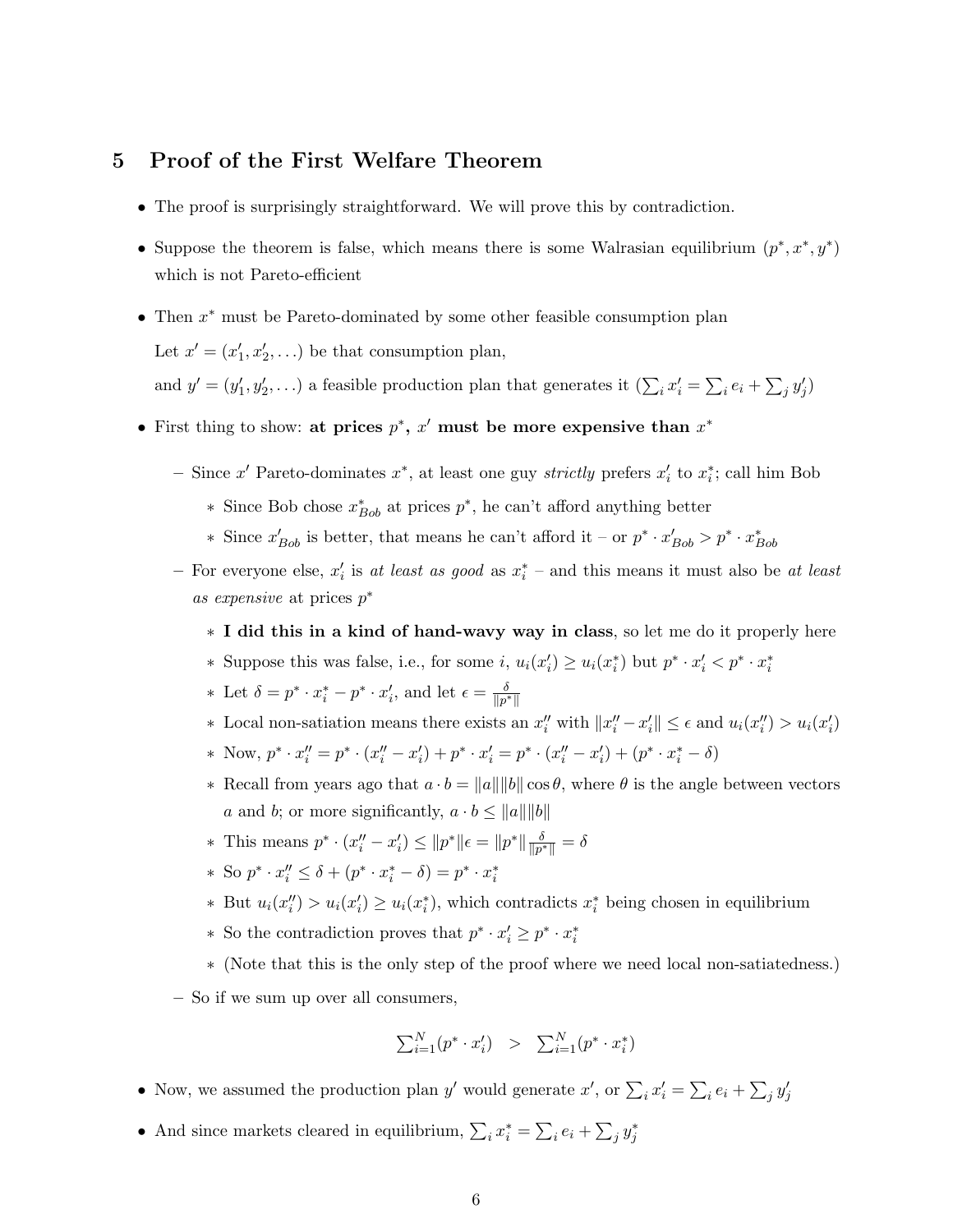• Plugging these into our last equation,

$$
p^* \cdot \left( \sum_i e_i + \sum_j y'_j \right) \quad > \quad p^* \cdot \left( \sum_i e_i + \sum_j y^*_j \right)
$$

or, subtracting  $p^* \cdot \sum_i e_i$  from both sides and pulling the dot product inside the summation,

$$
\sum_j p^* \cdot y'_j \quad > \quad \sum_j p^* \cdot y^*_j
$$

• But if the left-side sum is bigger than the right, then at least one of the summands must be bigger – there's some firm  $k$  such that

$$
p^*\cdot y_k' \ \ > \ \ p^*\cdot y_k^*
$$

• But by definition, firm k was supposed to be maximizing profits at  $p^*$  by choosing  $y_k^*$ , and there's our contradiction!

## 6 Where do we go from here?

- We just proved: if we "get to" an equilibrium, it's efficient
- But we don't yet even know for sure an equilibrium exists
- Turns out, we can prove it does, but only with some additional assumptions it's pretty easy to find examples of environments that do not have a Walrasian equilibrium.
- If there are no firms, just consumers, existence of an equilibrium is guaranteed if...
	- $-$  each  $u_i$  is continuous
	- $-$  each  $u_i$  is increasing
	- $-$  each  $u_i$  is concave
	- and every consumer has a strictly positive endowment of every good  $(e^{i} \gg 0)$

But if any of these conditions is violated, you can generate examples with no equilibrium.

• For one simple example, take two goods, and let  $u_1(x, y) = \min\{x, y\}$  and  $u_2(x, y) =$  $\max\{x, y\}$ , which is convex

Let 
$$
e^1 = e^2 = (1, 1)
$$

The problem is that at any positive prices, the first guy demands equal amounts of the two goods, which means he refuses to trade; but the second guy demands to trade his endowment of one good for as much as he can afford of the other good; so markets can't clear at positive prices

But if either price is 0, the second guy demands an infinite amount of that good, and again, markets can't clear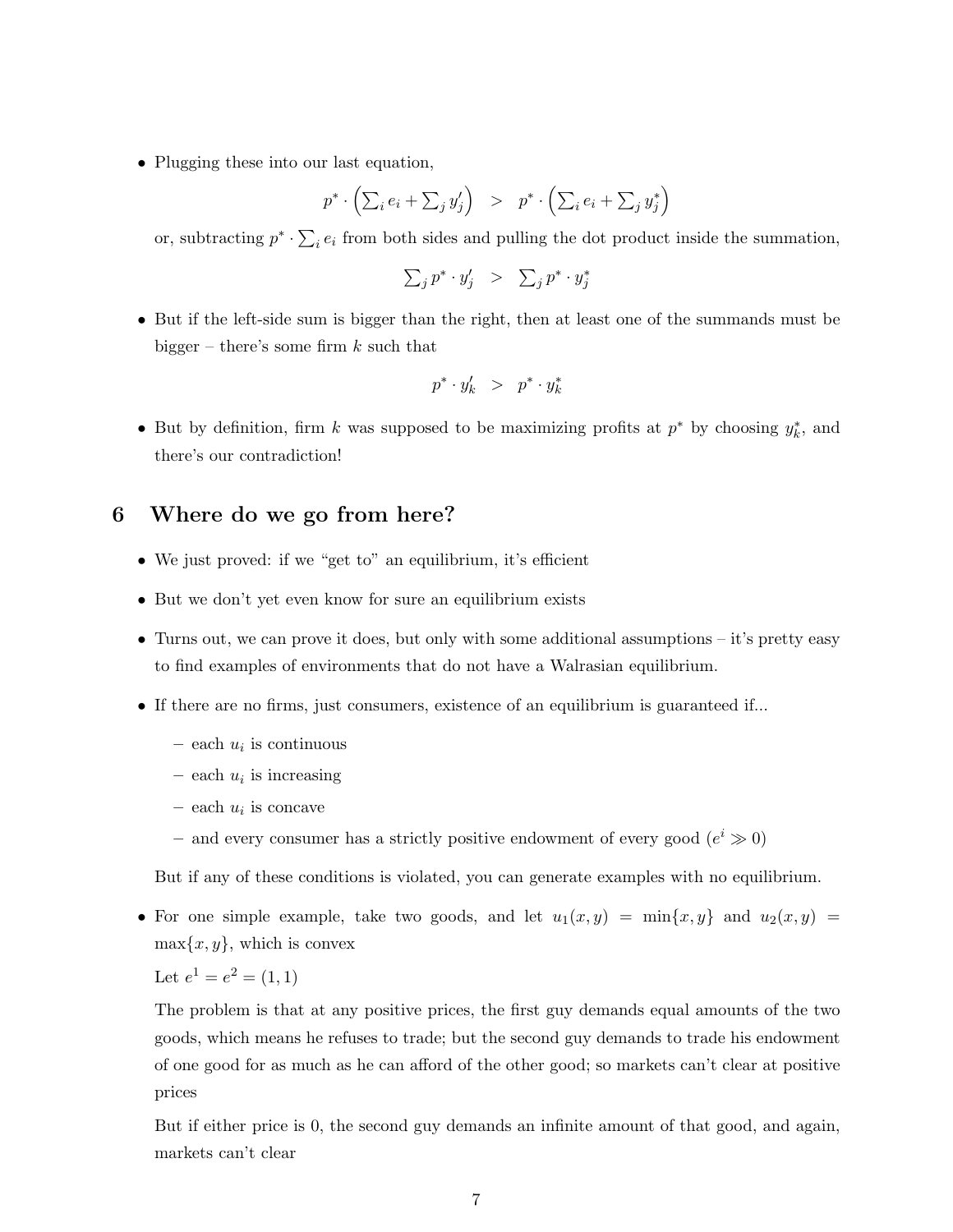- For another example, suppose there are two goods and two consumers, and endowments are not strictly positive:  $e_1 = (10, 0)$  and  $e_2 = (0, 10)$ . Utility functions are  $u_1(x, y) = x$  and  $u_2(x, y) = \sqrt{x} + y$ . It turns out, no prices exist that clear markets:
	- If either price is zero, player 2 will demand an infinite amount of that good, so markets won't clear
	- If both prices are strictly positive, player 1 will demand exactly his endowment; but player 2 will demand some of good 1, so markets won't clear
- Even if we know a Walrasian equilibrium exists, we haven't said why we would expect it to be reached...
- But if we do believe that Walrasian equilibrium will naturally occur, then the First Welfare Theorem is sort of the competitive-markets analog of the Coase Theorem – let people trade, and an efficient outcome will inevitably be reached
- (The "price-takers" assumption can be thought of as the assumption that each person, and each firm, is small relative to the "market," so that everyone believes his own impact on market prices is negligible.)
- There's also the Second Welfare Theorem that given an economy, any Pareto-efficient consumption plan is a Walrasian equilibrium for some set of prices and endowments – but this also requires some additional assumptions
	- Basically, we need continuous, concave utility functions and convex production sets (if we allow firms)
	- Under those assumptions, any Pareto-efficient allocation is a Walrasian equilibrium for some set of initial endowments

## References

• Mas-Colell, Whinston and Green (1995), Microeconomic Theory, Oxford University Press (the standard first-year PhD micro textbook), ch. 16.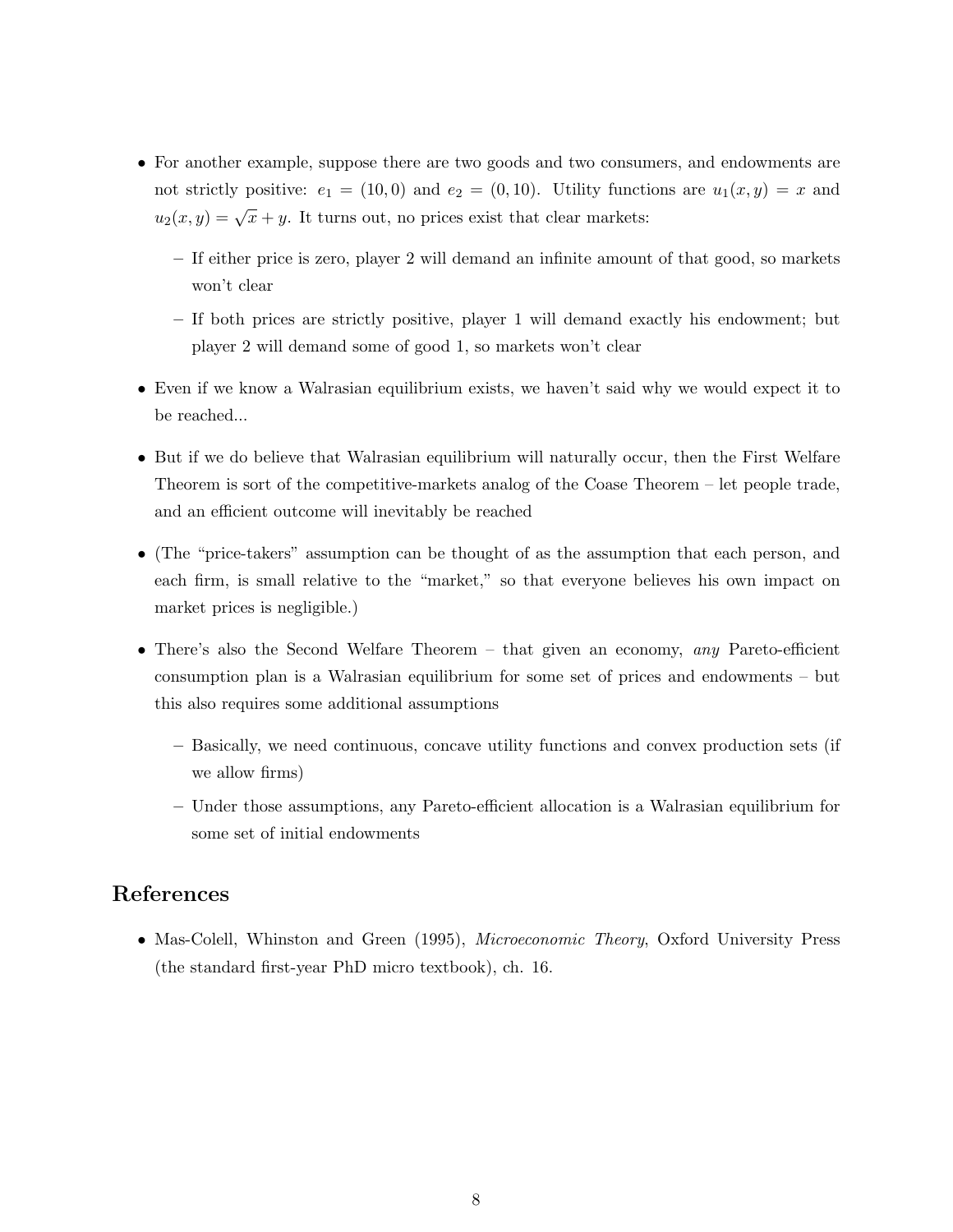## Lecture 2

# Arrow's Impossibility Theorem

Aggregating individual preferences is hard.

## 1 What Environment Are We In?

- Finite set  $\mathbf{A} = \{A, B, C, \ldots\}$  of at least three different policy options
- Finite number N of different individuals  $i = 1, 2, \ldots, N$
- Each person *i* has preferences over the policy options  $\succeq_i$ , which are *complete* and *transitive*, and for simplicity, we'll assume they are strict as well (no indifferences)
	- so for any individual i and any two policies a and b, either  $a \succ_i b$  or  $b \succ_i a$
	- and for any three policies a, b, and c, if  $a \succ_i b$  and  $b \succ_i c$ , then  $a \succ_i c$
- And that's it.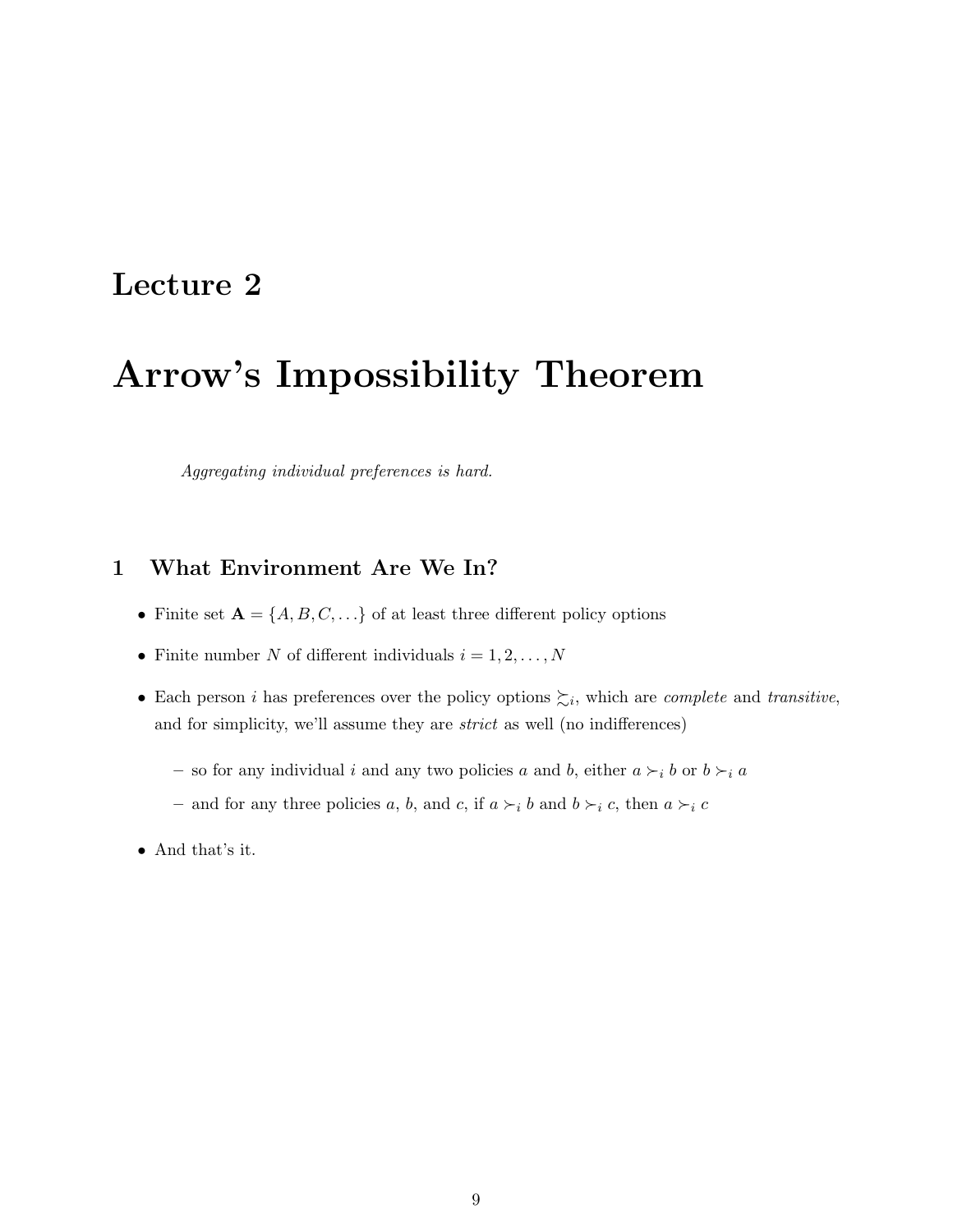## 2 What Are We Trying To Do?

• We're looking for a way to *aggregate preferences* – that is, we want a way to turn each possible set of individual preferences  $\{\succ_1, \succ_2, \ldots, \succ_N\}$  into a preference relation  $\succsim^*$  for "society"

 $-$  We won't require  $\succsim^*$  to be strict

- The mapping from individual preference relations into social preferences relations is alternatively called a social welfare function, or a preference aggregation rule, or a Constitution
- I'll use *social welfare function* just remember that the SWF is not a set of preferences itself, but a rule for generating a set of preferences for society for each set of individual preferences
	- So if we let X be the set of all possible preference relations over the set of policies  $\bf{A}$ , a SWF is a mapping from  $X^N$  to X
- We want our social welfare function to satisfy certain properties

#### 2.1 Social preferences need to be defined for any set of individual preferences.

- Our SWF has to specify some set of social preferences  $\geq^*$  for any given set of individual preferences  $\{\succ_1, \succ_2, \ldots, \succ_N\}$
- This is also called "universal domain" we're not ruling out any possible preferences.

#### 2.2 Social preferences should be complete and transitive.

- Just like individual preferences  $\sum_i$  need to be complete and transitive to be "reasonable"...
- we want the social preferences  $\succeq^*$  chosen by our SWF to be complete and transitive for each set of individual preferences
- (otherwise we won't have a coherent choice rule for society)
- This rules out something like pairwise majority voting

Why? Suppose there are three people and three policies, with preferences

$$
A \succ_1 B \succ_1 C
$$
  

$$
B \succ_2 C \succ_2 A
$$
  

$$
C \succ_3 A \succ_3 B
$$

If we go by majority rule, two out of three prefer A to B, and two out of three prefer B to C, and two out of three prefer C to A; so social preferences would have to be  $A \succ^* B \succ^* C$  but  $C \succ^* A$ , which isn't transitive.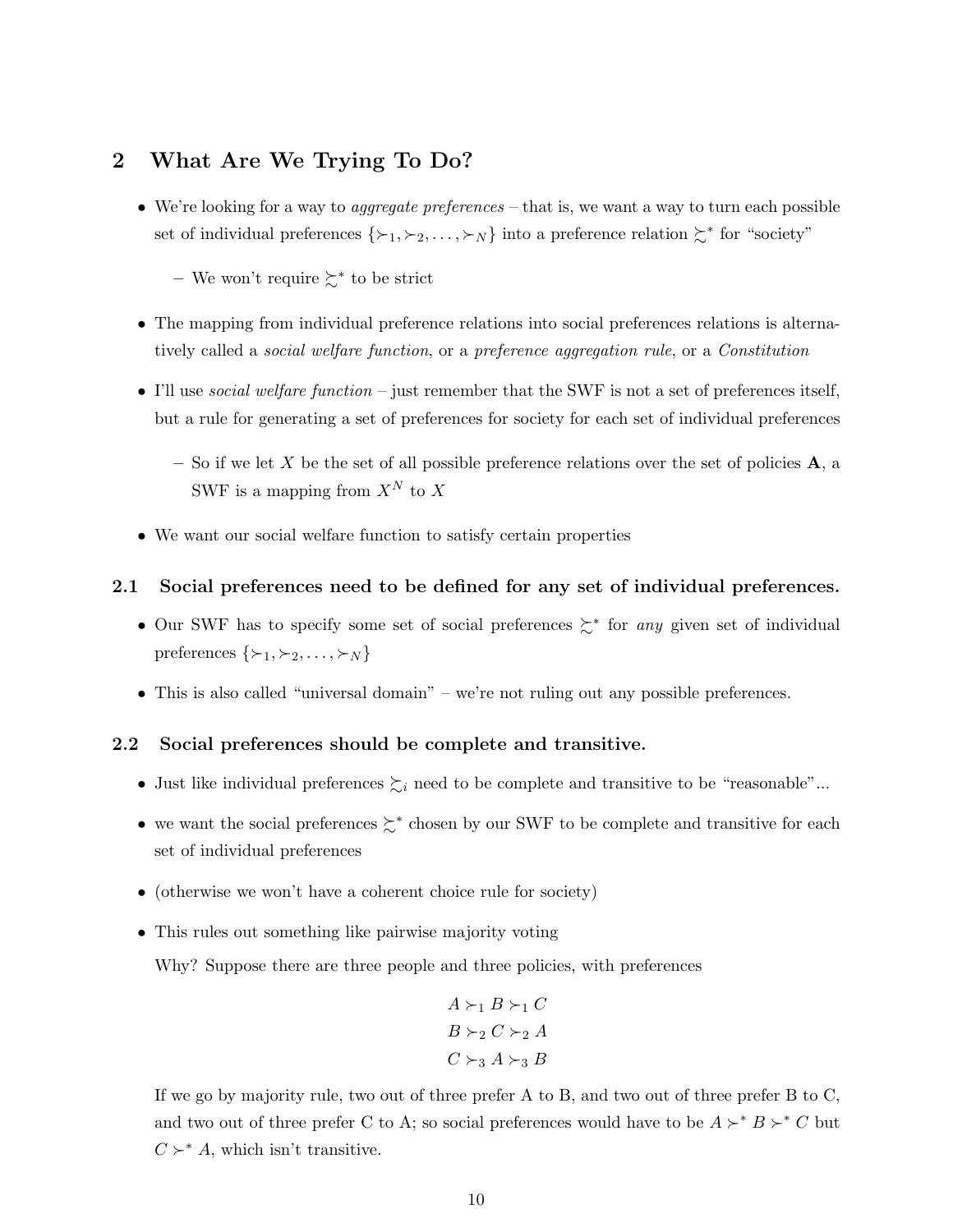#### 2.3 Social preferences should respect unanimity.

- If everyone in society agrees that policy  $a$  is strictly better than  $b$ , then the social preferences defined by our SWF should also strictly prefer a to b.
- If not, it's doing a pretty bad job of aggregating the individuals' preferences.
- This rules out stupid rules like "society ranks all options equally" or "regardless of individual preferences, society ranks policies alphabetically"

#### 2.4 The SWF should satisfy independence of irrelevant alternatives

- Basically, this says that if we're trying to figure out whether society prefers  $a$  to  $b$ , what people think of c shouldn't matter.
- Formally, suppose we start with some set of individual preferences  $\{\succ_1, \ldots, \succ_N\}$ , and the SWF picks a social preference function under which  $a \succsim^* b$

Now modify one guy's preferences  $\succ_i$  such that his preference between a and b stays the same, but his preferences for other things (including whether he prefers c to a or b) changes

Then under the new preferences, the SWF should still pick a social preference function that prefers a to b.

• This rules out a rule like the Borda count.

Suppose there are three policies, and we ask everyone for a rank-order list; and then we give a policy 3 points for each person who ranked it first, 2 points for each person who ranked it second, and 1 point for every person who ranked it third, and we say society prefers policies with more points.

This rule violates IIA. For example, with two voters, if

$$
\begin{array}{ccc}\nA & \succ_1 & B & \succ_1 & C \\
B & \succ_2 & C & \succ_2 & A\n\end{array}
$$

then the Borda count would prefer  $B$  to  $A$ . But if preferences were

$$
\begin{array}{ccc}\nA & \succ_1 & C & \succ_1 & B \\
B & \succ_2 & A & \succ_2 & C\n\end{array}
$$

it would prefer A to B. But in both cases,  $A \succ_1 B$  and  $B \succ_2 A$  – all we did was change parts of preferences that "aren't supposed to matter" for choosing between  $A$  and  $B$ . So a Borda count rule violates IIA.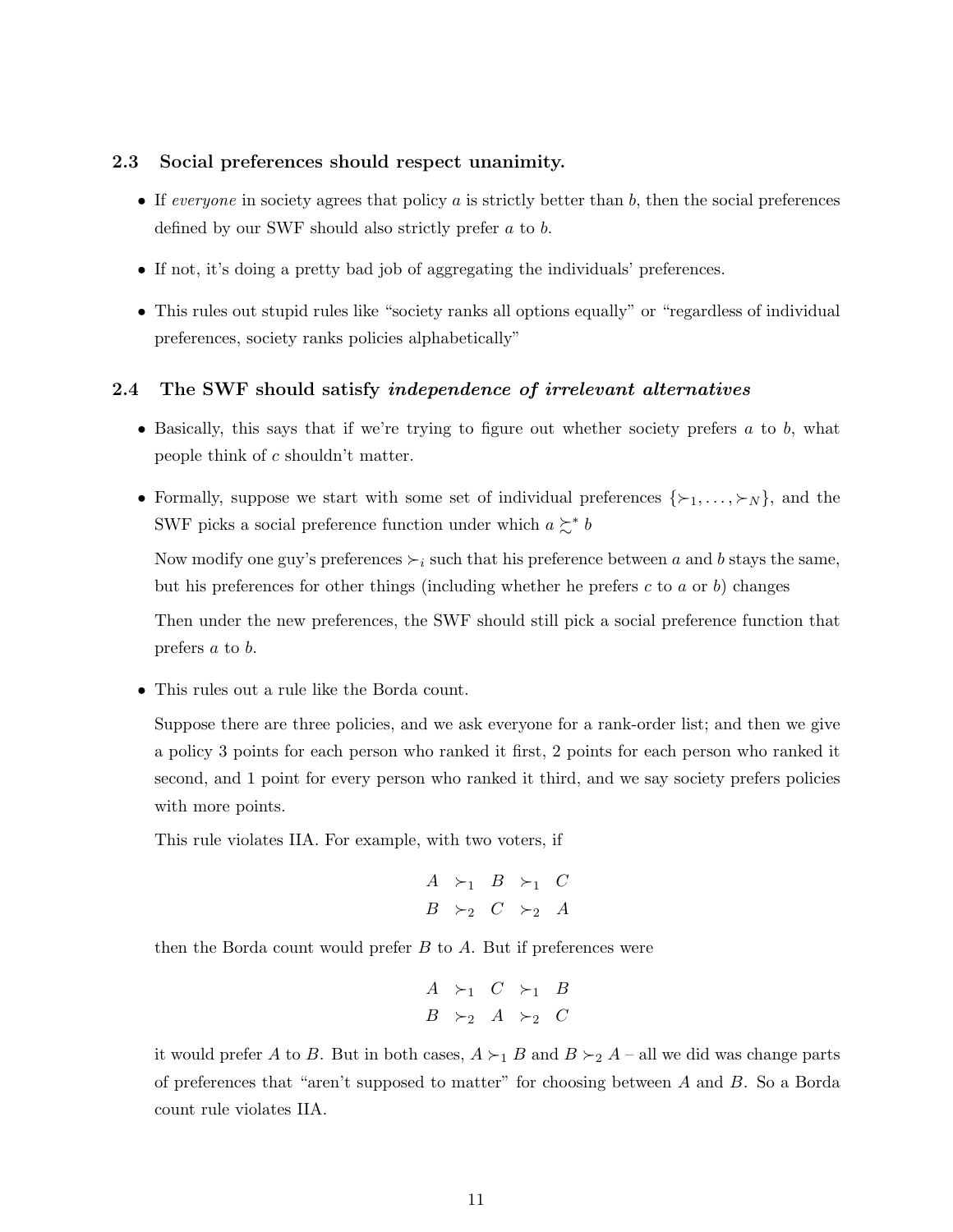#### 2.5 (Aside: note the ordinality of preferences)

- Note that preferences here are ordinal, not cardinal
- All we know is whether an individual prefers one policy to another we have no language to even talk about how much he prefers one to another
- We don't have money, to allow people to barter (I prefer  $A$  to  $B$ , but I'll prefer  $B$  if you give me \$11), or anything like that
- All we have is ordinal pairwise preferences, and we need to aggregate them to preferences for society

#### 2.6 What's Left?

- That's what Arrow's theorem tells us. Not much.
- One more thing to define: a SWF is a *dictatorship* if the social preference always just reflects the same one guy's preferences, that is, if there's some individual  $k$  such that regardless of anyone else's preferences,  $a \succ^* b$  if and only if  $a \succ_k b$ .

## 3 The Result

Theorem (Arrow). Any SWF which respects transitivity, unanimity, and independence of irrelevant alternatives is a dictatorship.

- So basically, you have four choices:
	- 1. you can violate transitivity (with something like majority voting)
	- 2. you can violate unanimity (with something like, social preferences are fixed regardless of individual preferences)
	- 3. you can violate independence of irrelevant alternatives (with something like the Borda count)
	- 4. or you can have a dictatorship

But those are the only choices.

• The proof has several steps. We assume we have a SWF which satisfies transitivity, unanimity, and IIA, and then show that this means there must be some voter whose preferences always match the social preferences, who is therefore a dictator.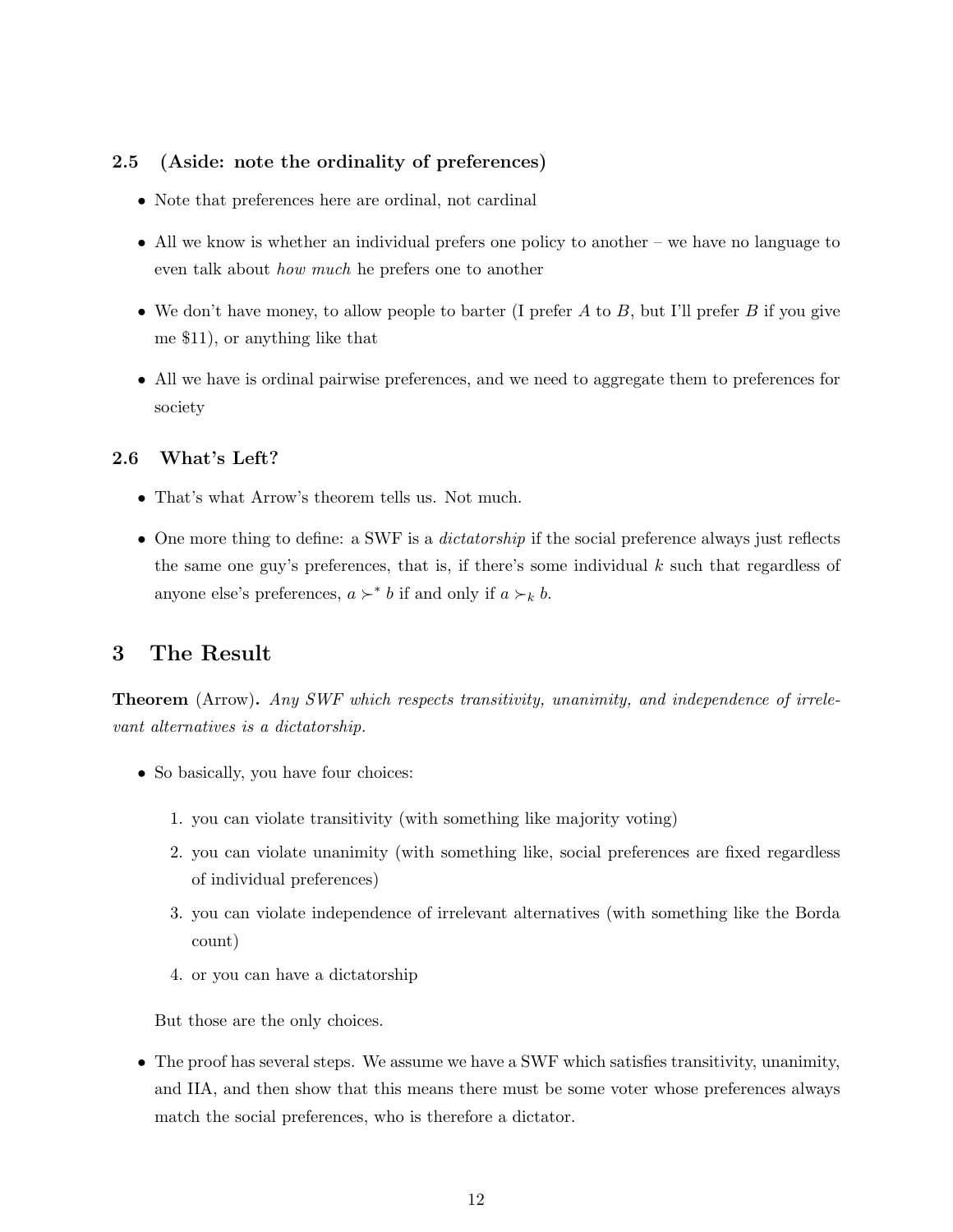## 4 The Proof

• Throughout the proof, we will maintain the assumptions that social preferences  $\succsim^*$  are always transitive, and that the SWF satisfies unanimity and IIA.

#### 4.1 Part 1 – the Extremal Lemma

Lemma 1 (Extremal Lemma). For any policy b, if every individual i ranks b either strictly best or strictly worst, then  $\succsim^*$  must rank b either strictly best or strictly worst as well.

- We'll prove this by contradiction.
- Suppose the lemma were false. Then there would be some set of individual preferences and two other policies a and c such that  $a \succcurlyeq^* b \succcurlyeq^* c$ , even though each individual has b as either their favorite or least favorite policy.
- Now modify individual preferences as follows.

For each individual  $i$  who has  $b$  at the top of their list: move  $c$  up to second on the list, so it is now strictly above a if it wasn't already.

And for each individual i who has b at the bottom of their list, move c to the top of the list, so it's strictly above a if it wasn't already.

- This doesn't change any individual's preferences between b and  $a$ : if b was at the top of your list, it's still at the top; and if it was at the bottom, it's still at the bottom. So by IIA, society still prefers a to b
- And similarly, it doesn't change any individual's preferences between b and c, so by IIA, b is still preferred to c.
- And by transitivity,  $a \succsim^* b$  and  $b \succsim^* c$  imply  $a \succsim^* c$
- But now, everyone has c ranked above a, so unanimity would require  $c \succ^* a$ , giving a contradiction
- So that proves that b must be either strictly best or strictly worst according to  $\succeq^*$  if it wasn't, we could generate this type of contradiction.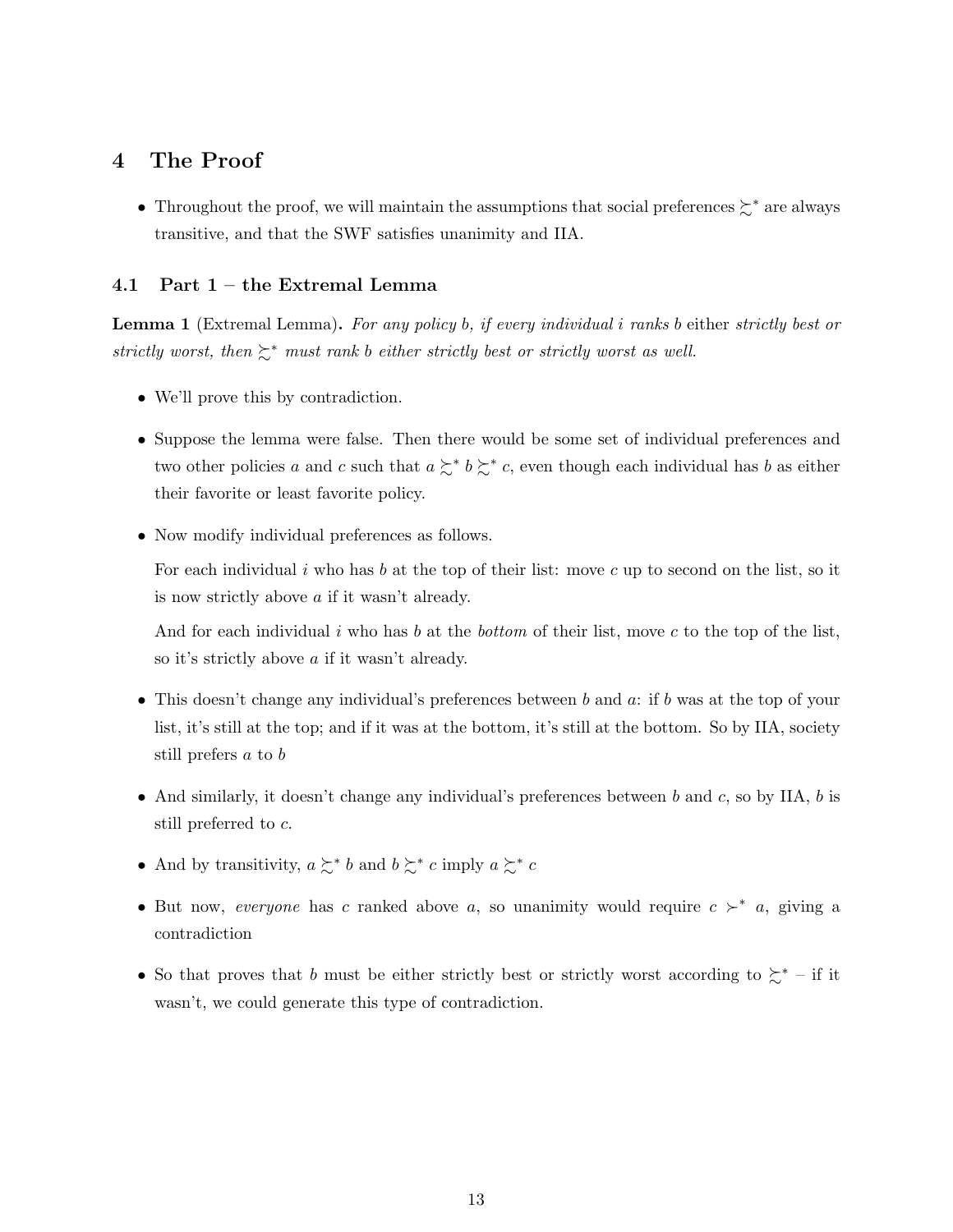#### 4.2 Part 2 – Find a pivotal guy and give him a name.

- Pick some random policy b
- We know (*unanimity*) that if everyone in society puts b last, then  $\succsim^*$  puts b last too; and if everyone puts b first,  $\succsim^*$  puts b first
- And we just showed that if some people put b first and the rest put b last, then  $\succeq^*$  puts b either first or last
- So start out with a set of individual preferences where *everyone in society puts b last*. By unanimity,  $\succsim^*$  must put b last as well.
- Now change voter 1's preferences by moving b from last to first. Since everyone in society either likes b the most or the least, b must be either first or last in  $\succsim^*$ .
- Now change voter 2's preferences by moving b from last to first. Again, since everyone in society either likes b the most or the least, b must be either first or last in  $\succsim^*$ .
- Keep going like this. By the time we've switched *everyone's* preferences to having b first, by unanimity, society must have b first as well.
- Now find the voter where the first switch happened. That is, the first time that the social preference  $\succsim^*$  switched from having b at the bottom to b at the top. Call him Bob.

That is, given the other preferences we started with, if everyone with a lower number than Bob has  $b$  first on their list, and Bob and everyone after has  $b$  last on their list, then society puts b last; but if Bob switches to having b first, then society puts b first.

- Call the first profile of preferences where everyone up to Bob puts b first, and Bob and the rest put it last – profile I; and call the second set of preferences – where everyone up to Bob, and Bob himself, put b first, and the rest put it last – profile II.
- The rest of the proof involves showing that Bob is a dictator that to satisfy IIA and transitivity,  $\gtrsim^*$  has to *always* agree with Bob's preferences, regardless of what everyone else thinks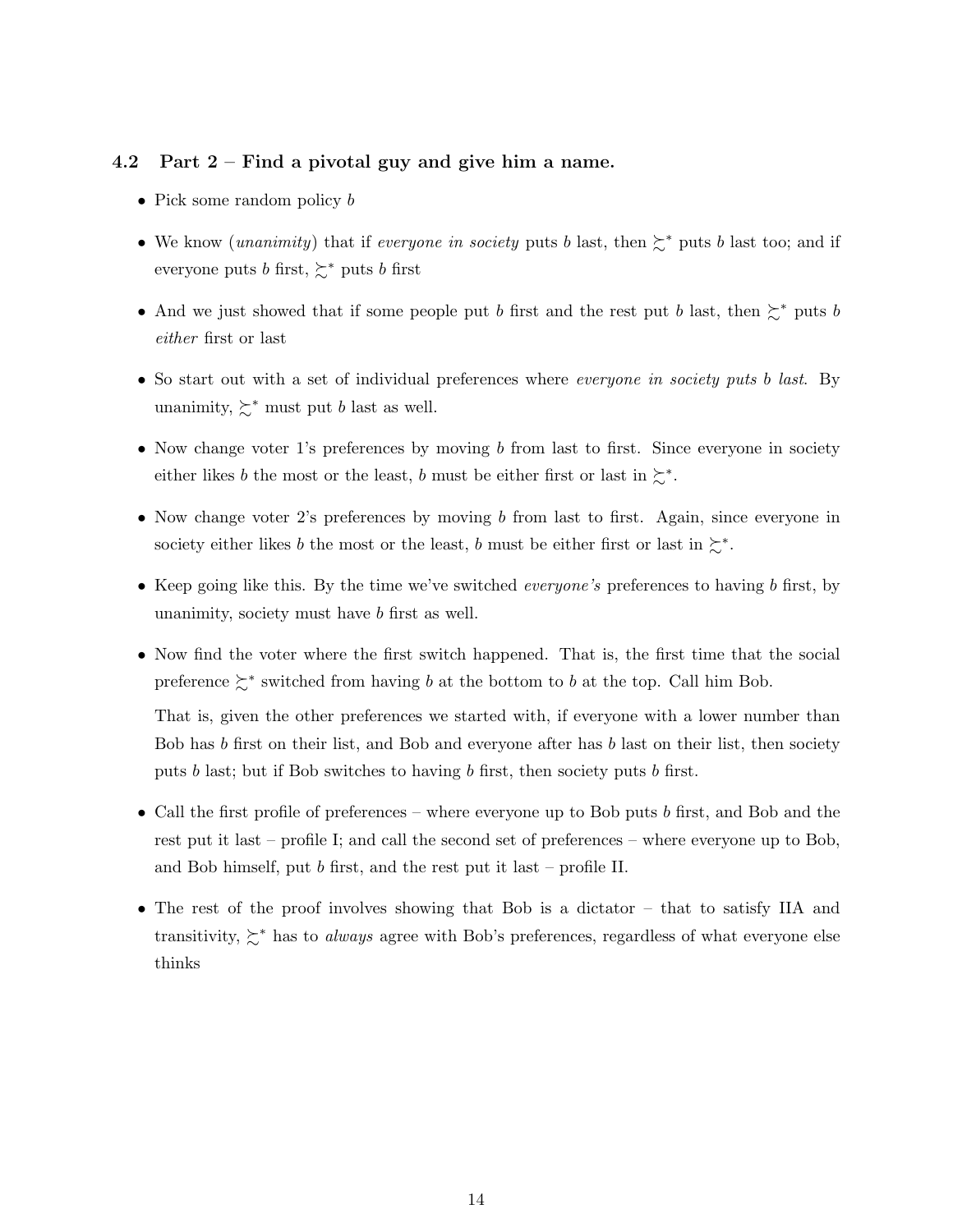#### 4.3 Part 3 – Proving Bob is a dictator

#### Part 3a: Bob is a dictator over policies that aren't b.

- That is, for any two policies a and c which aren't b, we'll show that if Bob prefers a to c, then no matter what everyone else's preferences are,  $\succsim^*$  must put a strictly ahead of c as well.
- Start with arbitrary preferences where  $a \succ_{Bob} c$ , and call these (true) preferences Profile IV.
- Make the following changes to preferences:

Move  $a$  to the top of Bob's preference list, and  $b$  to second on Bob's preference list For individuals 1 up to Bob, move b to the top of their list For individuals Bob  $+1$  up to N, move b to the bottom of their list. Call this new set of preferences Profile III

• When we moved from IV to III, we didn't change anyone's ranking of  $a$  versus  $c$  – for Bob,  $a$ was above  $c$ , and we moved it to the top; for everyone else, all we did was move  $b$ So by IIA, the societal preference between  $a$  and  $c$  has to be the same at profile IV as at profile III

So we'll show that at profile III, society has to prefer a to  $c$ 

- Now, recall that at profile I, society put b last, which means  $a \succ^* b$  at profile I. And everyone's ranking of  $a$  versus  $b$  is the same at profile I as at profile III. So by IIA,  $a \succ^* b$  at profile III.
- At profile II, on the other hand, society put b first, which means  $b \succ^* c$  at profile II And everyone's ranking of  $b$  versus  $c$  is the same at II as at III So by IIA,  $b \succ^* c$  at profile III.
- Since preferences at profile III must be transitive,  $a \succ^* c$ .
- So at profile IV,  $a \succ^* c$ .
- So whenever  $a \succ_{Bob} c, a \succ^* c$ .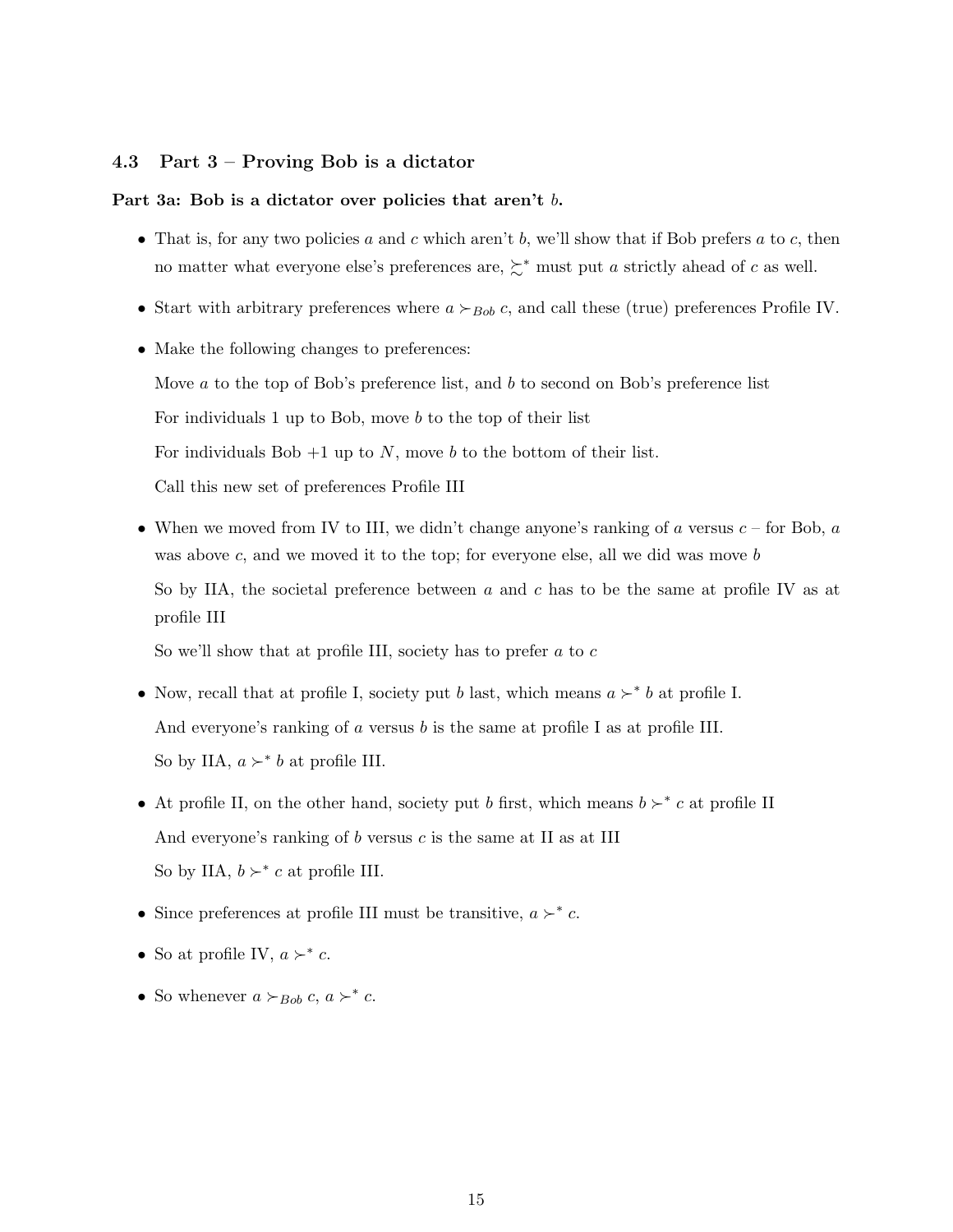#### Part 3b: Bob is also dictator when it comes to b

- All that's left is to show is that Bob is also a dictator when one of the choices being considered is b
- This is the easy part. We need to show that if  $b \succ_{Bob} a, b \succ^* a$ ; and if  $a \succ_{Bob} b, a \succ^* b$ .
- So now pick a policy that's different from those two say,  $c$  and repeat everything we already did
- Starting with the extremal lemma, move preferences from  $c$  worst to  $c$  best, find the pivotal guy, and prove that he has to be a dictator for any two policies that aren't  $c$ 
	- So far, we don't know whether this new dictator is Bob or someone else
	- Just that *someone* is a dictator when  $c$  isn't involved, meaning, when choosing between a and b
- But we already know that Bob's preferences over b sometimes matter
	- When we moved from profile I to II, Bob's preferences for  $b$  were all that changed And that shifted society from putting b last to putting b first
- So if the new dictator isn't Bob, we have a contradiction; so the new dictator must also be Bob
- Which means Bob is dictator over any pair of policies that excludes b, and over any pair of policies that includes b
- So Bob's your dictator, and we're done.  $\Box$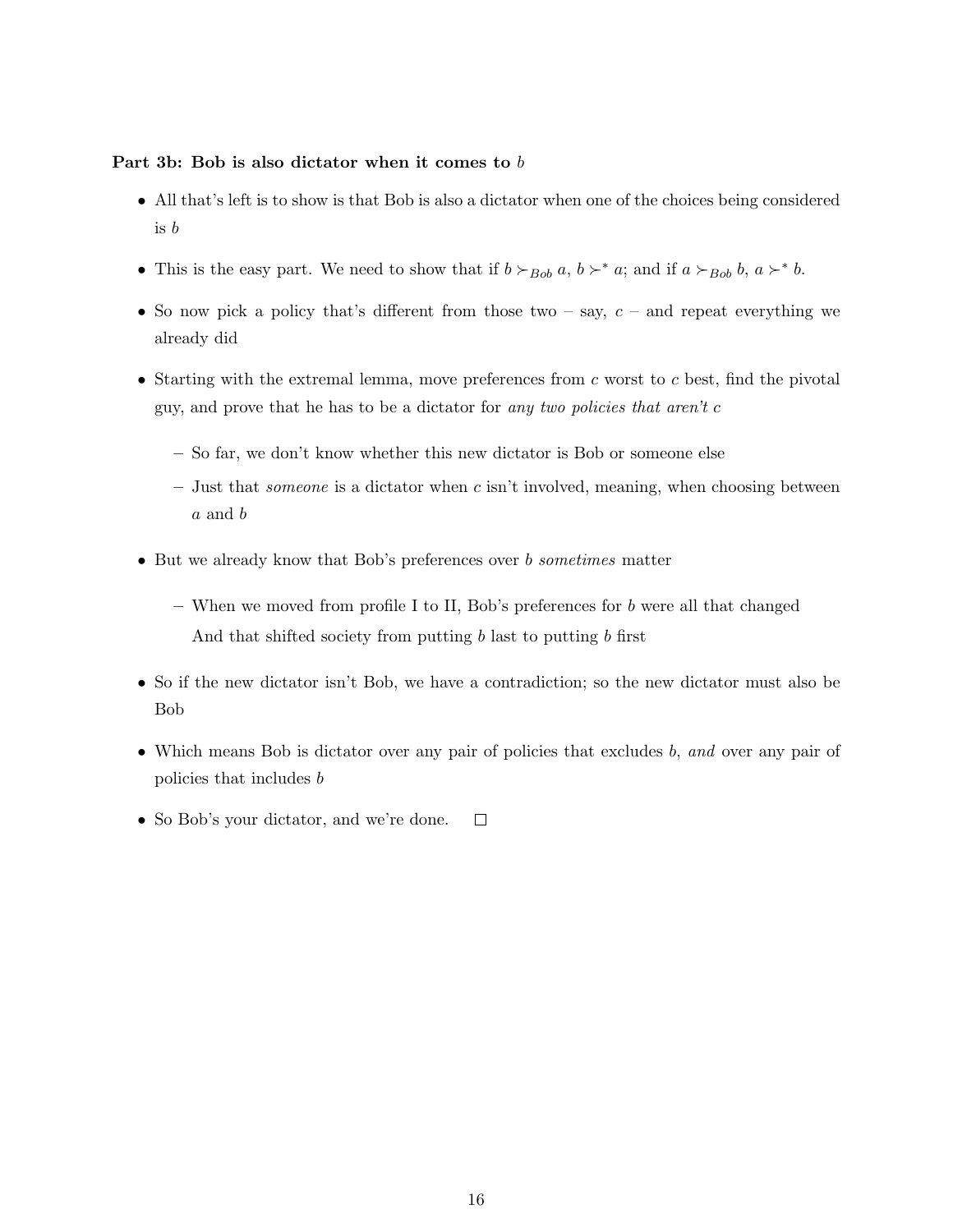## 5 So What?

- So the result is, if you want to aggregate individual preferences and get a transitive social preference that respects unanimity and IIA, all that's left is a dictatorship.
- One way to interpret this is, IIA is a really strong restriction
	- Basically, by assuming IIA, we're ruling out inferring anything "cardinal" about preferences from where you rank other alternatives
	- If there are 100 policy choices, and you have a and b ranked  $#45$  and  $#46$ , chances are, you're pretty close to indifferent between them OTOH, if you have a ranked  $\#1$  and b ranked  $\#100$ , you probably like a a lot more IIA says that for choosing between  $a$  and  $b$ , we have to treat those two cases the same – all we're allowed to consider is that you like  $a$  more than  $b$ By assuming IIA, we're really ruling out having any way to elicit cardinal preferences Which is what makes this hard
- Contrast that with the first welfare theorem
	- In some sense, markets behave well exactly because prices elicit cardinal information
	- How much you're willing to buy of something at a given price reveals exactly how much you like it – not just whether you prefer it to something else
- In Arrow's world, we can't use prices or anything else to make this type of judgment
- So we can't aggregate preferences in a well-behaved, coherent way
- One other thing to notice: we've completely ignored the problem of *figuring out* peoples' preferences
	- Depending on the social choice function, people might have an incentive to lie about their preferences
	- The rest of the semester will, in some sense, be focused on that part of the problem

## References

- Original result: Kenneth Arrow (1951), Social Choice and Individual Values, New York: Wiley
- Our proof: John Geanakoplos (2005), "Three Brief Proofs of Arrow's Impossibility Theorem," Economic Theory 26(1)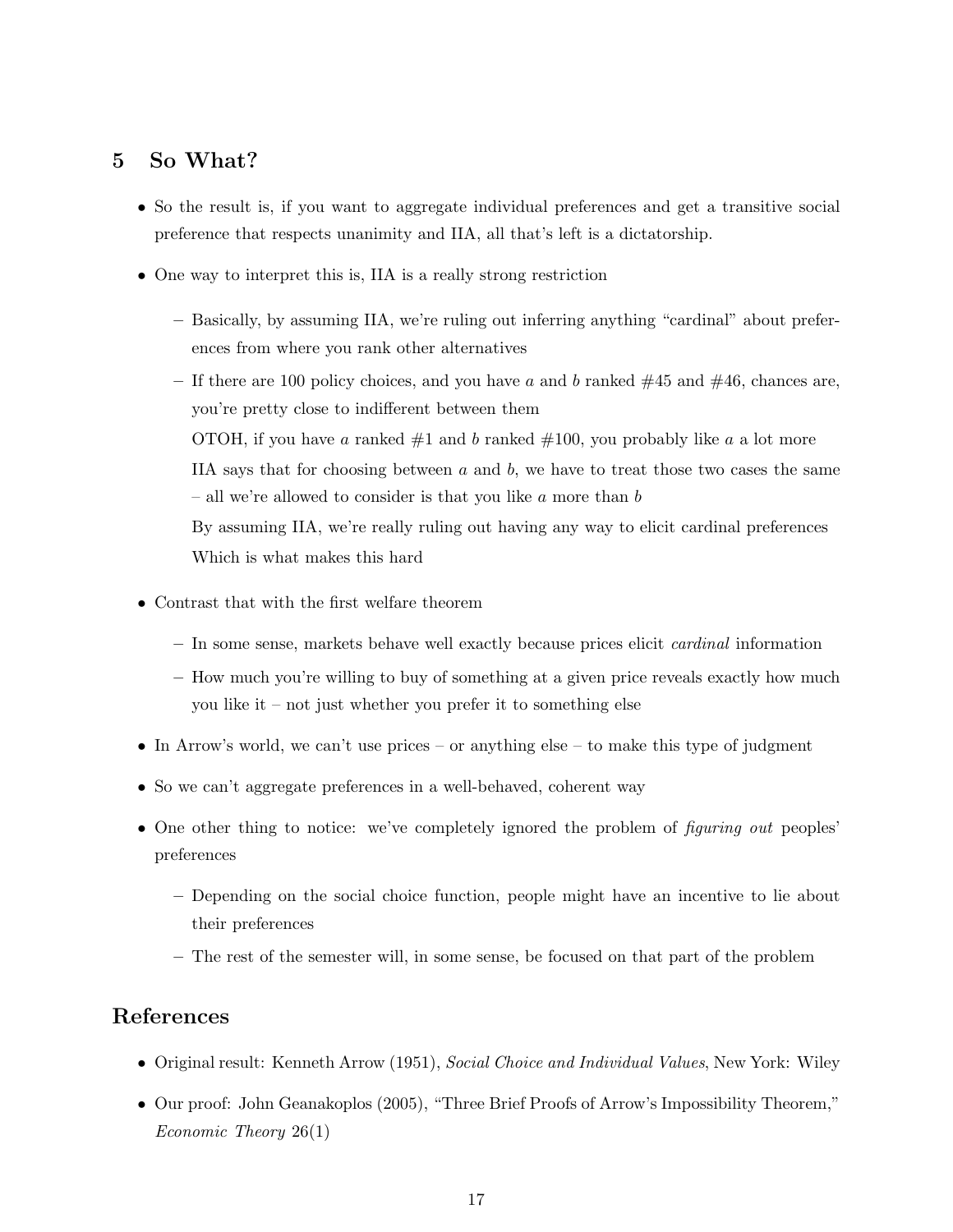## Lecture 3

# Common Knowledge

People with the same prior can't "agree to disagree," even on the basis of different information.

## 1 Context

- So far, we've ignored problems of *private information* 
	- In Walrasian equilibrium, it doesn't matter whether other people know your preferences Prices come from wherever they come from,
		- and all anyone can do is optimize given those prices
	- In Arrow's policy setting, we didn't worry about learning each person's preferences We assumed they were known, and focused on getting from individual preferences to social preferences.
- For the rest of the semester, we'll be looking at settings where people have *private information* 
	- Thus, part of the challenge will be understanding their incentives to reveal that information
- First, though, we need a formal framework to think about private information.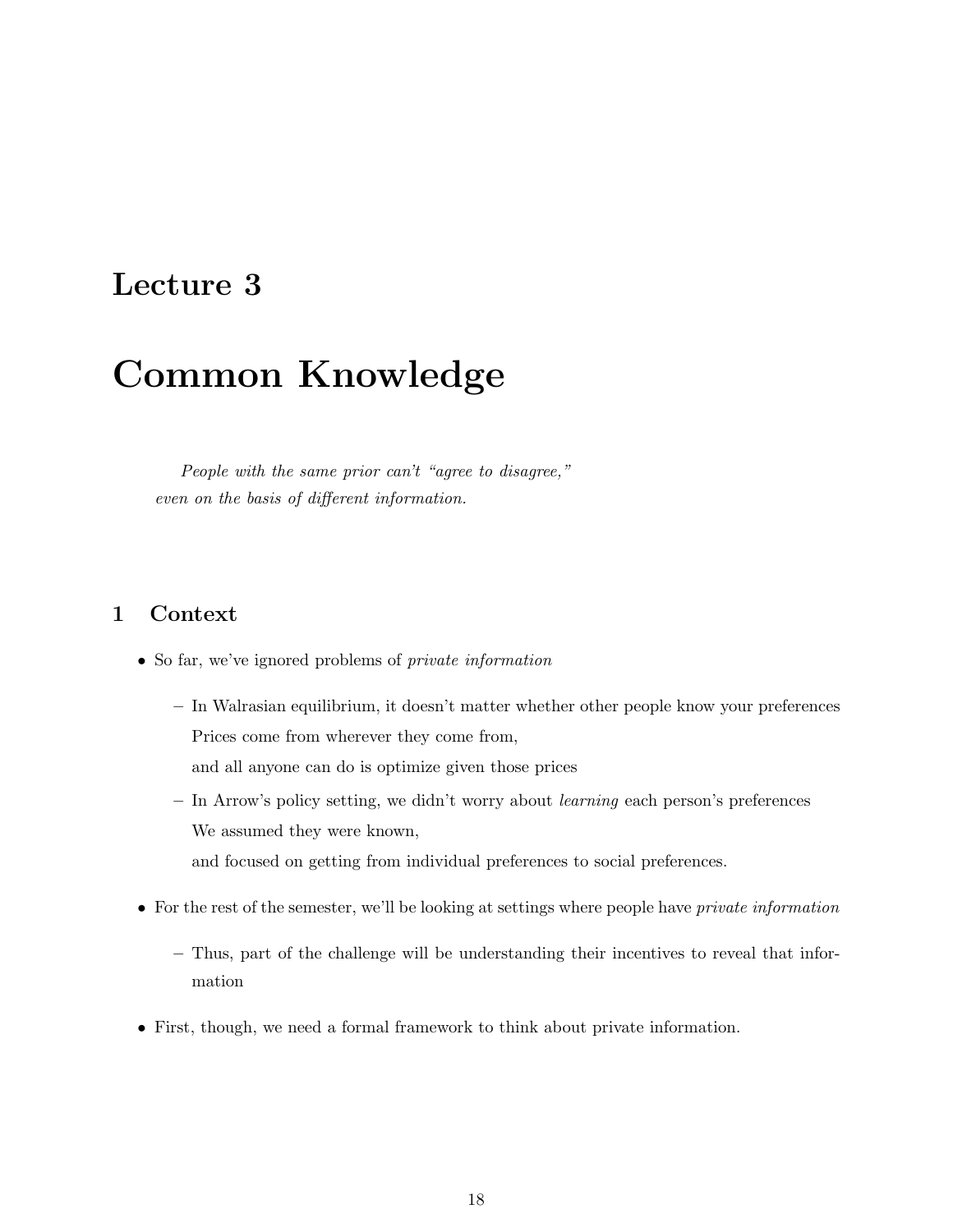- There are lots of types of private information
	- I could have private information about something that's only relevant to me like private information about my own preferences.

(This still matters strategically to others – it might tell a seller how much money he could try to get out of me, or a competing buyer how much I might bid in an auction – but it only affects others through my actions, not directly.)

- I could also have private information that's directly relevant to other peoples' payoffs I might have inside information about a company – so if I'm trying to sell shares, buyers need to be worried about what I know
- For a lot of applications, we work with a model of private information that's suited to that particular environment.
- But for today, we're going to introduce a very general model of information general enough to (more or less) nest all other models.
- For the next two lectures, we'll be thinking about interactions between two people but everything here could be extended to more.

## 2 General Model of Information

#### 2.1 Probability Spaces

- We begin with a finite set  $\Omega$  of states of the world  $\omega$
- A "state of the world"  $\omega$  is a complete description of the world basically, a resolution of all uncertainty.
- So, what does it mean to know something? Basically, it means you can distinguish between two states of the world.
- What I know can be described as a **partition of**  $\Omega$  which states of the world I can tell apart, and which ones I can't.
- For example, let  $\Omega = \{1, 2, 3\}$

We define my **information partition** as a set of disjoint subsets that make up  $\Omega$ , such as  $\mathcal{P}_1 = \{\{1,2\},\{3\}\}\$ 

That means that if the actual state of the world is 3, I know it's 3; but if the actual state is either 1 or 2, I know that it's *either* 1 or 2, but I don't know which.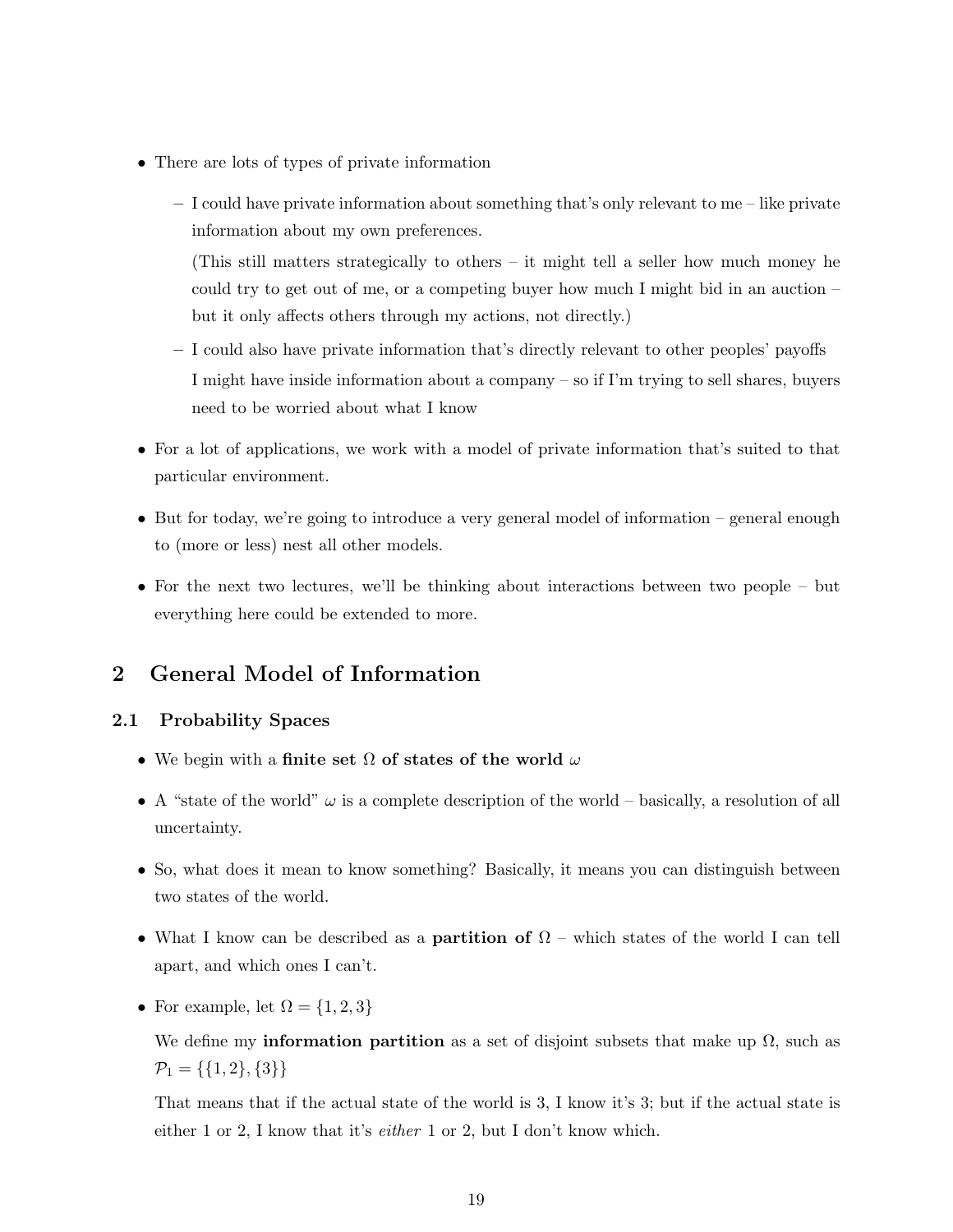• At first glance, this sounds like it doesn't capture uncertainty well, but it turns out, it does We just need to put prior probabilities on each state, and define the states right Suppose we've caught a murder suspect and want to know whether he actually committed the murder, so we check to see whether his fingerprints match the prints at the scene

There are four states of the world:

 $\omega_1$ : he's guilty, and and there are fingerprints

 $\omega_2$ : he's guilty, but there aren't any fingerprints

 $\omega_3$ : he's innocent, and there are fingerprints

 $\omega_4$ : he's innocent, and there aren't any fingerprints

The "event" we care about is whether he's guilty – which means what we care about is the probability that the state of the world is either 1 or 2

Our information partition, though, is  $\{\{1,3\},\{2,4\}\}$  – we can tell whether there are fingerprints, but not whether he's guilty

There's one other thing we need to make sense of this  $-$  a prior probability distribution on the different states of the world.

So suppose that...

- With probability 0.4, he's guilty and left fingerprints
- With probability 0.1, he's guilty but there are no fingerprints
- With probability 0.05, he's innocent but there are fingerprints anyway
- With probability 0.45, he's innocent and there are no fingerprints
- Formally, this defines a **probability space** a set of states  $\Omega$ , a set of events that we might care about  $\mathcal{B}$ , and a prior probability over the states p. (Each event is just the set of states in which that event has happened – the set of states in which the guy is guilty, for example.)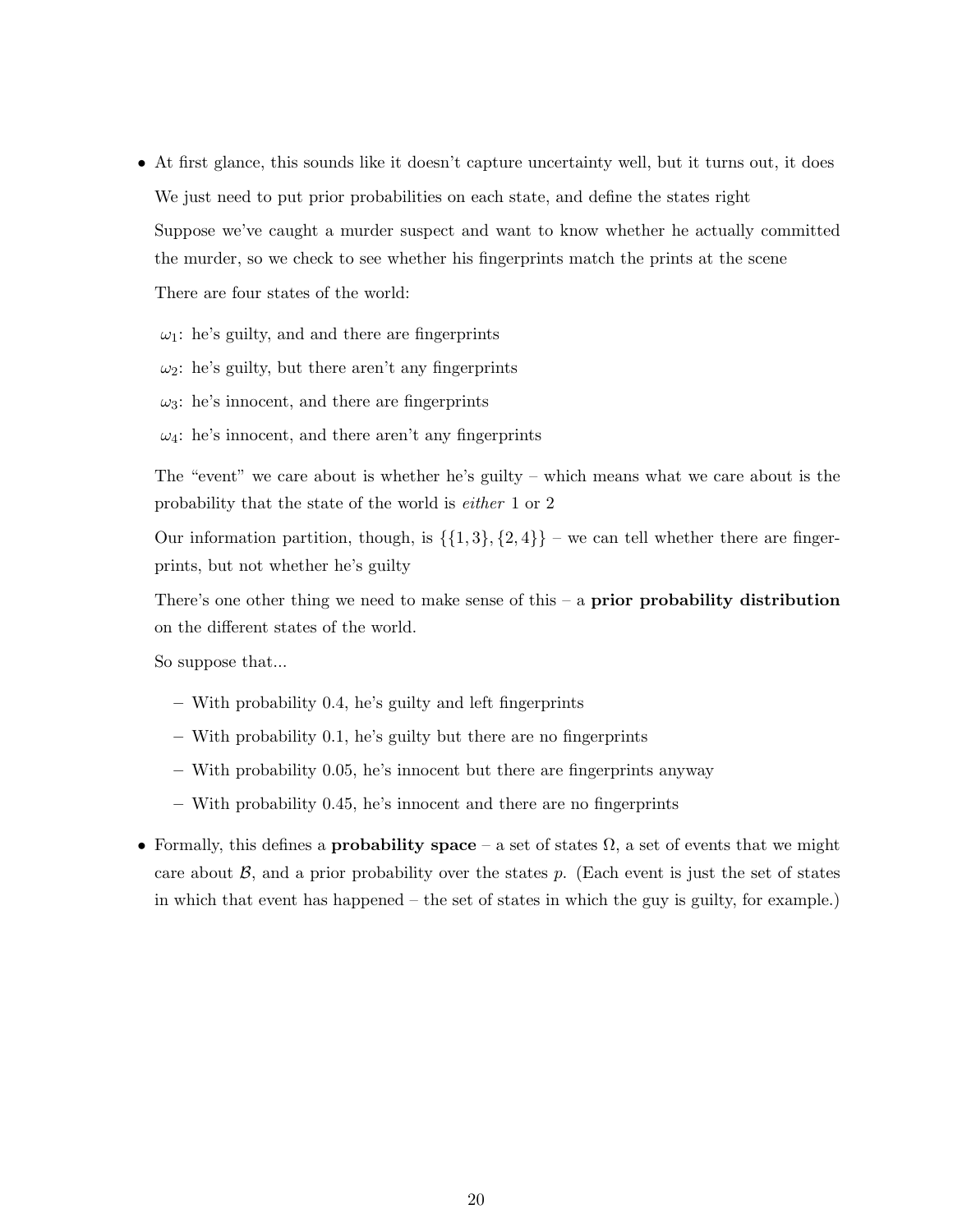#### 2.2 Bayes' Rule and Posterior Probabilities

- So now suppose we found fingerprints, and we want to know how likely it is that the guy is guilty
- We use Bayes' Law
- Iterated expectations say that if A and B are two different events,

$$
Pr(A \text{ and } B) = Pr(A)Pr(B|A)
$$

and if we move this around, it gives Bayes' Law, which is

$$
\Pr(B|A) = \frac{\Pr(A \text{ and } B)}{\Pr(A)}
$$

• So now take a probability space  $(\Omega, \mathcal{B}, p)$ ; an information partition  $\mathcal{P}_1$ ; an element  $P_1 \in \mathcal{P}_1$ ; and an event  $E$ ; Bayes' Law says that

$$
\Pr(E|P_1) = \frac{\Pr(E \cap P_1)}{\Pr(P_1)}
$$

• Or in our context,

$$
Pr(guilty|fingerprints) = \frac{Pr(guilty \text{ and }fingerprints)}{Pr(fingerprints)}
$$

• So if I know the prior probability of each state, I can calculate the posterior probability of an event, given what I've learned; in this case,

$$
Pr(guilty|fingerprints) = \frac{Pr(\omega_1)}{Pr(\omega_1 \cup \omega_3)} = \frac{.4}{.4 + .05} \approx 0.889
$$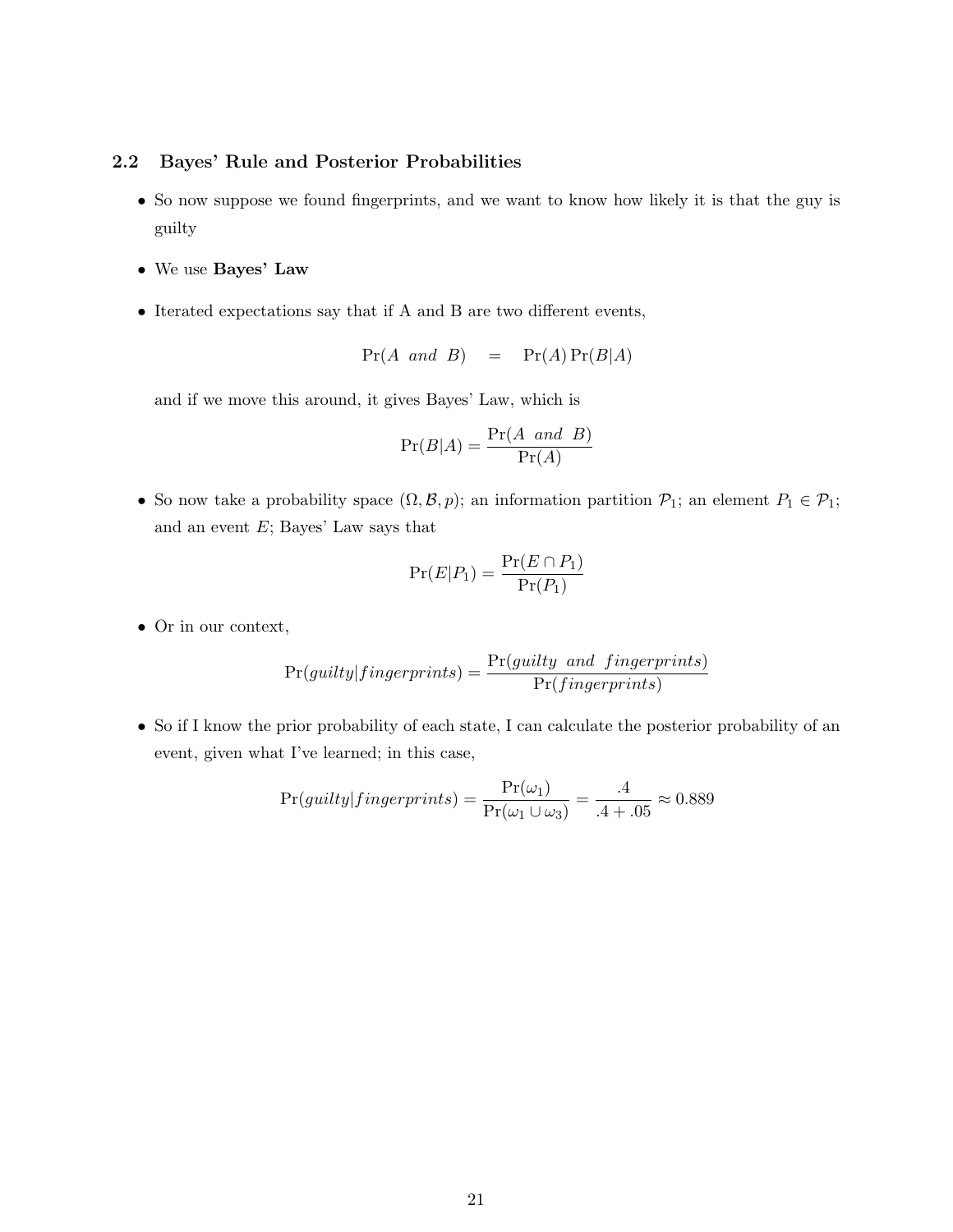#### 2.3 Who knows who knows who knows what

- Next, we want to think about environments with multiple people, and think not just about who knows what, but what people think about what each other know
- Suppose  $\Omega = \{1, 2, 3, 4, 5, 6, 7, 8\}$ , and there are two of us
- My partition is  $\mathcal{P}_1 = \{\{1, 2, 3\}, \{4, 5\}, \{6, 7, 8\}\}\$
- Your partition is  $\mathcal{P}_2 = \{\{1, 2\}, \{3, 4\}, \{5\}, \{6, 7\}, \{8\}\}\$
- Suppose the state of the world is 5. Let's think about who knows what.
- I know the state is either 4 or 5, but I don't know which.
- You know the state is 5.

But obviously, I don't know that.

If we think about what I know about what you know: I know that either the state is 5, in which case you know it's 5; or the state is 4, and you therefore know that the state is either 3 or 4.

So if we think about my beliefs about your beliefs  $-1$  know that you know the state is either 3, 4, or 5.

• What about what I know about what you know *about what I know*?

I know that you might think the state is either 3, 4, or 5.

If you know the state is 5, then you know that I know it's either 4 or 5.

But if the state is 4, then you know it's either 3 or 4; which means that you know that either I know it's either 4 or 5, or you know that I know it's either 1, 2, or 3.

So if we think about what I know that you know that I know: all I know that you know that I know is that the state is either 1, 2, 3, 4, or 5.

- What about you? We already said, you know  $\omega = 5$ .
- So you know that I know it's either 4 or 5.
- So you know I know you know it's either 3, 4, or 5.
- So you know I know you know I know it's either 1, 2, 3, 4, or 5.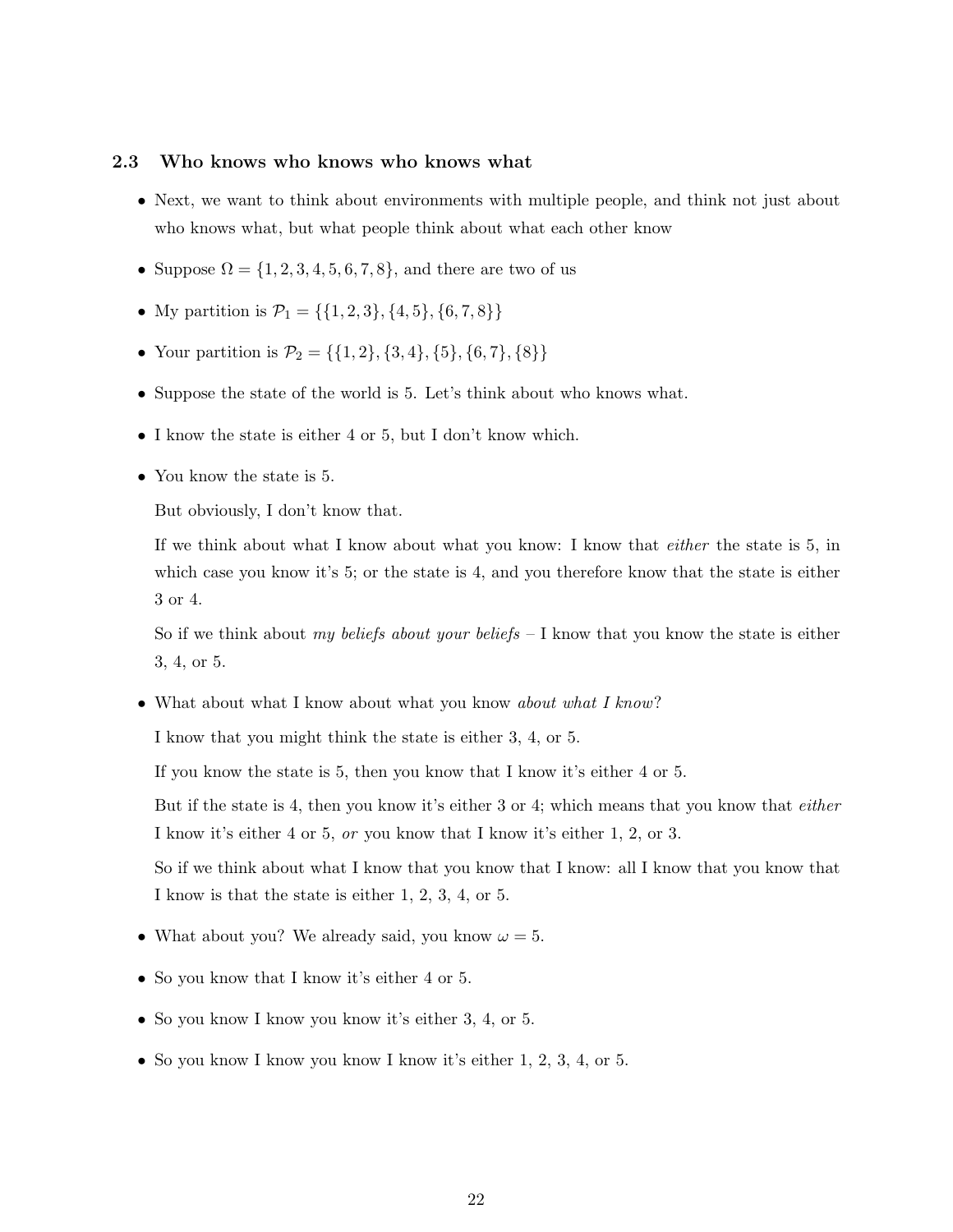### 2.4 Common Knowledge

• Something is common knowledge if we both know it's true;

and I know that you know it's true;

and you know that I know it's true;

and I know that you know that I know that you know that I know that you know it's true; and so on, for any string of beliefs we put together.

- So something being common knowledge is a pretty high bar it's a lot more than just both of us knowing something is true.
- In the current example, when the state is 5, you know it's 5, and I know it's either 4 or 5 So we both know the state is either 4 or 5

But it's not common knowledge that the state is either 4 or 5 – because as far as I know, you might think the state is 3

So if a particular event  $E$  occurs only in states 4 and 5, and the state of the world is 5, then the event has occurred, and we both know the event has occurred, but it is not common knowledge that the event has occurred

Because I don't know whether you know that I know it's occurred!

- And the big result we'll show today is that common knowledge is very restrictive
- But first, a couple more tools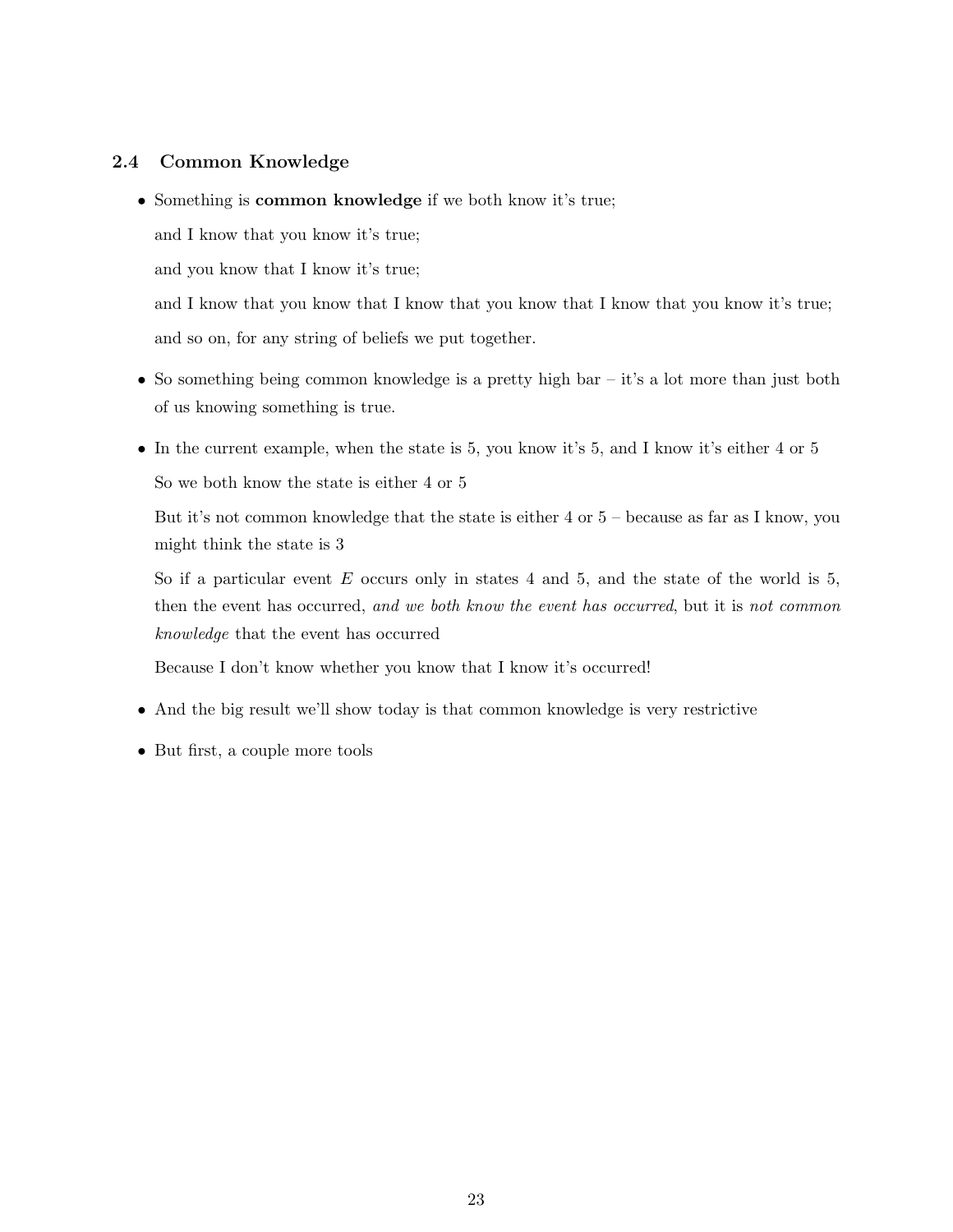#### 2.5 Refinements and Coarsenings of Information Partitions

- $\bullet$  Suppose there are eight states of the world:  $\Omega = \{1, 2, 3, 4, 5, 6, 7, 8\}$
- $\bullet\,$  And suppose my information partition is  $\mathcal{P}_1=\{\{1,2,3\},\{4,5\},\{6,7,8\}\}$
- We can make my information better by allowing me to distinguish between more states This is the same as breaking up some of the elements of my existing partition, leading to

$$
\mathcal{P}'_1 = \{\{1,2\},\{3\},\{4,5\},\{6,7,8\}\}
$$

This partition is *finer* than my old one – each element of  $\mathcal{P}'_1$  is a subset of a single element of  $P_1$ , so I still know everything I used to know, and then more

So  $\mathcal{P}'_1$  is a refinement of  $\mathcal{P}_1$ .

• We can go the other direction – make my information worse, by lumping together two or more elements of my partition

The partition

$$
\mathcal{P}_1''=\{\{1,2,3\},\{4,5,6,7,8\}\}
$$

is a *coarsening* of  $P_1$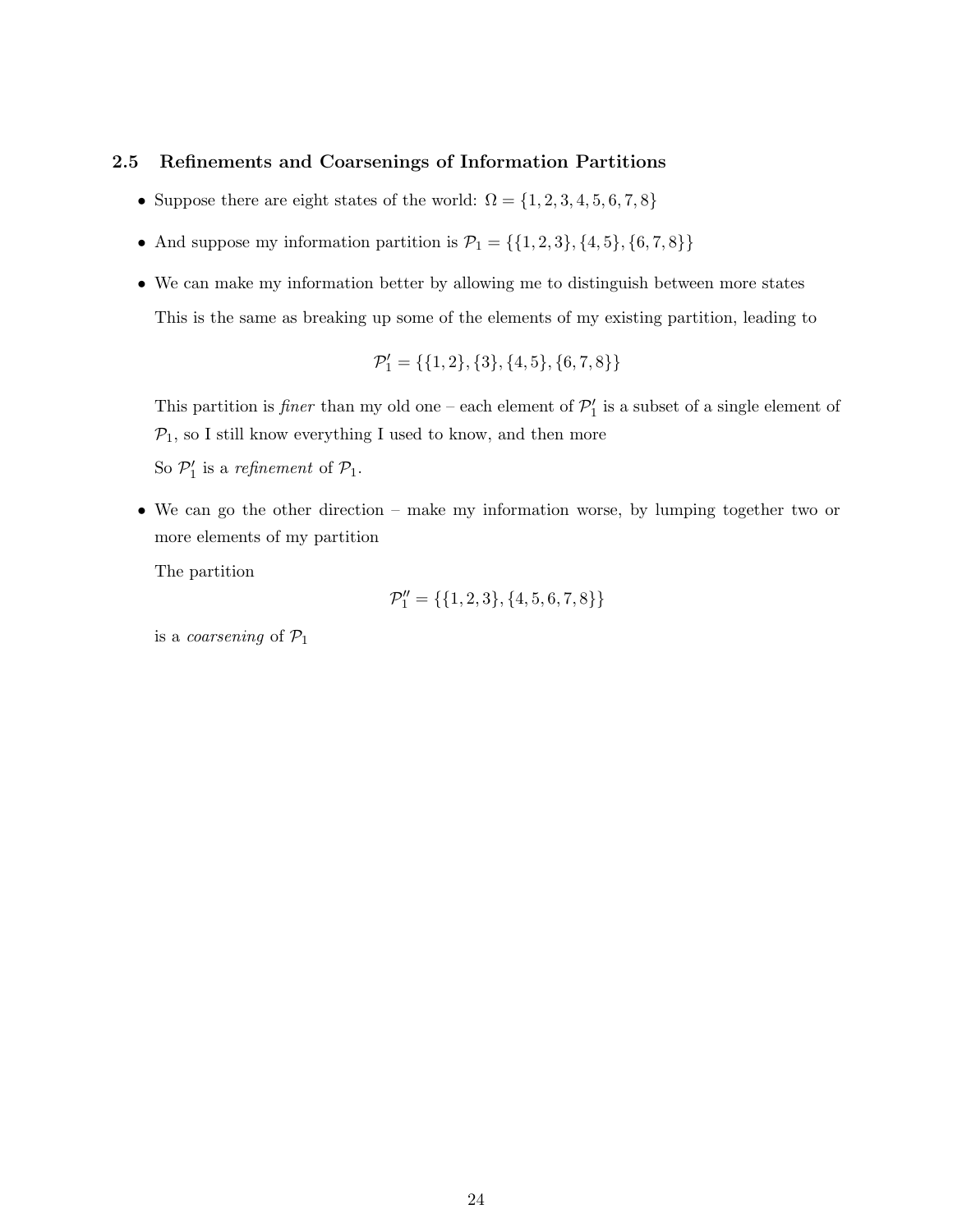#### 2.6 Meets and Joins

- Suppose my information partition continues to be  $\mathcal{P}_1 = \{\{1, 2, 3\}, \{4, 5\}, \{6, 7, 8\}\}\$
- And suppose you also have an information partition,  $\mathcal{P}_2 = \{\{1, 2\}, \{3, 4\}, \{5\}, \{6, 7\}, \{8\}\}\$
- Note that  $P_1$  is neither coarser or finer than  $P_2$  they can't be compared in this way Even though your partition has more pieces, there are some things I know that you don't know – we can't unambiguously say your information is better than mine

For example, consider the event  $E = \{4, 5, 6\}$  – an event that occurs in states 4, 5, and 6, but not otherwise. When  $\omega = 4$ , I know that the event has occurred, but you don't – since for all you know, the state might be 3.

- Now, there are two binary operations we want to define on information partitions, sort of analogous to taking unions and intersections of sets
- Given two information partitions  $\mathcal{P}_1$  and  $\mathcal{P}_2$ , we define their join  $\mathcal{P}_1 \vee \mathcal{P}_2$  as the coarsest common refinment of the two partitions
	- basically, the set of intersections of one of your partition elements with one of my partition elements
	- in this example,  $\mathcal{P}_1 \vee \mathcal{P}_2 = \{\{1, 2\}, \{3\}, \{4\}, \{5\}, \{6, 7\}, \{8\}\}\$
	- this represents what we would know if we shared our information.
- We also define the meet  $\mathcal{P}_1 \wedge \mathcal{P}_2$  as the finest common coarsening
	- this is the finest partition such that each of my elements is contained in a single element of the meet, and each of your elements is contained in a single element of the meet
	- in this example, 1, 2 and 3 have to be in the same element of the meet, because they're in the same element of  $\mathcal{P}_1$ ;
		- 3 and 4 need to be together, because they're in the same element of  $\mathcal{P}_2$ ;

and 4 and 5 need to be together, because they're together in  $\mathcal{P}_1$ 

It turns out, the meet is  $\mathcal{P}_1 \wedge \mathcal{P}_2 = \{\{1, 2, 3, 4, 5\}, \{6, 7, 8\}\}\$ 

• It's not yet clear what this represents intuitively – but it will be soon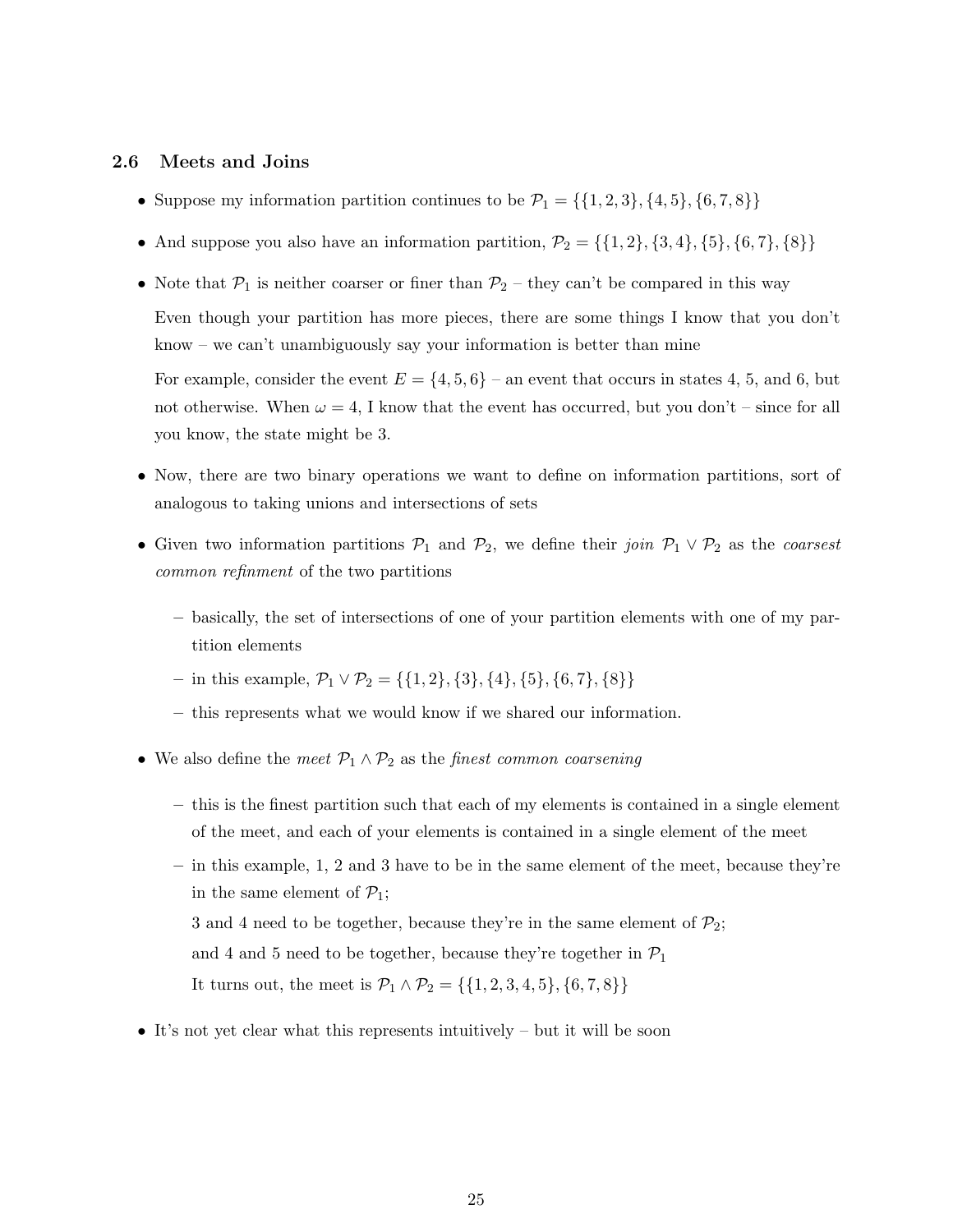## 3 Today's Big Result

• Today's big result is from Aumann, "Agreeing to Disagree," and it says the following:

**Theorem** (Aumann). If two people have the same priors, and their posteriors for an event E are common knowledge, then these posteriors are equal.

- In other words, we can't agree to disagree
	- if it's *common knowledge* that you think the probability of  $E$  given your information is x,

and it's *common knowledge* that I think the probability of E given my information is y, then  $x = y$ 

- To prove this, we first have to figure out what it means for our posteriors to be common knowledge
- If it's common knowledge that you put probability x on event  $E$ , then this means...
	- Obviously, you have to believe  $Pr(E) = x$  which means that  $Pr(E|P_2) = x$  at the element of  $\mathcal{P}_2$  that contains  $\omega$
	- But also, I have to know that you believe  $Pr(E) = x$  which means  $Pr(E|P_2) = x$  at every element of  $P_2$  that I think you might be at
		- Which is every element of  $\mathcal{P}_2$  that intersects the element of  $\mathcal{P}_1$  that contains  $\omega$
	- And also, you need to know that I know that you believe  $Pr(E) = x$ Which means  $Pr(E|P_2) = x$  at every element of  $P_2$  that you might think I might think you are at – which is every element of  $\mathcal{P}_2$  that intersects an element of  $\mathcal{P}_1$  that intersects the element of  $\mathcal{P}_2$  that contains  $\omega$
	- And I need to know you know I know you believe  $Pr(E) = x$ Which means  $Pr(E|P_2) = x$  at every element of  $P_2$  that I might think you might think I might think you are at

Which is every element of  $\mathcal{P}_2$  that intersects an element of  $\mathcal{P}_1$  that intersects the element of  $\mathcal{P}_2$  that intersects the element of  $\mathcal{P}_1$  that contains  $\omega$ 

- And so on
- Remember our old example, with  $\mathcal{P}_1 = \{\{1, 2, 3\}, \{4, 5\}, \{6, 7, 8\}\}\$ and  $\mathcal{P}_2 = \{\{1, 2\}, \{3, 4\}, \{5\}, \{6, 7\}, \{8\}\}\$

If  $\omega = 5$ , I don't know whether the state is 4 or 5, so I don't know whether you're at information partition element  $\{3, 4\}$  or  $\{5\}$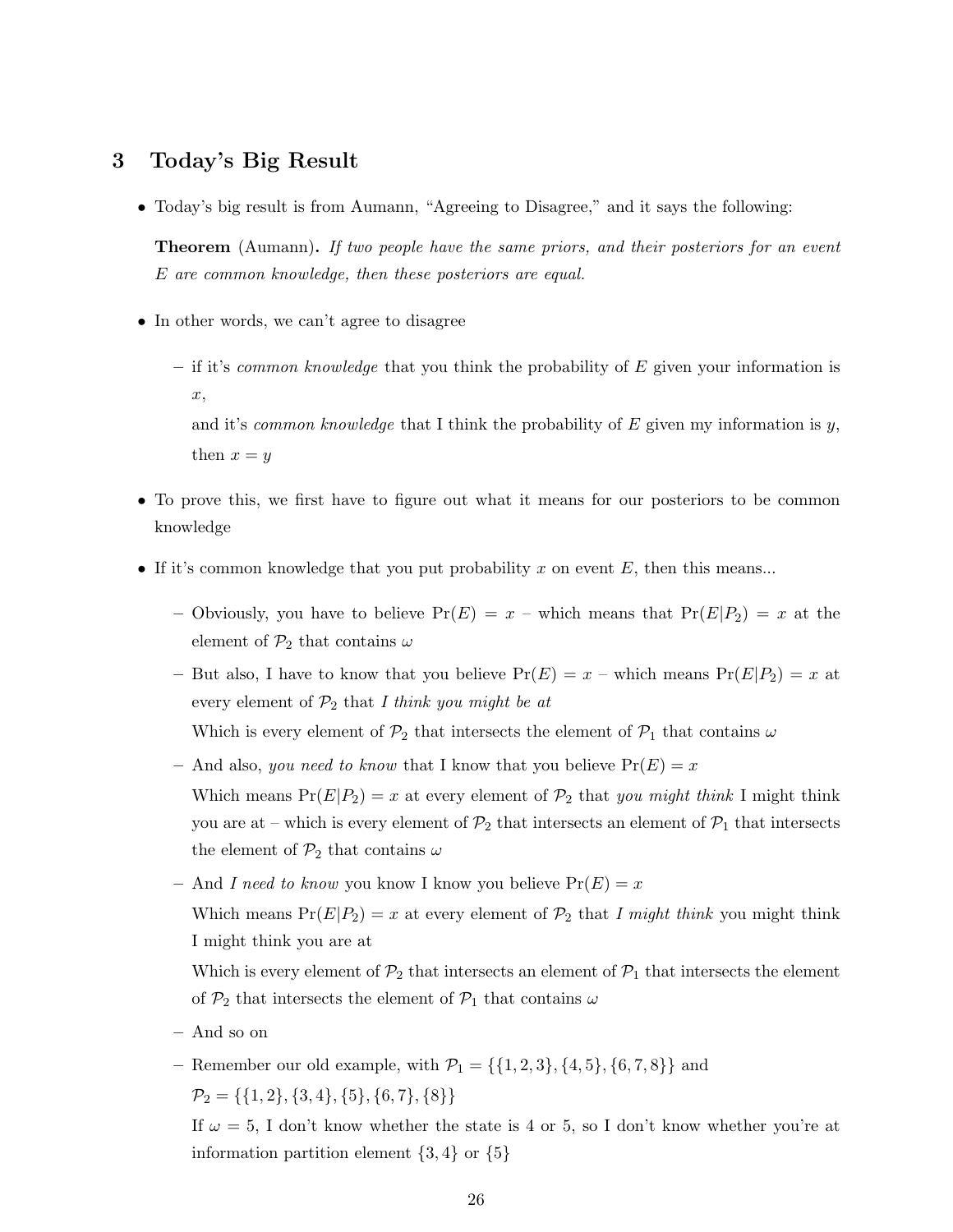Which means I don't know whether you think I'm at  $\{1, 2, 3\}$  or  $\{4, 5\}$ Which means I don't know whether you think I think you're at  $\{1, 2\}$ ,  $\{3, 4\}$ , or  $\{5\}$ So for your posterior belief to be common knowledge, it has to be the same at each of those three information sets

- In general, for it to be common knowledge that your posterior belief is  $x$ , we need  $Pr(E|P_2) = x$  at every  $P_2$  in the element of  $P_1 \wedge P_2$  that contains  $\omega$
- $-$  And likewise, for it to be common knowledge that my posterior is  $y$ , then  $Pr(E|P_1) = y$  at every  $P_1$  in the element of  $P_1 \wedge P_2$  that contains  $\omega$
- Now we're ready to prove Aumann's result.

#### Proof of Aumann's Theorem

- $\bullet\,$  fix a state of the world  $\omega$  and an event  $E$
- let P be the element of  $\mathcal{P}_1 \wedge \mathcal{P}_2$  that contains  $\omega$  so in our recent example, P would be  ${1, 2, 3, 4, 5}$
- For it to be *common knowledge* that my posterior is at  $q_1$ , my posterior must be  $q_1$  at every element of  $\mathcal{P}_1$  that's inside  $P$ .
- Now since  $\mathcal{P}_1 \wedge \mathcal{P}_2$  is a coarsening of  $\mathcal{P}_1$ , write P as the union of some elements of  $\mathcal{P}_1$ ,

$$
P = \bigcup_i P^i
$$

We just said my posterior probability must be  $q_1$  at each of these elements  $P^i$ , or

$$
\Pr(E|P^i) = \frac{\Pr(E \cap P^i)}{\Pr(P^i)} = q_1
$$

or

$$
\Pr(E \cap P^i) = q_1 \Pr(P^i)
$$

But now since the different elements  $P^i$  of my partition are disjoint, and their union is  $P$ , we can sum over  $i$  and get

$$
\sum_{i} \Pr(E \cap P^{i}) = \sum_{i} q_{1} \Pr(P^{i})
$$
  
\n
$$
\downarrow
$$
  
\n
$$
\Pr(E \cap P) = q_{1} \Pr(P)
$$
  
\n
$$
\downarrow
$$
  
\n
$$
\frac{\Pr(E \cap P)}{\Pr(P)} = q_{1}
$$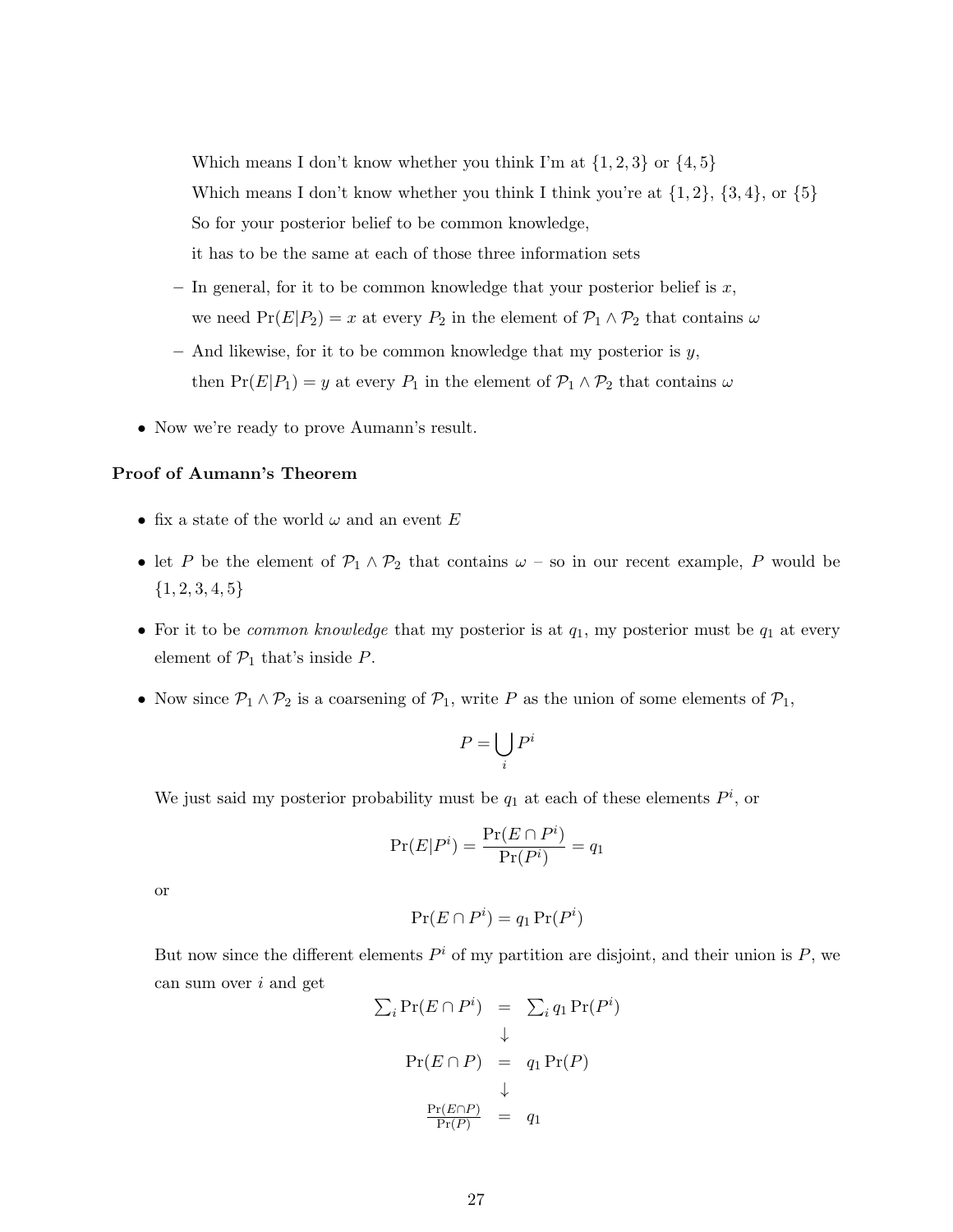• But if we let  $q_2$  be your prior belief about the probability of E, and assume that that is common knowledge, then we can do the same steps, and show that

$$
\frac{\Pr(E \cap P)}{\Pr(P)} = q_2
$$

• So if our posterior probabilities  $q_1$  and  $q_2$  on E are both common knowledge, then  $q_1 = q_2$ , assuming we put the same prior probabilities  $p$  on each state of the world – even if my posterior is based on different information than yours!

Three additional things to note.

#### Just knowing each others' posteriors is not enough.

- From Aumann. Consider a set of states  $\Omega = \{1, 2, 3, 4\}$ , with equal prior on each state. My information partition is  $\mathcal{P}_1 = \{\{1, 2\}, \{3, 4\}\}\$ , and yours is  $\mathcal{P}_2 = \{\{1, 2, 3\}, \{4\}\}\$ . Consider the event  $E = \{1, 4\}$ , and suppose the state is 1.
- Then I know the state is either 1 or 2, with equal probability, and that the event  $\{1,4\}$ therefore has probability  $\frac{1}{2}$ .
- And you know that that's my posterior because that would be my posterior in any state!
- You know the state is either 1, 2, or 3, so you put posterior  $\frac{1}{3}$  on the event A.
- But since I know the state is either 1 or 2, I know that you know it's either 1, 2, or  $3 -$  so I know your posterior too.
- So I know your posterior and you know mine, but they're not equal and they don't have to be, because they're not common knowledge.

Since you think the state might be 3, you think that I might think it's either 3 or  $4$  – which means you think that I might think your posterior is  $\frac{1}{3}$ , or I might think it's 1.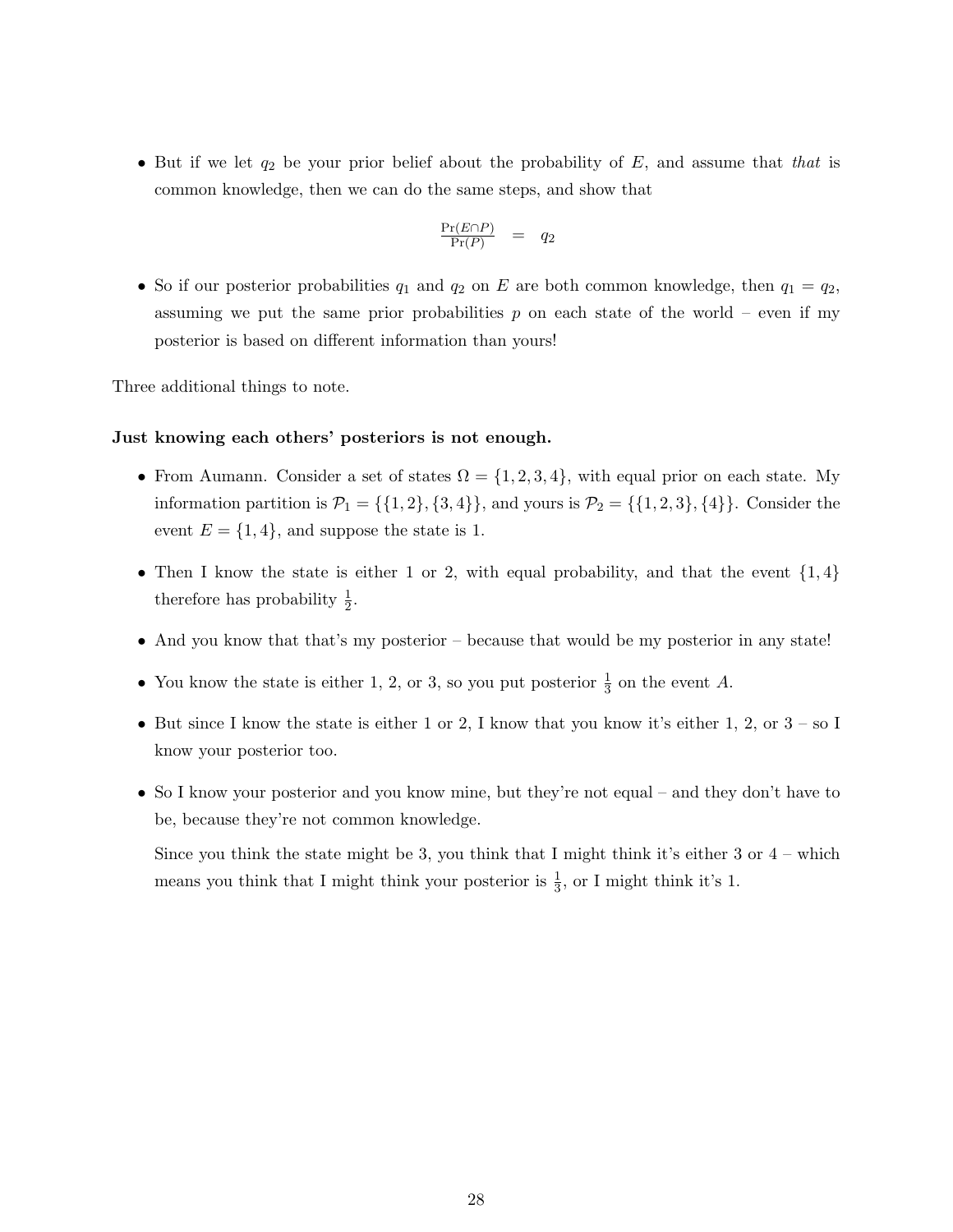#### How our posteriors might become common knowledge

- Aumann says that we have to agree if our posteriors are common knowledge, but doesn't explain how that would come to happen
- A different paper Geanakoplos and Polemarchakis, "We Can't Disagree Forever" offers one way it could happen
- Suppose I learn whatever I learn and calculate my posterior probability, you learn whatever you learn and calculate yours – and then we do the following.
	- I announce my posterior probability.
	- Based on that new information, you revise your posterior probability, and then announce your new one.
	- Based on that new information, I revise my posterior, and announce my new one.
	- And so on.
- As long as  $\Omega$  is finite, they show that in finite time, our posteriors will become common knowledge – at which point they must be equal.
- They also give a cute example of how, even if our "communication" just consists of saying the same thing over and over for a while, we still eventually converge.
- An example from their paper.

 $\Omega = \{1, 2, 3, 4, 5, 6, 7, 8, 9\}, p(\omega) = \frac{1}{9}$  for each  $\omega \in \Omega$  $\mathcal{P}_1 = \{\{1, 2, 3\}, \{4, 5, 6\}, \{7, 8, 9\}\}\$  $\mathcal{P}_2 = \{\{1, 2, 3, 4\}, \{5, 6, 7, 8\}, \{9\}\}\$ 

Consider the event  $E = \{3, 4\}$ , and suppose  $\omega = 1$ 

- Work it out communication goes  $p=\frac{1}{3}$  $\frac{1}{3}, q = \frac{1}{4}$  $\frac{1}{4}$ ,  $p = \frac{1}{3}$  $\frac{1}{3}, q = \frac{1}{3}$  $\frac{1}{3}$ .
- If instead  $E = \{1, 5, 9\}$  and  $\omega = 1$ , it would go  $p = \frac{1}{3}$  $\frac{1}{3}, q = \frac{1}{4}$  $\frac{1}{4}$ ,  $p = \frac{1}{3}$  $\frac{1}{3}, q = \frac{1}{4}$  $\frac{1}{4}$ ,  $p = \frac{1}{3}$  $\frac{1}{3}, q = \frac{1}{3}$  $\frac{1}{3}$ .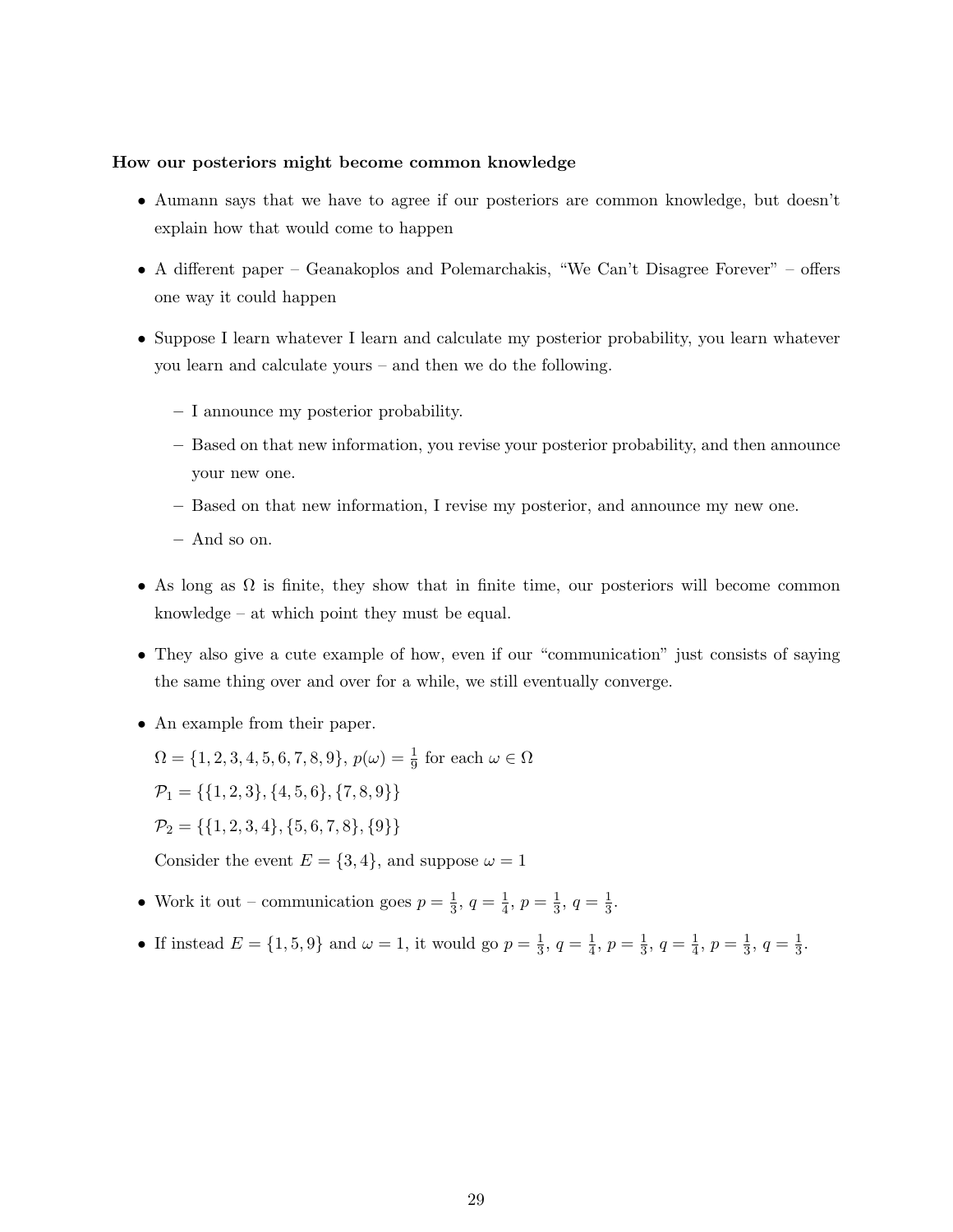#### Common knowledge of posteriors does not imply we know everything.

- Also from Geanakoplos and Polemarchakis
- Since we communicate until our beliefs converge, one might suspect that I learn "all there is to know" from your information, and vice versa
- But this turns out not to be the case.
- Suppose we each get to flip a coin, and the event we're interested in is that the two coins matched – either both heads or both tails.
- Suppose we each flip our coin, and they both come up heads.
- I believe the probability the two coins match is  $\frac{1}{2}$ .

And you know that. And I know you know it.

It's common knowledge my posterior is  $\frac{1}{2}$ , because my posterior would be  $\frac{1}{2}$  at either information set.

Same for you – your posterior is  $\frac{1}{2}$ , and that's common knowledge.

- And of course, since both posteriors are common knowledge, they have to match (Aumann). And since they're already common knowledge, when I announce that my posterior is  $\frac{1}{2}$ , it doesn't change your beliefs, and vice versa – our beliefs have already converged.
- But if we shared information, we would know that the two coins matched with probability 1, not probability  $\frac{1}{2}$ .

## References

- Robert Aumann (1976), "Agreeing to Disagree," Annals of Statistics
- Geanakoplos and Polemarchakis (1982), "We Can't Disagree Forever," Journal of Economic Theory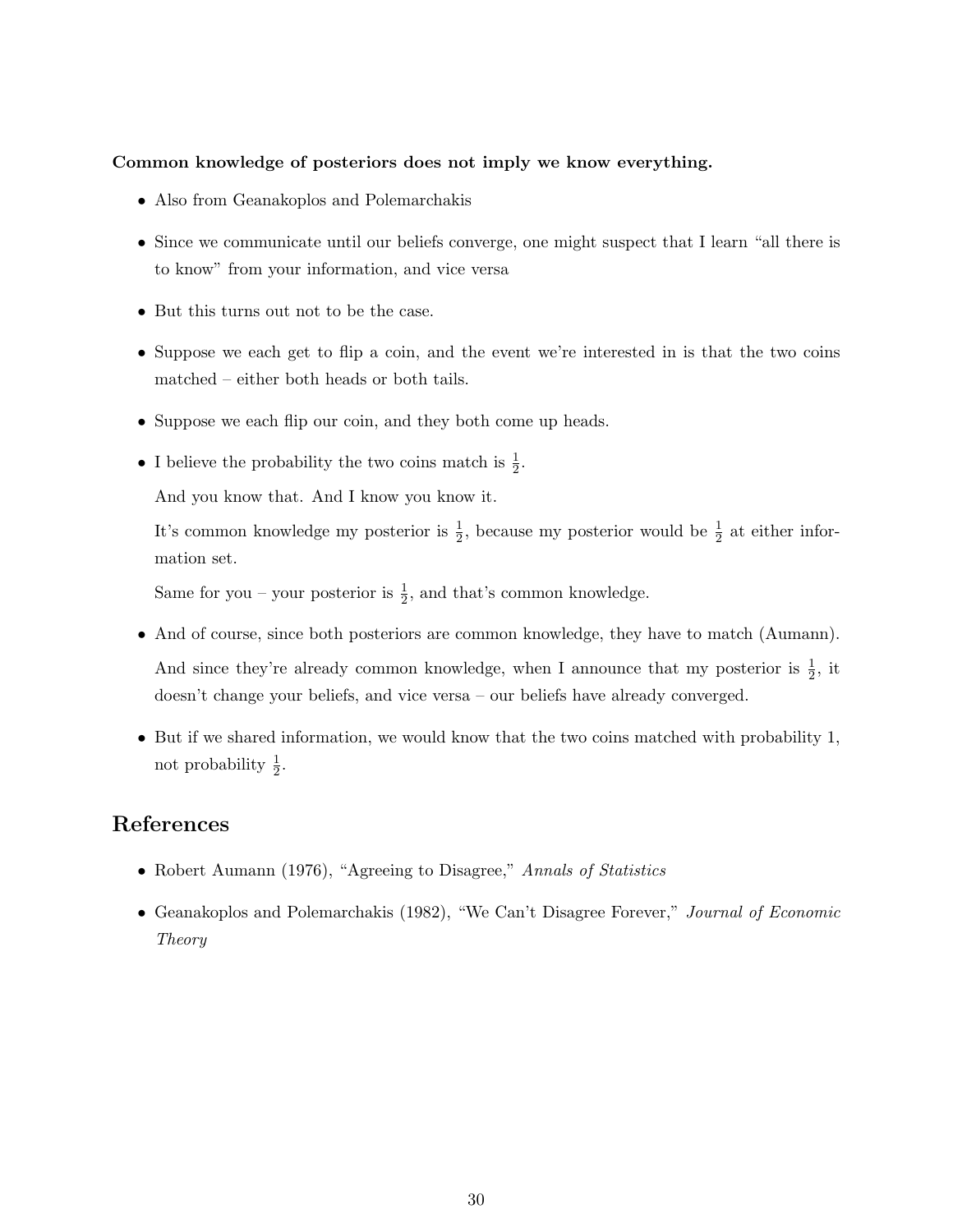## Lecture 4

# Bayesian Games and No Trade

The receipt of private information cannot create any incentives to trade.

Today is really about understanding games of incomplete information and Bayesian Nash equilibrium; the no-trade result is sort of a corollary.

But first, a little tangent on Bayes' Law.

## 1 Bayes' Law and Odds Ratios

- Last week, we saw Bayes' Law:  $Pr(E|P_1) = \frac{Pr(E \cap P_1)}{Pr(P_1)}$
- We can think of this as

$$
\Pr(E|data) = \frac{\Pr(E)\Pr(data|E)}{\Pr(data)} = \frac{\Pr(E)\Pr(data|E)}{\Pr(E)\Pr(data|E) + \Pr(\neg E)\Pr(data|\neg E)}
$$

- Given a prior and data, this will always allow us to compute a posterior probability
- But if we're in a setting where we expect to get multiple "new" pieces of information, it's nice to have an easier way to update beliefs
- For example, suppose there are two possible states of the world, "GOOD" and "BAD", and we're going to get repeated noisy signals about the true state
- In each period, we get a signal that matches the true state with probability  $\frac{2}{3}$
- That is, if the state is GOOD, we get a good signal with probability  $\frac{2}{3}$  and a bad signal with probability  $\frac{1}{3}$ ; and if the state is BAD, that's reversed
- Suppose our initial prior is  $Pr(G) = \frac{3}{4}$ , and we get the string of signals good, bad, good, bad, bad, or gbgbb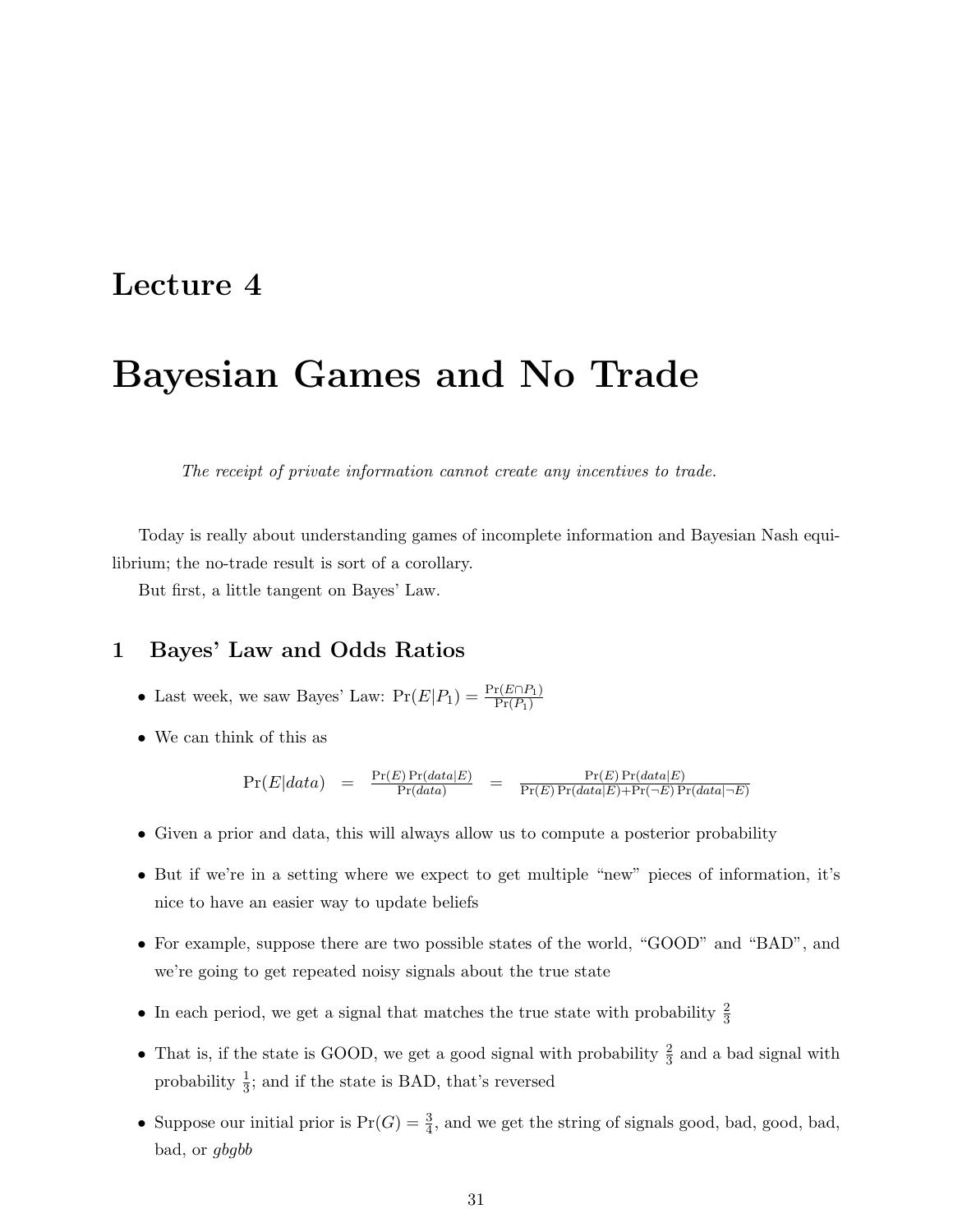- What is our posterior?
- Well, by Bayes' Law,

$$
\Pr(G|gbgbb) \quad = \quad \frac{\Pr(G)\Pr(gbgbb|G)}{\Pr(gbgbb)} \quad = \quad \frac{\Pr(G)\Pr(gbgbb|G)}{\Pr(G)\Pr(gbgbb|G)+\Pr(B)\Pr(gbgbb|B)}
$$

Instead of using this, though, let's look at the *odds ratio* – the ratio of p to  $1 - p$  – which is

$$
\frac{\Pr(G|gbgbb)}{\Pr(B|gbgbb)} = \frac{\frac{\Pr(G)\Pr(gbgbb|G)}{\Pr(B)\Pr(gbgbb|G) + \Pr(B)\Pr(gbgbb|B)}}{\frac{\Pr(B)\Pr(gbgbb|G)}{\Pr(B)\Pr(gbgbb|G) + \Pr(B)\Pr(gbgbb|B)}} = \frac{\Pr(G)\Pr(gbgbb|G)}{\Pr(B)\Pr(gbgbb|B)}
$$

We can even decompose this further – since the signals are independent in each period, the probability of  $gbggb$  given a particular state is just the probability of  $g$  in that state, times the probability of  $b$  in that state, times, etc. So we can write this as

$$
\frac{\Pr(G|gbgbb)}{\Pr(B|gbgbb)} = \frac{\Pr(G)\Pr(g|G)\Pr(b|G)\Pr(g|G)\Pr(b|G)\Pr(b|G)}{\Pr(B)\Pr(g|B)\Pr(b|B)\Pr(g|B)\Pr(b|B)\Pr(b|B)} = \frac{\Pr(G)}{\Pr(B)} \cdot \frac{\Pr(g|G)}{\Pr(g|B)} \cdot \frac{\Pr(b|G)}{\Pr(b|B)} \cdot \frac{\Pr(g|G)}{\Pr(g|B)} \cdot \frac{\Pr(b|G)}{\Pr(b|B)} \cdot \frac{\Pr(b|G)}{\Pr(b|B)} \cdot \frac{\Pr(b|G)}{\Pr(b|B)}
$$

- So in the example I mentioned above, we would start with the prior odds ratio  $\frac{3/4}{1/4} = 3$ , and then multiply it by  $\frac{2/3}{1/3} = 2$  every time we get a good signal, and multiply it by  $\frac{1/3}{2/3} = \frac{1}{2}$  $\frac{1}{2}$  every time we get a bad signal, to get an updated odds ratio
- The point: if we work in odds ratios, rather than probabilities, then we can just start with the prior odds ratio, and each time we get a new signal, multiply the odds ratio by the relative likelihood of the new data under the two states, to get the posterior odds ratio; and we can keep doing this over and over with each new signal that we receive.
- OK, enough tangent, back to work
- Today's real task is to update our notion of Nash equilibrium to include private information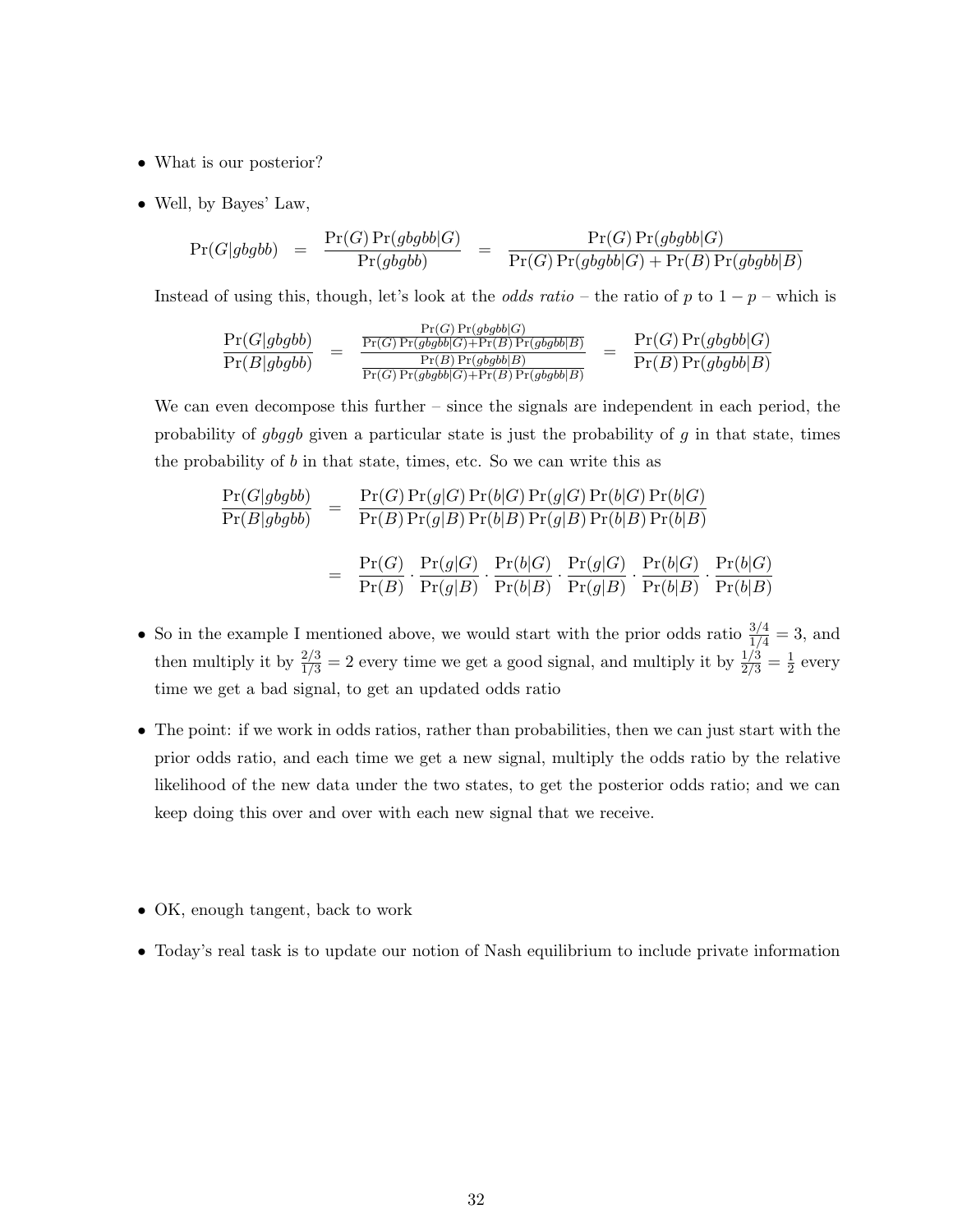## 2 Review – (Static) Nash Equilibrium

- The standard setup for a static game of complete information requires three elements:
	- A set of players  $N = \{1, 2, \ldots, n\}$
	- A set of available actions  $A_i$  for each player
	- A set of payoff functions

$$
U_i: A_1 \times A_2 \times \cdots \times A_n \to \Re
$$

giving the payoff to each player given each profile of strategies

• A (pure strategy) Nash equilibrium is an action profile  $a = (a_1, a_2, \ldots, a_n)$  such that each player is best-responding to the remaining players' actions – that is, such that for all  $i$ ,

$$
a_i \in \arg\max_{a \in A_i} U_i(a, a_{-i})
$$

where  $a_{-i}$  is a vector of the other  $n-1$  players' actions.

- A key maintained assumption is that the entire environment is common knowledge
	- everyone knows the set of players, actions and payoffs, everyone knows everyone knows it, and so on.
- So what happens if we *don't* have common knowledge about the entire environment?
- For example, suppose you know your own payoff function, but you're not sure of mine.
- That's a game of incomplete information, and that's what the rest of the semester will be about.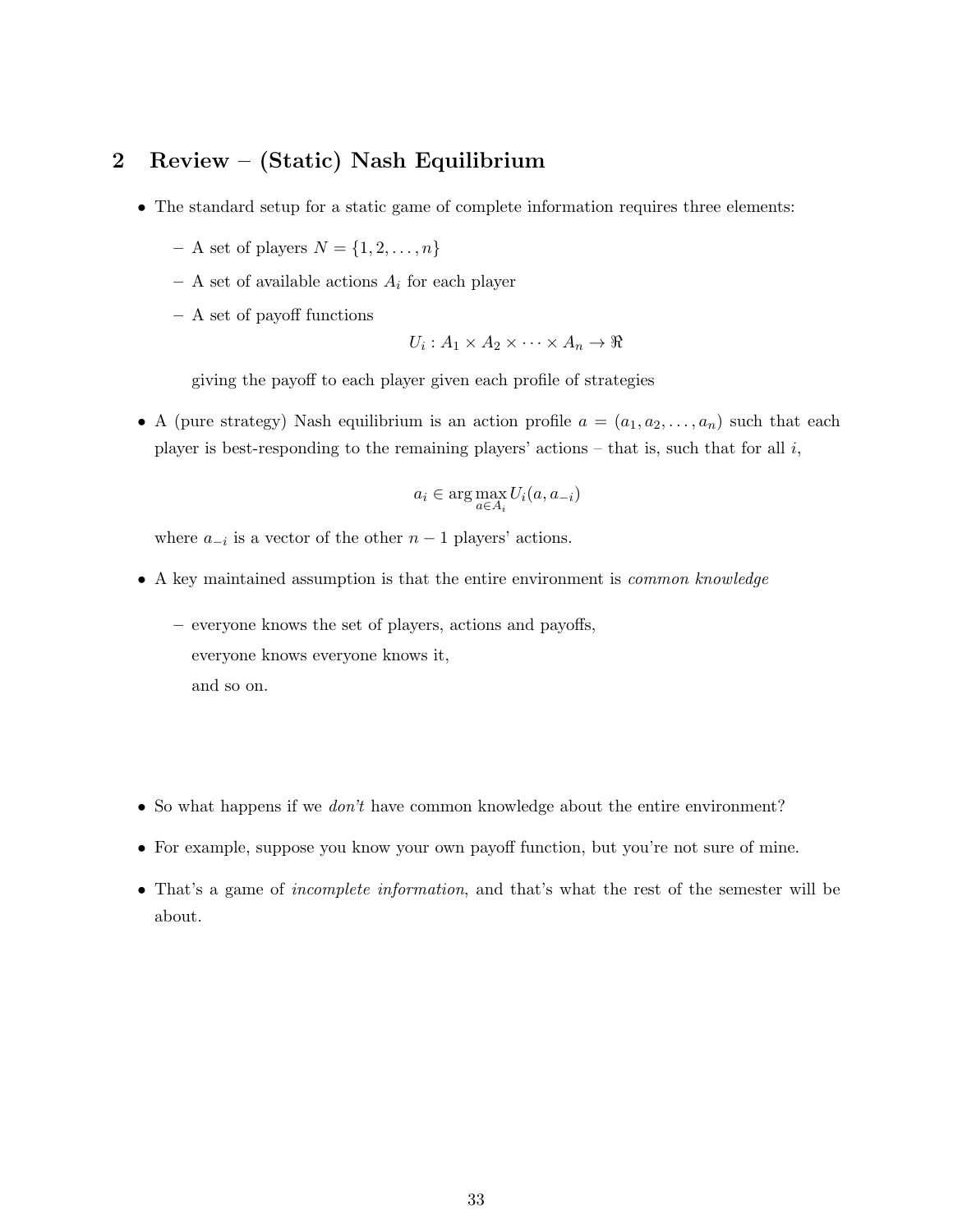## 3 Games of Incomplete Information

- The way we deal with incomplete information is to assume that there are different possible types of each player
- For example, suppose the incomplete information is that you don't know how willing I am to fight
- We assume this is due to you not knowing which type of player I am  $-$  a tough player, or a weak player
- I know which one I am, but you don't so you just assign some probability to me being strong (having one payoff function), and some probability to me being weak (having a different payoff function)
- Formally, we assume each player's type is his own private information I know which type I am, but not which types my opponents turned out to be
- So a static game of incomplete information consists of...
	- 1. A set of players  $N = \{1, 2, \ldots, n\}$ , same as before
	- 2. A set of actions for each player  $A_i$ , same as before
	- 3. A set of possible types  $T_i$  for each player
	- 4. A probability distribution p over the set of type profiles  $T_1 \times T_2 \times \cdots \times T_n$
	- 5. A set of payoff functions, that may depend on every player's type:

$$
U_i: A_1 \times \cdots \times A_n \times T_1 \times \cdots \times T_n \to \Re
$$

- And all of that is common knowledge if there are lots of players in the game, everyone agrees on the probability that I'm tough, and I know what they think the probability is, and so on  $-1$  just also know what my type "turned out" to be
- Several things to note about this setup:
	- It doesn't matter whether we allow the set of available actions  $A_i$  to depend on player i's type; if we wanted to "disallow" a particular action  $a_i$  for a particular type  $t_i$  of player i, we could keep  $a_i$  in  $A_i$  and just set  $U_i(a_i, \cdot, t_i, \cdot) = -\infty$ . So for simplicity, we assume  $A_i$  is fixed across types.
	- Information partitions are defined by the type space player  $i$  is assumed to know the exact value of  $T_i$ , but know nothing about  $T_{-i}$  beyond what he infers from  $T_i$ . We very often, for simplicity, assume that different players' types are independent, but we don't have to.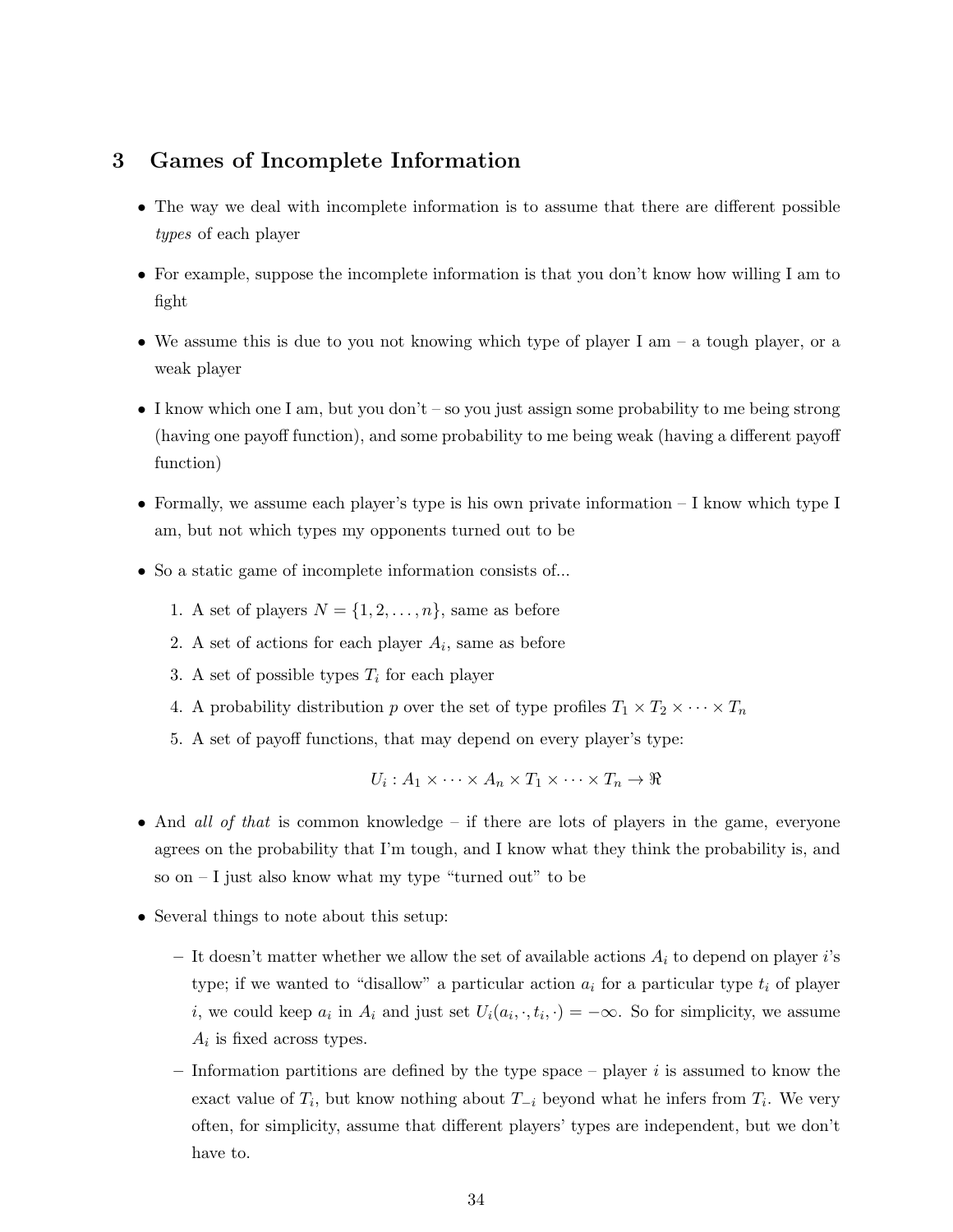- $-$  In many models, we assume that player is payoff does not depend on other players' types, only his own (and the action profile). That is, we often (but not always) assume that I care about other players' types only because it may influence their actions, not because it directly influences my payoffs. But there are exceptions – in an adverse selection model, for example.
- Like before, we assume that the entire setup above is common knowledge everyone agrees on the basic universe we live in, but only player  $i$  knows which type he turned out to be.
- It's customary to think of the game happening in two stages: in the first stage, "nature moves" by randomly assigning a type to each player; in the second stage, players play the game given their realized types

## 4 Bayesian Nash Equilibrium

The solution concept for a static game of incomplete information is Bayesian Nash equilibrium, which is really just a generalization of Nash equilibrium to accommodate types. Specifically...

• A *strategy* for player i is now a type-dependent choice of action, that is, a mapping

$$
s_i:T_i\to A_i
$$

specifying an action  $s_i(t_i) \in A_i$  that I plan to take for each type I might turn out to be

• A Bayesian Nash equilibrium is a profile of strategies  $(s_1, s_2, \ldots, s_n)$  such that for every player  $i$  and type  $t_i$ ,

$$
s_i(t_i) \in \arg\max_{s \in A_i} E_{T_{-i}|t_i} U_i(s, s_{-i}(t_{-i}), t_i, t_{-i})
$$

That is, each type of each player is maximizing his expected payoff, given his correct beliefs about the probabilities of different opponent types (given his own) and given his correct beliefs about his opponents' strategies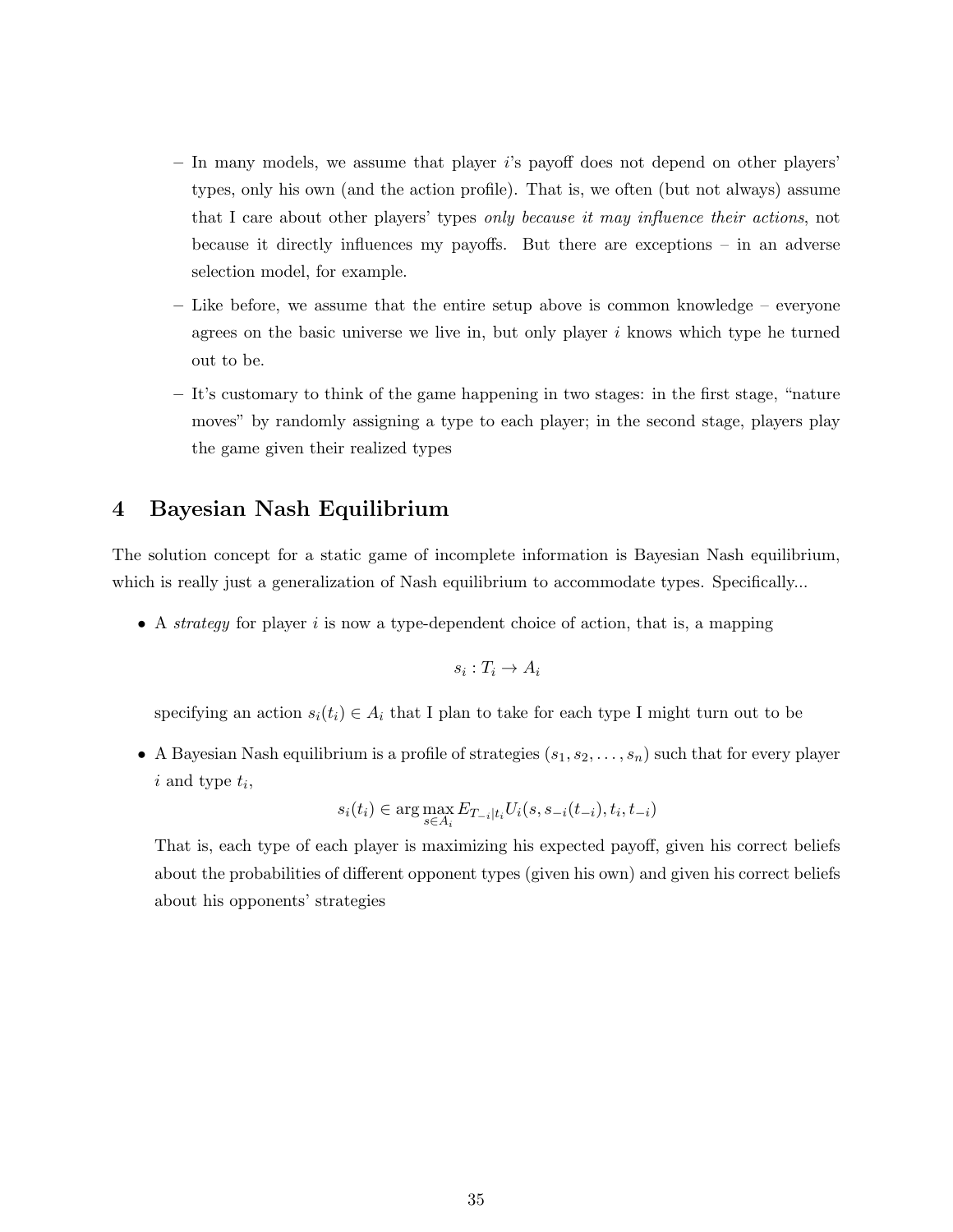### 5 An Example of BNE: First Price Auctions

• Let's do a simple example: a private-values, sealed-bid first-price auction

There is a single object for sale

Each player's type is the value he would get from winning it; everyone simultaneously submits a bid in writing, and the player with the highest bid pays his bid and receives the object

Let's suppose types are independent and uniform over the interval  $[0, 1]$ 

So formally:

- The set of players is  $1, 2, \ldots, n$
- The set of available actions is  $A_i = \mathbb{R}^+$  any positive bid is allowed
- The set of possible types is  $T_i = [0, 1]$ , and the probability distribution over type profiles is uniform over  $[0,1]^n$  (meaning it has density 1 everywhere)
- The payoff from winning the auction is your type minus your bid, and the payoff from losing is 0, so if we ignore ties, we can write

$$
U_i(a,t) = \begin{cases} t_i - a_i & if \quad a_i > \max_{j \neq i} a_j \\ 0 & if \quad a_i < \max_{j \neq i} a_j \end{cases}
$$

– To complete the model, let's assume they're broken randomly; so if  $a_i = \max_{j \neq i} a_j$ , the payoff to player  $i$  is

$$
(t_i - a_i) \frac{1}{1 + \#\{j \neq i : a_j = a_i\}}
$$

- Note that we've assumed *private values* other players' types don't enter directly into my payoff function, they affect me only through their effect on my opponents' bids.
- What does the Bayesian Nash equilibrium of this game look like? It turns out, it's an equilibrium for everyone to bid  $\frac{n-1}{n}$  times their type.
- Why?
- To show this, we need to show that if all my opponents are playing this strategy, then this strategy maximizes my expected payoff.
- So suppose my type is  $t_i$ , my opponents are all bidding  $\frac{n-1}{n}$  times their values, and I bid b.
- First of all, note that if I bid more than  $\frac{n-1}{n}$ , I'll win with probability 1 I outbid any opponent with type  $t_j < 1$ , and tie opponents with type  $t_j = 1$ , which occurs with prob 0 So bidding more than  $\frac{n-1}{n}$  is a bad idea – it drives up the price I pay, without making me more likely to win. So the only strategies that might be best-responses are in the range  $[0, \frac{n-1}{n}]$  $\frac{-1}{n}$ .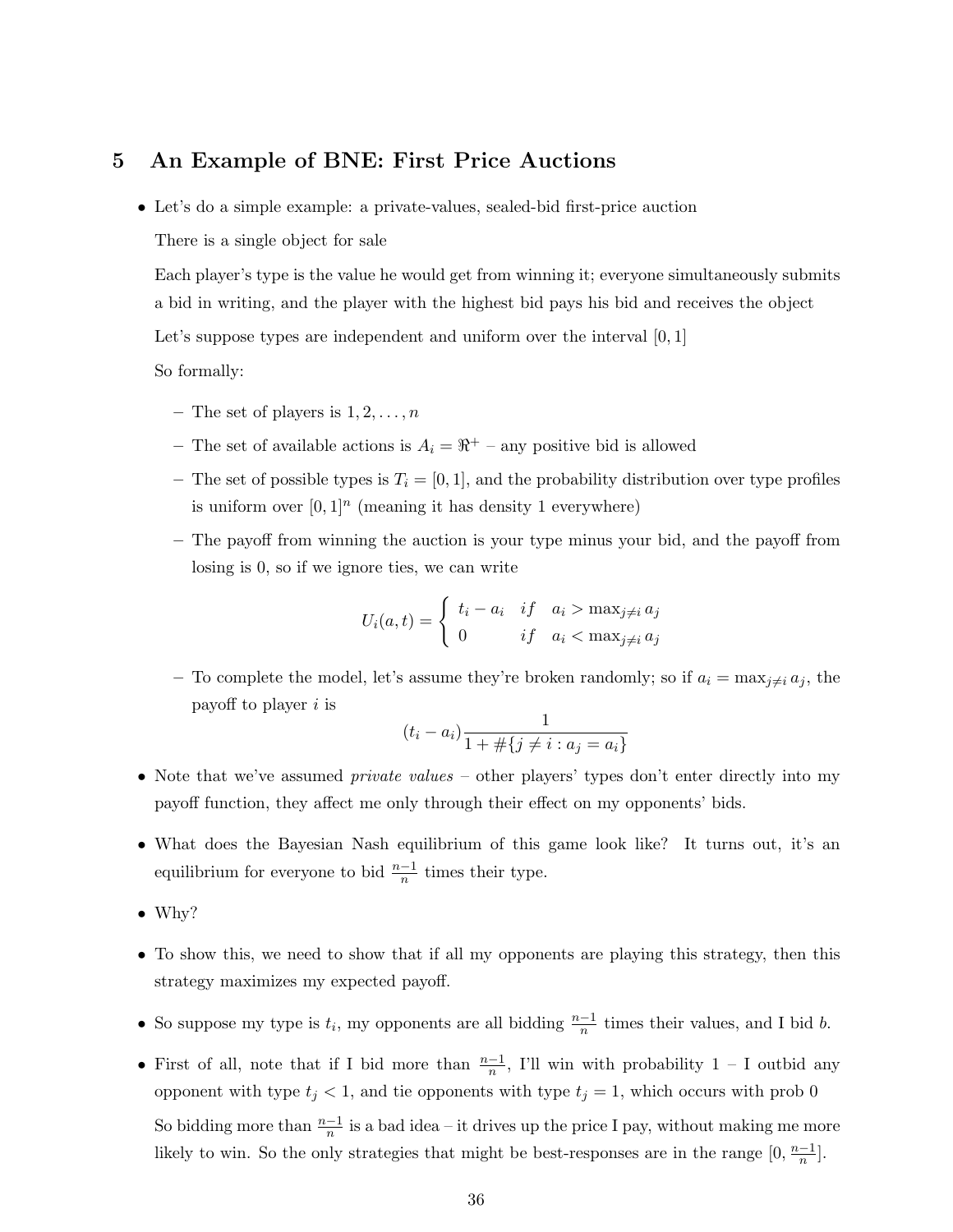• Now, for *b* within that range, my expected payoff is

$$
E_{T_{-i}}U_i = (t_i - b) \cdot \Pr(\text{win}|b) + 0 \cdot \Pr(\text{lose}|b)
$$
  

$$
= (t_i - b) \Pr(\max_{j \neq i} s_j(t_j) < b)
$$
  

$$
= (t_i - b) \Pr(\max_{j \neq i} \frac{n-1}{n} t_j < b)
$$
  

$$
= (t_i - b) \Pr(\max_{j \neq i} t_j < \frac{n}{n-1} b)
$$
  

$$
= (t_i - b) (\frac{n}{n-1} b)^{n-1}
$$
  

$$
= (\frac{n}{n-1})^{n-1} (t_i - b) b^{n-1}
$$

• So now let's maximize this thing:  $(t_i - b)b^{n-1} = t_ib^{n-1} - b^n$  has derivative

$$
(n-1)t_i b^{n-2} - nb^{n-1} = nb^{n-2} \left[ \frac{n-1}{n} t_i - b \right]
$$

This is increasing on  $b < \frac{n-1}{n}t_i$  and decreasing on  $b > \frac{n-1}{n}t_i$  – so it's maximized at  $b = \frac{n-1}{n}$  $\frac{-1}{n}t_i$ .

• So if everyone else bids  $\frac{n-1}{n}$  times their type, my best-response is to bid  $\frac{n-1}{n}$  times my type; so everyone bidding  $\frac{n-1}{n}$  times their type is an equilibrium.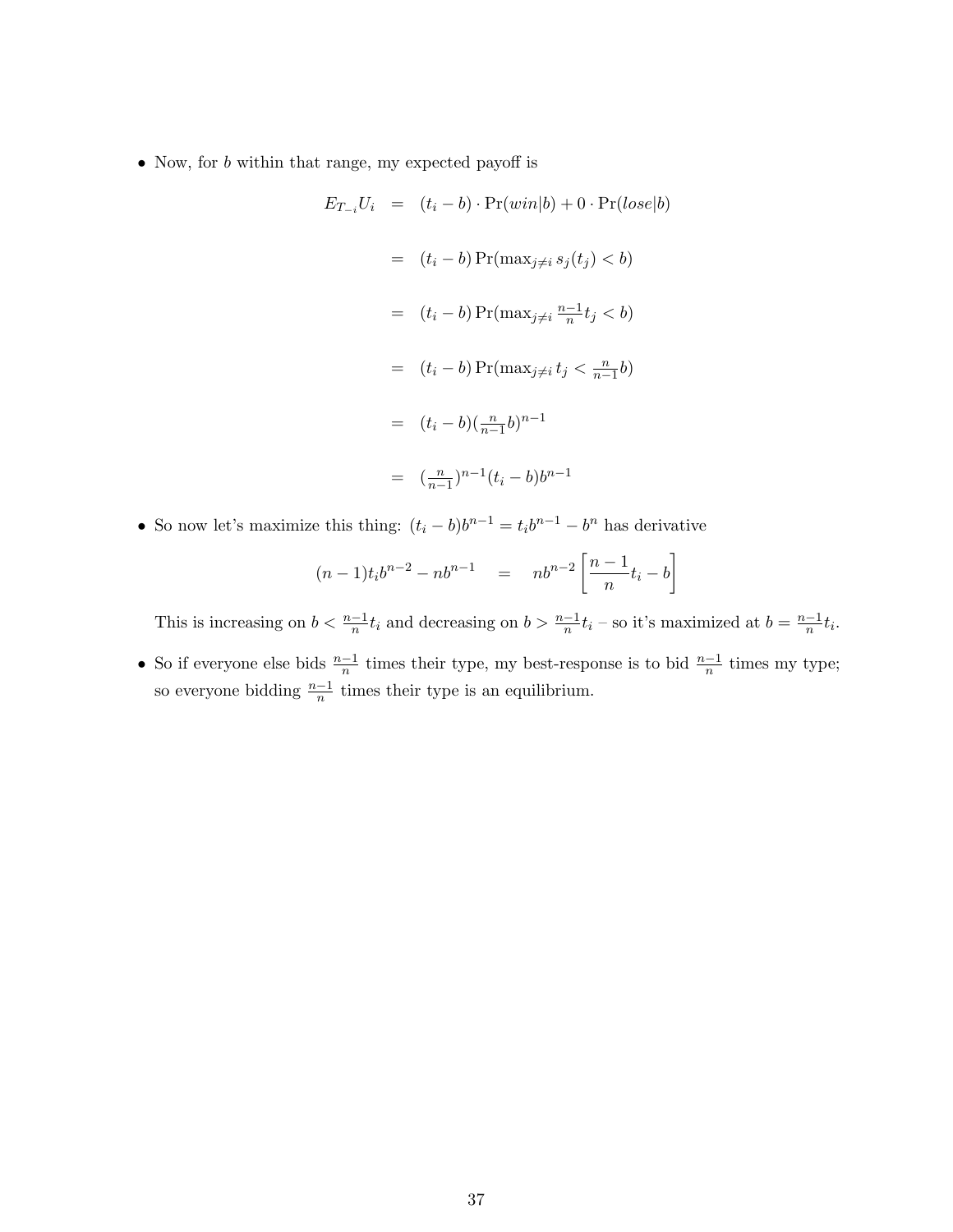# 6 An Application of BNE: A No-Trade Theorem

- Last week, we saw Aumann's result that if both our posterior beliefs are common knowledge, we can't disagree
- A nice analogy is to a trading problem: basically, if the entire environment is common knowledge, then differential private information on its own can't lead to trade
- We'll just prove a "simple" version, then describe how the result extends
- For the simple version...
	- there are just two traders, me and my bookie.
	- there's one event we care about whether or not my team wins this Sunday
	- my bookie and I are both strictly risk-averse but we still might want to bet because we have different information about my team's chances
	- my bookie and I share a common prior, but have different information partitions he might have some information I don't have, and I might have some information he doesn't have
	- I've got wealth  $w_1$ , he's got wealth  $w_2$ , my utility for wealth is  $u_1$  and his is  $u_2$ , and both strictly concave
- So here's the result:

#### Theorem. In equilibrium, we never trade.

- The basic logic is that, if I decide to place a bet, I need to condition not only on my own information, but also on the fact that my bookie wants to bet with me; and on the fact that he wants to trade with me even knowing I want to trade with him; and so on
- And similarly, he needs to condition on the fact that I want to bet with him
- In essence, this means it has to be common knowledge that I believe the bet is skewed in my favor, and also common knowledge that he believes the bet is skewed in his favor – which an analogy to Aumann suggests is impossible
- Which means we can't both be willing to bet if it's common knowledge we're both rational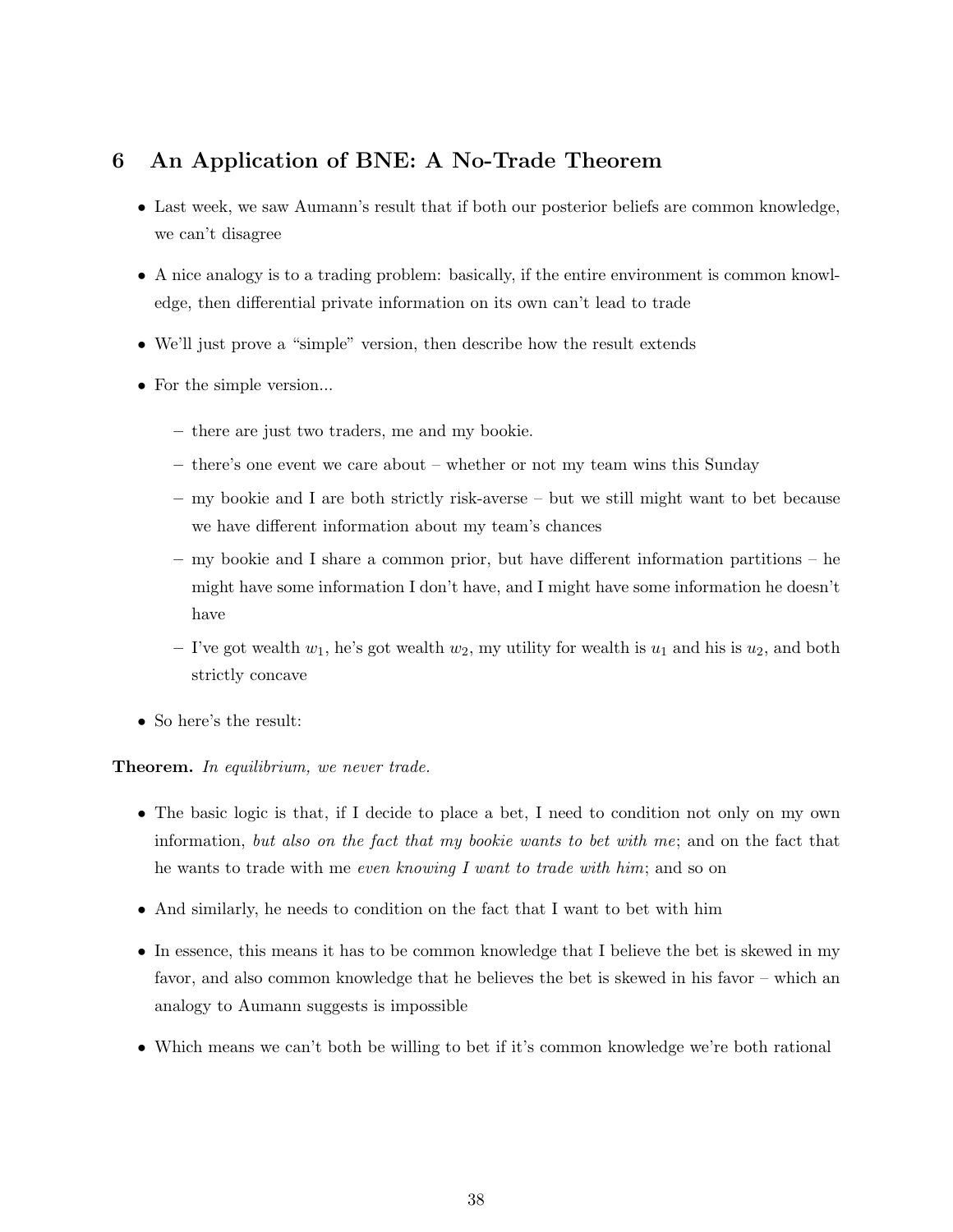Let's prove it formally

- As always, we have a set of states  $\Omega$ , my information partition  $\mathcal{P}_1 = \{t_1^1, t_1^2, \ldots, t_1^m\},\$ and my bookie's information partition  $\mathcal{P}_2 = \{t_2^1, \ldots, t_2^{m'}\}$
- Let's suppose there is a finite number of possible bets we might consider making (This is WLOG, if we limit ourselves to bets with non-fractional number of cents, in amounts less than the total wealth of the entire earth)
- And suppose that if we do make a bet, that occurs within the Bayesian Nash equilibrium of some sort of negotiation process

We don't have to specify what that process is; we just need the environment we're in (including the prior) to be common knowledge, and that in order for a bet to happen, we both have to agree to it.

- What I want to show is that with probability 1, we don't bet
- So suppose that weren't true that with positive probability, we made some nonzero bet Since there are a finite number of bets, that means there is some bet  $(x, y)$  we make with positive probability

(Let x be the amount I receive if my team wins, and y the amount I receive if my team loses – so if I'm betting on my team,  $x > 0 > y$ )

• Let  $q(t_1, t_2)$  be the probability that that bet occurs,

given my information  $t_1 \in \mathcal{P}_1$  and my bookie's  $t_2 \in \mathcal{P}_2$ 

- For this to happen in equilibrium, two things need to be true:
	- For every information set  $t_1$  at which I agree to this bet with positive probability, I must believe that in expectation over my bookie's possible information sets, and conditional on him also being willing to accept this bet, the bet does not decrease my expected payoff
	- For every information set  $t_2$  at which my bookie agrees to this bet with positive probability, he must believe that in expectation over my possible information sets, and conditional on me also being willing to accept this bet, the bet does not decrease his expected payoff

We'll show that these can't both hold unless the trade is  $(0, 0)$ .

• Suppose I'm at information set  $t_1$ , and I'm willing to agree to the bet  $(x, y)$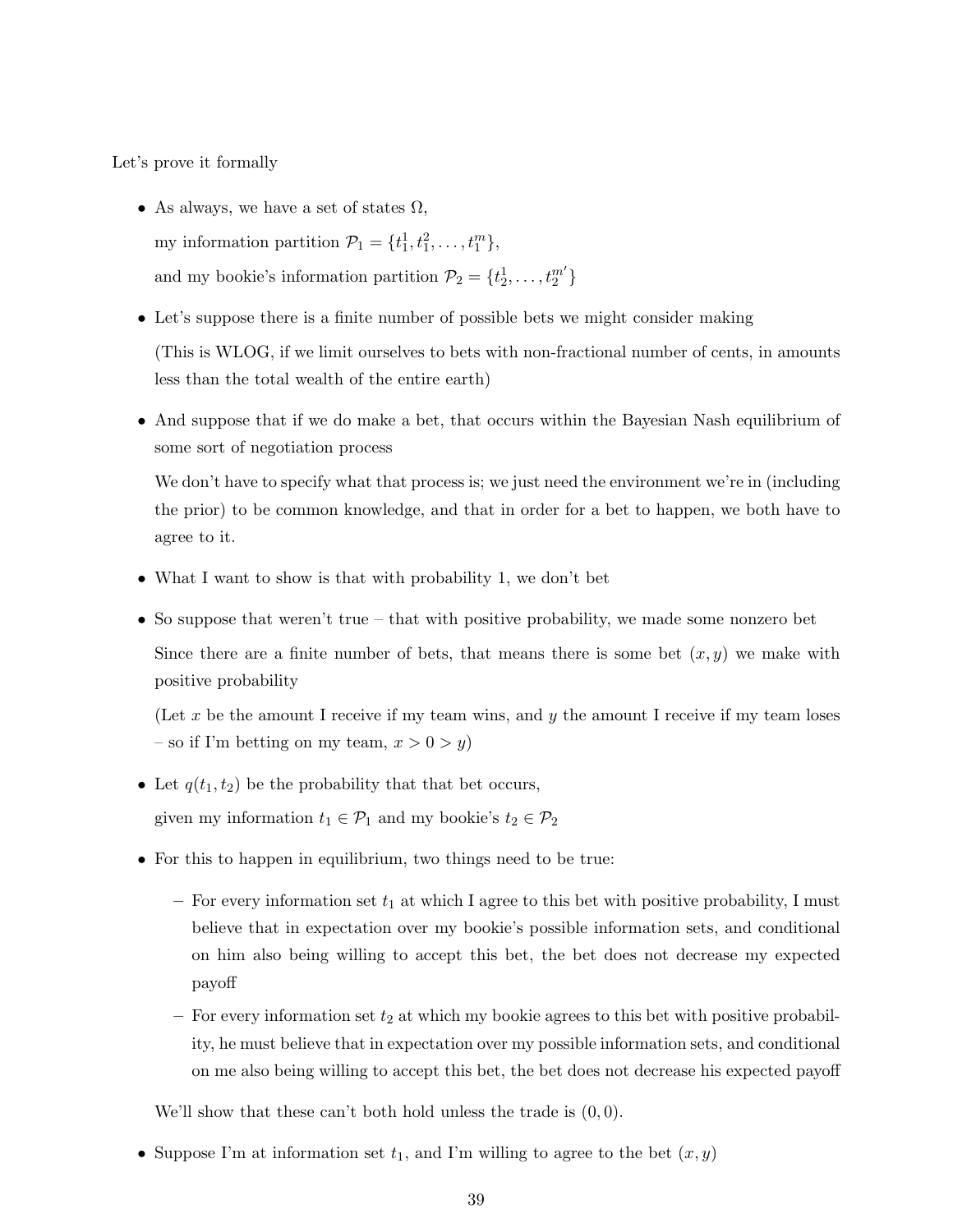- Conditional on you agreeing to the bet, I put some posterior probability  $p(t_2^j)$  $\frac{d}{2} |t_1,bet\rangle$  on you being at each information set  $t_2^j$ 2
- Which means that I evaluate my expected payoff, if we both agree to the bet, as...

$$
\sum_{t_2^j \in \mathcal{P}_2} p(t_2^j | t_1, bet) \left( p(W | t_1, t_2^j) u_1(w_1 + x) + (1 - p(W | t_1, t_2^j)) u_1(w_1 + y) \right)
$$
\n
$$
= \left( \sum_{t_2^j \in \mathcal{P}_2} p(t_2^j | t_1, bet) p(W | t_1, t_2^j) \right) u_1(w_1 + x) + \left( \sum_{t_2^j \in \mathcal{P}_2} p(t_2^j | t_1, bet) (1 - p(W | t_1, t_2^j)) \right) u_1(w_1 + y)
$$

Now, in order for me to be willing to make the bet, this has to be at least as good as  $u_1(w_1)$ , my utility from not betting at all:

$$
\left(\sum_{t_2^j \in \mathcal{P}_2} p(t_2^j | t_1, bet) p(W | t_1, t_2^j)\right) u_1(w_1 + x) + \left(\sum_{t_2^j \in \mathcal{P}_2} p(t_2^j | t_1, bet) (1 - p(W | t_1, t_2^j))\right) u_1(w_1 + y) \geq u_1(w_1)
$$

Now let's multiply both sides by the probability that I have type  $t_1$  and we both agree to  $(x, y)$ , so this becomes

$$
\left(\sum_{t_2^j \in \mathcal{P}_2} p(t_1, bet)p(t_2^j | t_1, bet)p(W|t_1, t_2^j) \right) u_1(w_1 + x)
$$
  
+ 
$$
\left(\sum_{t_2^j \in \mathcal{P}_2} p(t_1, bet)p(t_2^j | t_1, bet)(1 - p(W|t_1, t_2^j)) \right) u_1(w_1 + y) \ge p(t_1, bet)u_1(w_1)
$$

Now let's sum over all the different values of  $t_1$  that I might have, giving

$$
\left(\sum_{t_1^i \in \mathcal{P}_1} \sum_{t_2^j \in \mathcal{P}_2} p(t_1^i, bet)p(t_2^j | t_1^i, bet)p(W | t_1^i, t_2^j) \right) u_1(w_1 + x)
$$
  
+ 
$$
\left(\sum_{t_1^i \in \mathcal{P}_1} \sum_{t_2^j \in \mathcal{P}_2} p(t_1^i, bet)p(t_2^j | t_1, bet)(1 - p(W | t_1^i, t_2^j)) \right) u_1(w_1 + y) \ge \sum_{t_1^i} p(t_1^i, bet) u_1(w_1)
$$

Now, iterated expectations says that  $Pr(A \text{ and } B) = Pr(A) Pr(B|A)$ . Applying this a couple of times, we simplify the last expression to

$$
Pr(bet) Pr(W|bet)u1(w1 + x) + Pr(bet) (1 - Pr(W|bet))u1(w1 + y) \ge Pr(bet)u1(w1)
$$

or, since  $Pr(bet) > 0$ ,

$$
Pr(W|bet)u_1(w_1+x) + (1 - Pr(W|bet))u_1(w_1+y) \ge u_1(w_1)
$$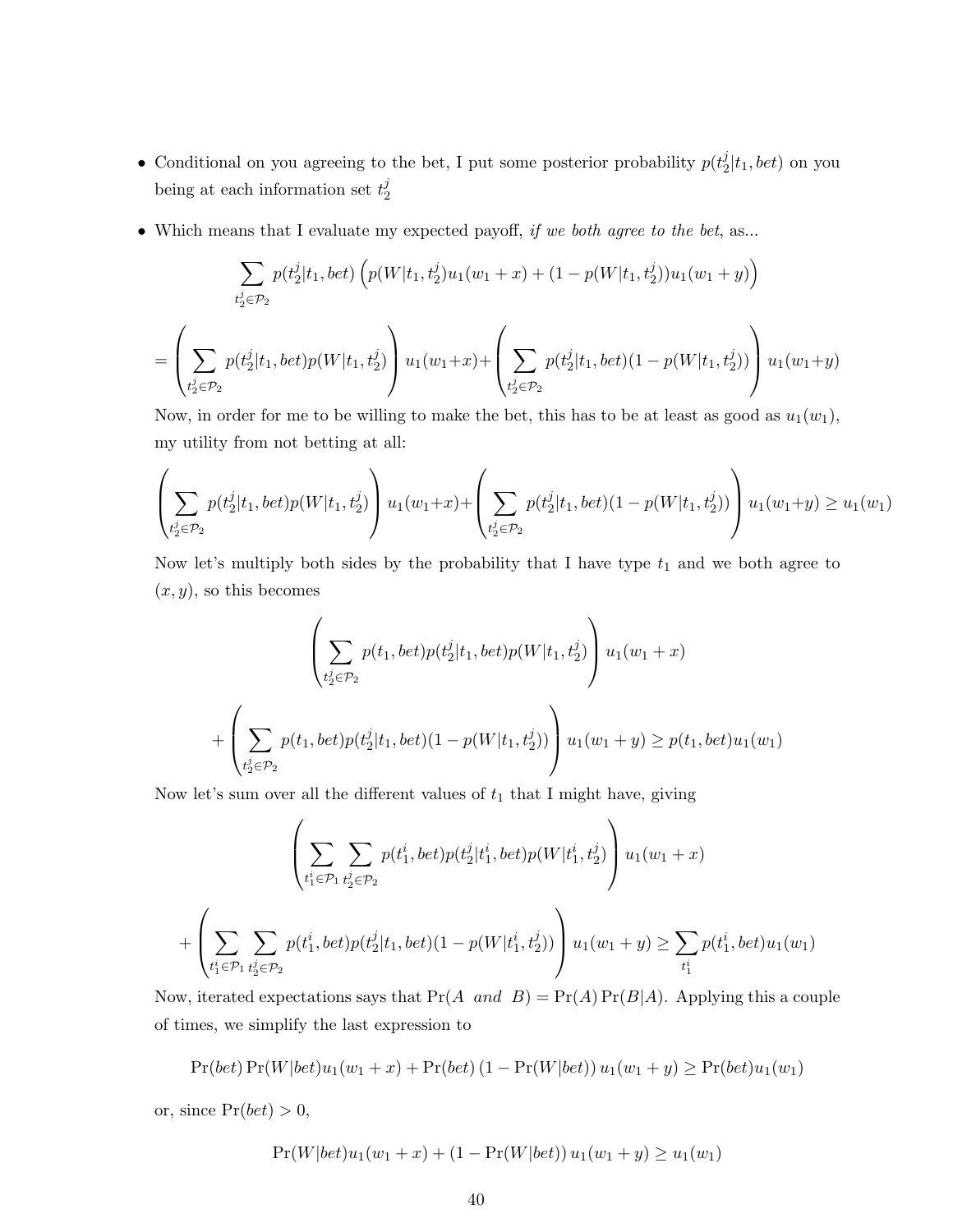Let  $p^* = Pr(W|bet)$ . Since I'm risk-averse, I'd strictly prefer a sure thing with the same expected value as the bet: that is,

$$
u_1(p^*(w_1+x) + (1-p^*)(w_1+y)) > p^*u_1(w_1+x) + (1-p^*)u_1(w_1+y) \ge u_1(w_1)
$$

meaning  $p^*(w_1+x) + (1-p^*)(w_1+y) > w_1$ , or  $p^*x + (1-p^*)y > 0$ . So if I only bet when I want to bet, it has to be the case that, averaged over all the different cases where we bet, the bet has strictly positive expected value for me.

But if we did the same analysis from my bookie's point of view, we would have to conclude that, averaged over all the different cases where we bet, the bet has strictly positive expected value for him.

And those can't both be true.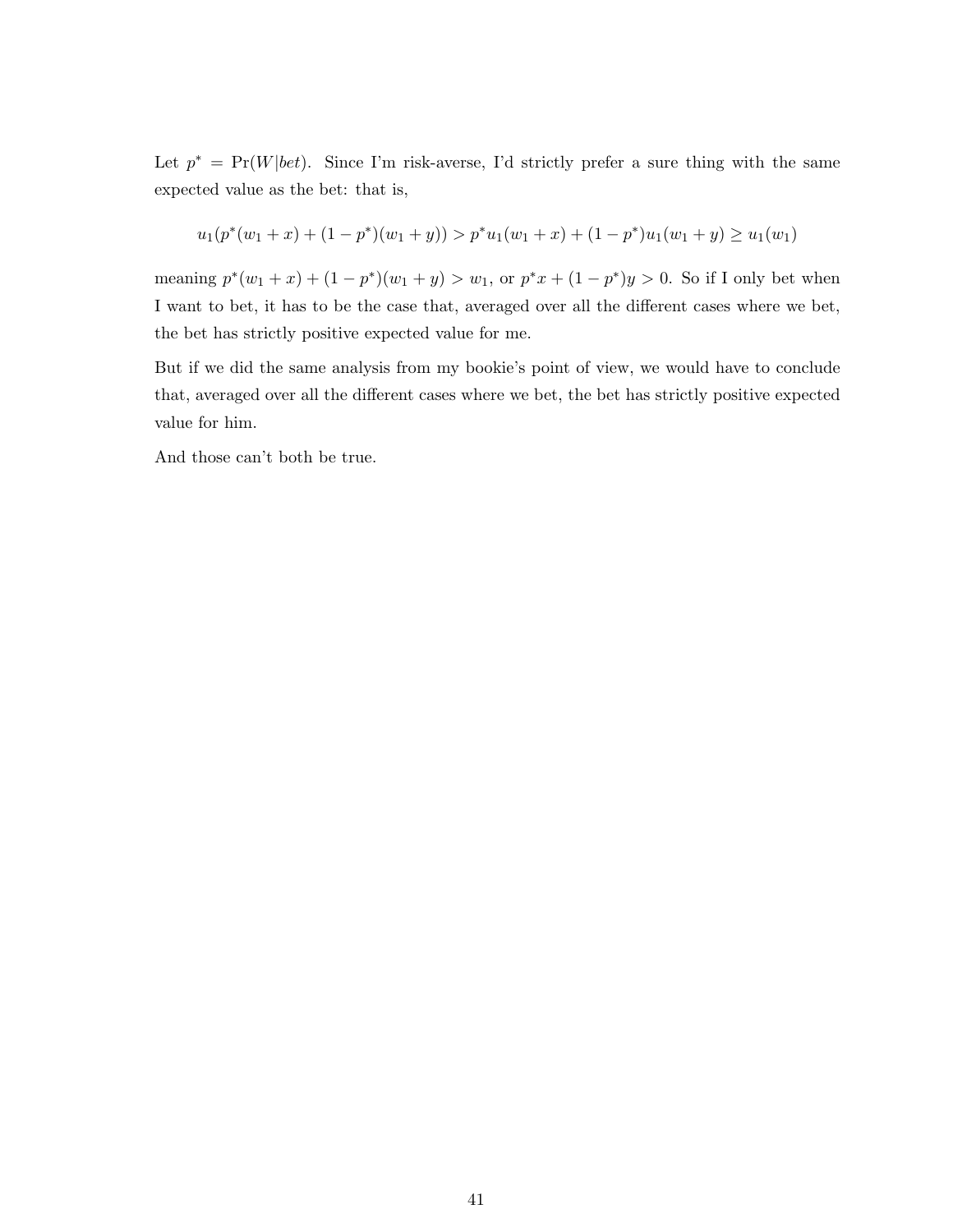## 7 Milgrom and Stokey

Milgrom and Stokey, "Information, Trade, and Common Knowledge," prove this result in a much more general setting.

- They allow  $N > 2$  traders
- They allow any finite number of states of the world, which they break up into two components  $-$  a payoff-relevant state, and a part of the state that just conveys information about the payoff-relevant part
- They allow  $l$  different goods, which are each consumed in continuous quantities
- They allow *endowments* of the different goods to vary across payoff-states so each trader has an endowment  $e_i \in (\Re^+)^l$  in each payoff-state, and consumes a vector  $x_i \in (\Re^+)^l$  in each payoff state
- They allow each trader's *utility function* to vary across payoff-states all they require is each state's utility function is strictly concave
- They don't even require that we all have a common prior over the payoff-states they only require that we have the same beliefs about how the information-states depend on the payoffstates
- And they allow us to make any state-contingent trades we want.

So for example, there could be one (payoff-relevant) state of the world where you lose your job. So in that state, you have less money. So you'd probably be willing to make a trade where you get more money in that state, and give up money in states where you still have your job. You and I can disagree on how likely you are to get fired  $-1$  might think it's 10% likely, you think it's 5% likely – but we both agree that if you're going to get fired, there's a  $50\%$  chance you'll be told you're on probation at your performance review.

Note that this model gives three different reasons we may want to trade:

- To reallocate goods within a state. In some state of the world, I'm endowed with a lot of one good, and want to consume other goods, so I want to trade goods within that state.
- To reallocate goods across states. I may want to trade stuff into one state (where I'm endowed with less, or have a steeper utility functino), out of another state (where I'm endowed with more). Note that my utility function within each state has to be strictly concave, but there's no restriction on how my utility function varies across states.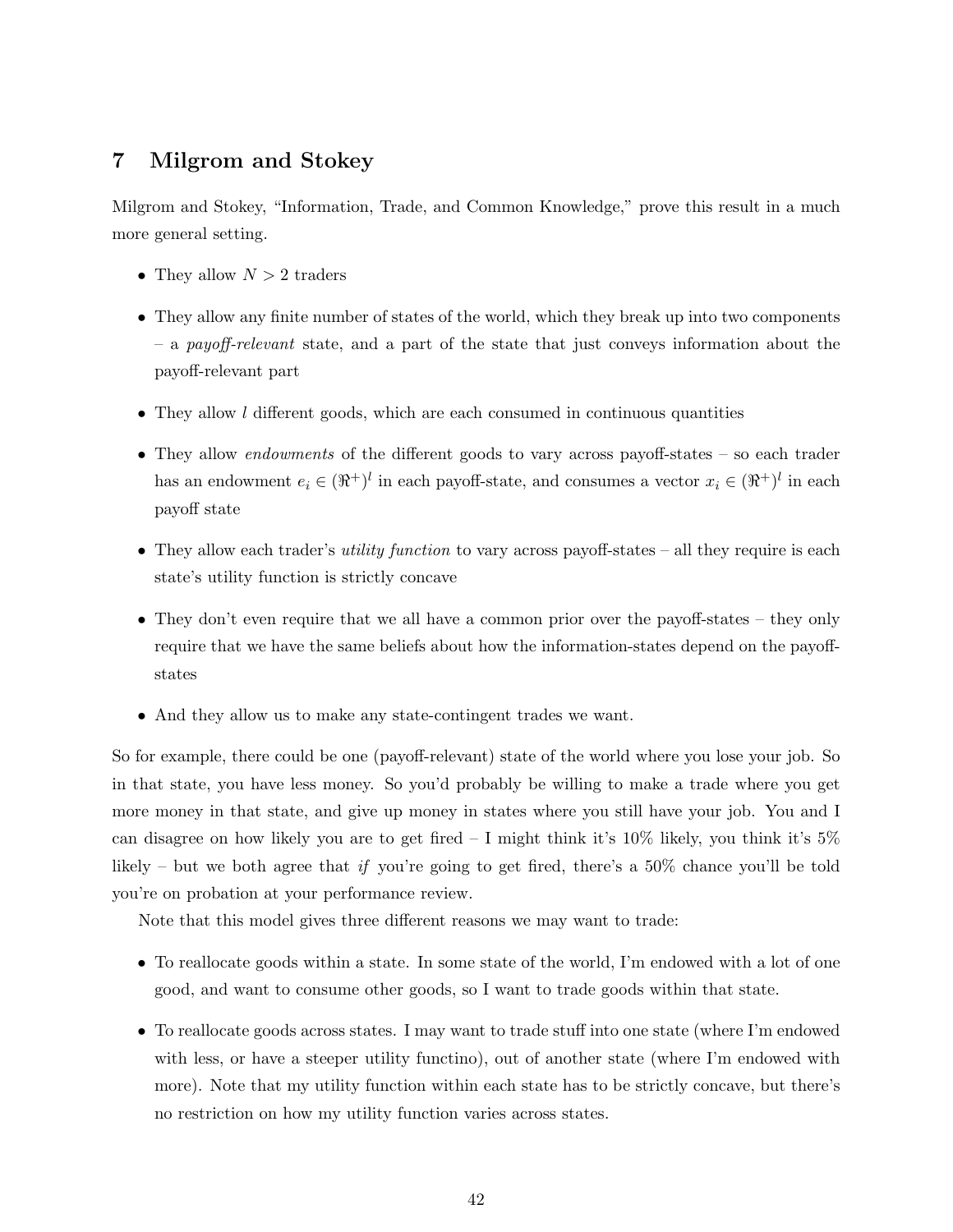• To arbitrage different beliefs. If we have different beliefs about the likelihood of an event, I use my belief to evaluate my expected payoff, and you use your belief to evaluate yours; so we can both be better off by betting against each other.

And of course, in addition to that, we may want to trade because we received different information.

Milgrom and Stokey basically show that the last piece alone is not sufficient to generate trade. In a sense, they let us trade twice. First, they let us make whatever state-contingent trades we want to, and assume that we reach an allocation which is Pareto-efficient. Then, they assume each of us gets new information; and they show that there can't be any new trades based on that new information.

But the proof isn't really interesting – basically, they show that if there was ever a trade we'd both want to make after receiving additional information, we should have been willing to make that trade ex ante, just making it contingent on different realizations of that later information. It's not quite that simple, but that's the gist of it; so if we had already traded to a Pareto-efficient allocation, new information can't make us trade more.

## References

• Paul Milgrom and Nancy Stokey (1982), "Information, Trade and Common Knowledge," Journal of Economic Theory 26(1)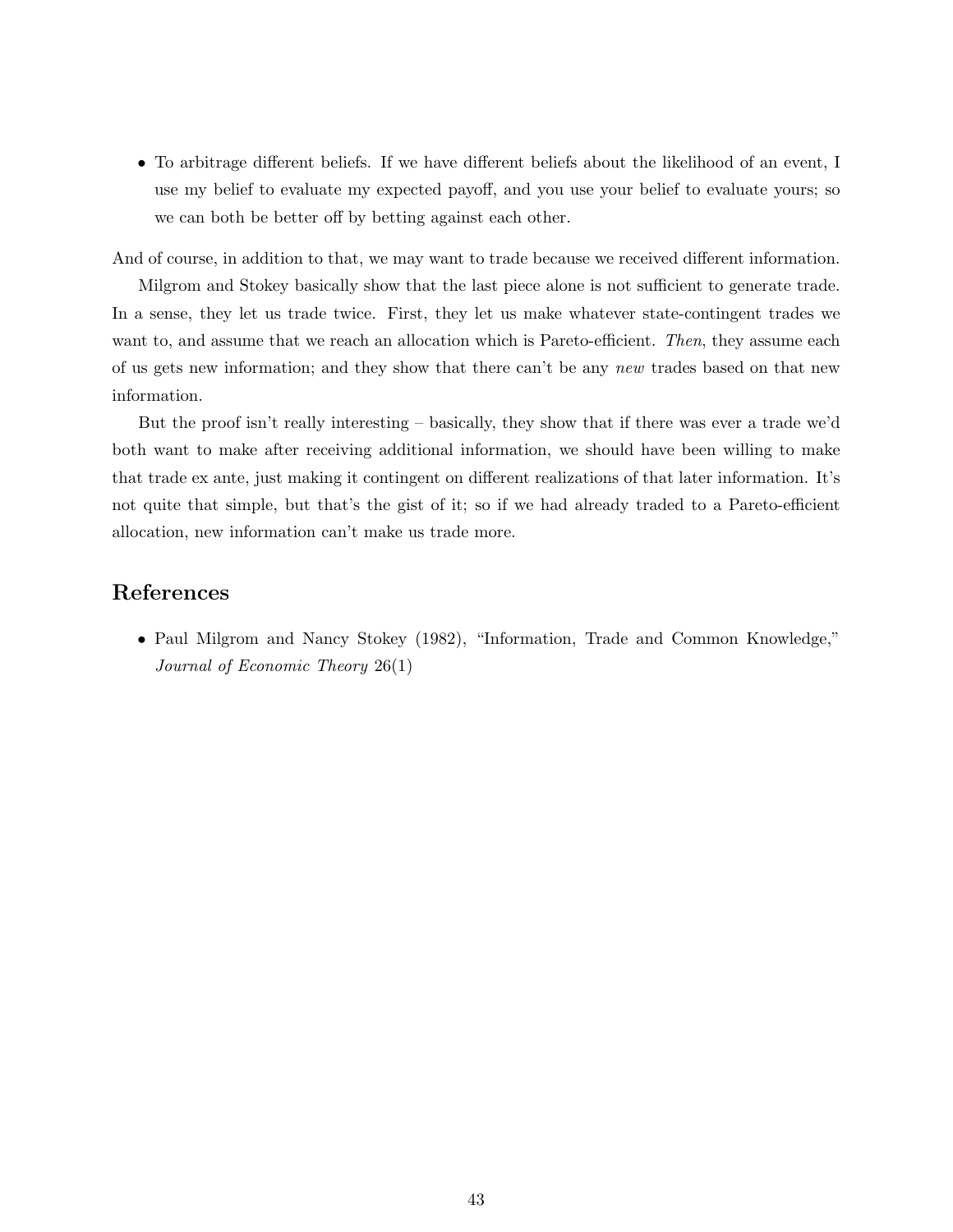# Lecture 5

# Optimal Auctions – Preliminaries

Lots of auction formats are equally good... and we can find the best possible one.

### 1 Before we get started...

#### 1.1 Second-price auctions

- Last week, as an example of Bayesian Nash equilibrium, we solved for the equilibrium of a sealed-bid, first-price auction, under the assumption that  $n$  risk-neutral bidders have private values which are independently uniform on [0, 1]
- Before we start today, I want to talk about one other common auction format
- Description of open oral ascending, or English, auctions
- A modeling convenience: for the private values case, think of a sealed-bid second-price auction
	- Bidders simultaneously submit written bids, as in a first-price
	- $-$  High bidder wins, but his payment is the *second*-highest bid, not his own
- With private values, turns out it's a dominant strategy to bid your valuation!
- Think of y a random variable being the highest opponent bid; you have a choice between bidding above y (for payoff  $t_i - y$ ) and bidding below y (and getting 0)
- So when  $t_i > y$ , you want to overbid, and when  $t_i < y$ , you want to underbid which you accomplish by bidding  $t_i$
- So it's a Bayesian Nash equilibrium for everyone to bid their valuation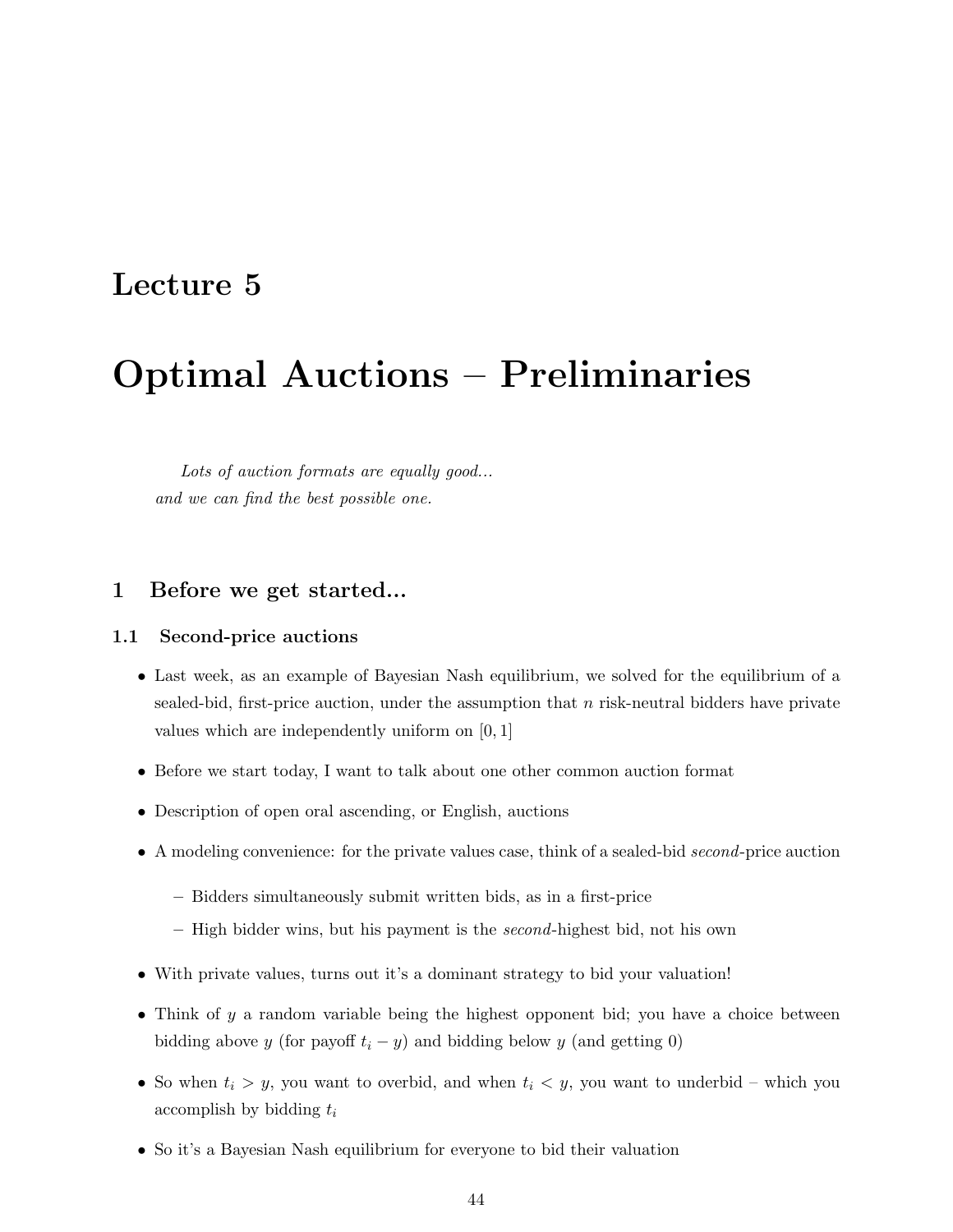#### 1.2 Revenue Equivalence

- Last week, we determined that in a first-price auction, it's an equilibrium for each bidder to bid  $\frac{n-1}{n}$  times his or her valuation
- So in a first-price auction, the seller's expected revenue is the expected value of the highest bid, which is  $\frac{n-1}{n}$  times the expected value of the highest valuation
- Turns out, with  $n$  independent uniform random variables, the expected value of the highest is  $\frac{n}{n+1}$
- So expected revenue in the first-price auction is  $\frac{n-1}{n} \times \frac{n}{n+1} = \frac{n-1}{n+1}$  $n+1$

(Expected value of the highest of n independent  $U[0,1]$  random variables is calculated by taking the CDF,  $x^n$ ; calculating the PDF,  $nx^{n-1}$ , and taking the integral  $\int_0^1 x \cdot nx^{n-1} dx =$  $\int_0^1 nx^n dx = \frac{n}{n+1}$ .)

- What about the second-price auction?
- In the second-price auction, everyone bids his own type, and the payment to the seller is the second-highest bid
- So revenue is the second-highest valuation
- Which has expected value  $\frac{n-1}{n+1}$

(The CDF of the second-highest of n is  $nx^{n-1}(1-x) + x^n = nx^{n-1} - (n-1)x^n$ , so the PDF is  $n(n-1)(x^{n-2} - x^{n-1})$ , and our expected value is  $\int_0^1 n(n-1)(x^{n-1} - x^n)dx =$  $(n-1)x^{n} - \frac{n(n-1)}{n+1}x^{n+1}$ 1  $\frac{1}{0} = n - 1 - \frac{n^2 - n}{n+1} = \frac{n^2 - 1 - n^2 + n}{n+1} = \frac{n-1}{n+1}.$ 

- So the two auction formats give the same expected payoff to the seller
- This turns out to be a much more general result, which we'll prove soon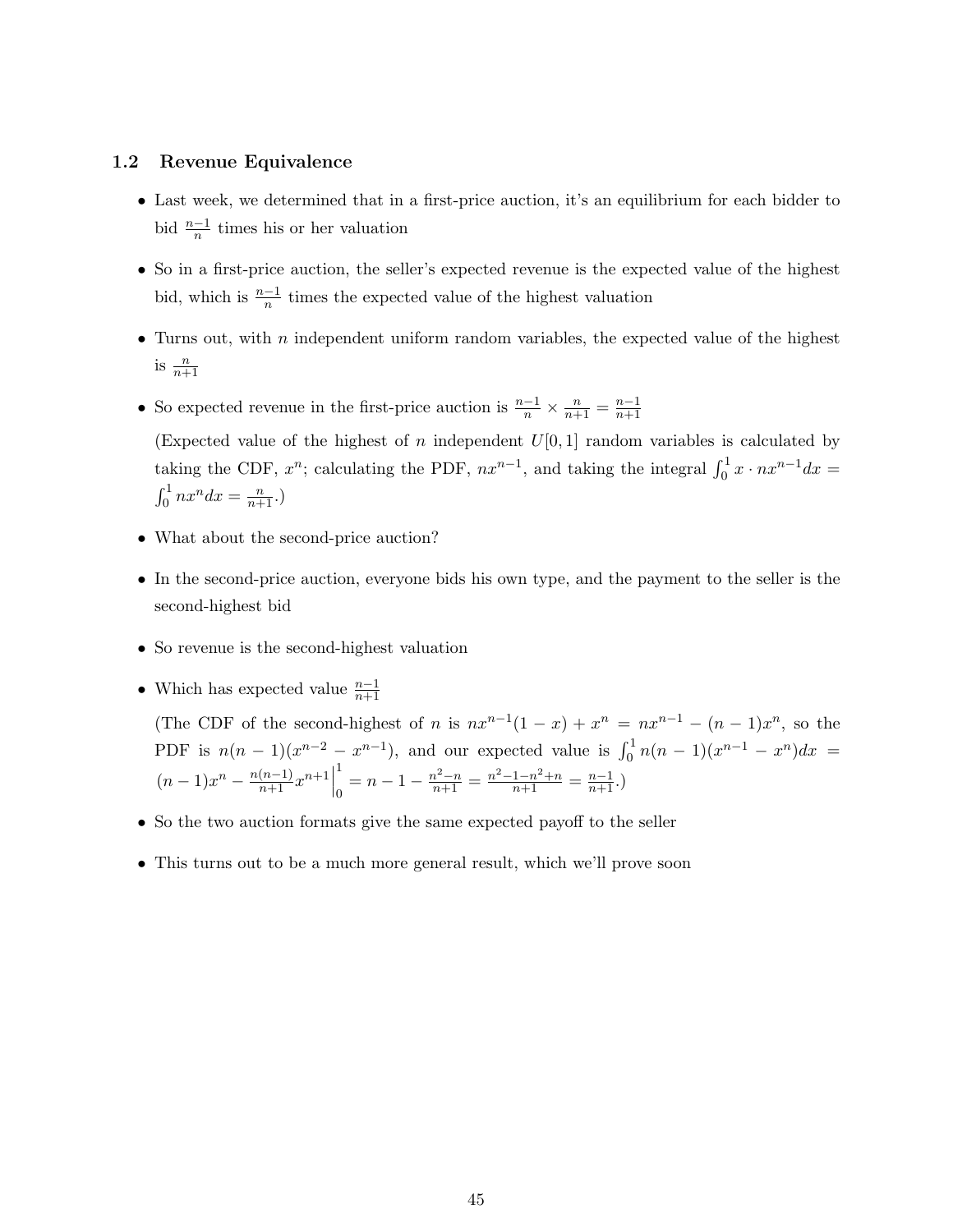## 2 Another Preliminary: The Envelope Theorem

• Put aside strategic concerns, and think of a one-agent decision problem

$$
\max_{a \in A} h(a, \theta)
$$

where a is the agent's chosen action and  $\theta$  an exogenous parameter

- In an auction,  $\theta$  could be your valuation, and a your choice of bid
- In another setting,  $\theta$  could be the outdoor temperature, and A is the set of jackets and coats you own – given today's weather, you pick an outfit to maximize your comfort level
- (DRAW IT for discrete  $A$ )
- A could be either discrete or continuous, but let  $\theta$  be continuous
- Let  $a^*(\theta)$  be the set of optimal choices, and  $V(\theta)$  the value function; and let  $h_a$  and  $h_\theta$  denote partial derivatives of h

**Theorem** (The Envelope Theorem). Suppose  $\forall \theta$ ,  $a^*(\theta)$  is nonempty, and  $\forall (a, \theta)$ ,  $h_{\theta}$  exists. Let  $a(\theta)$  be any selection from  $a^*(\theta)$ .

1. If V is differentiable at  $\theta$ , then

$$
V'(\theta) = h_{\theta}(a(\theta), \theta)
$$

2. If V is absolutely continuous, then for any  $\theta' > \theta$ ,

$$
V(\theta') - V(\theta) = \int_{\theta}^{\theta'} h_{\theta}(a(t), t) dt
$$

- This says: the derivative of the *value function* (or maximum) is the derivative of the *objective* function, evaluated at the maximizer
- Absolute continuity says that  $\forall \epsilon > 0$ ,  $\exists \delta > 0$  such that for any finite, disjoint set of intervals  $\{[x_k, y_k]\}_{k=1,2,\dots,M}$  with  $\sum_k |y_k - x_k| < \delta, \sum_k |V(y_k) - V(x_k)| < \epsilon.$

Absolutely continuity is equivalent to V being differentiable almost everywhere and being the integral of its derivative, so the second part follows directly from the first.

(For the types of problems we'll be dealing with, value functions will generally be absolutely continuous.)

• Let's prove the first part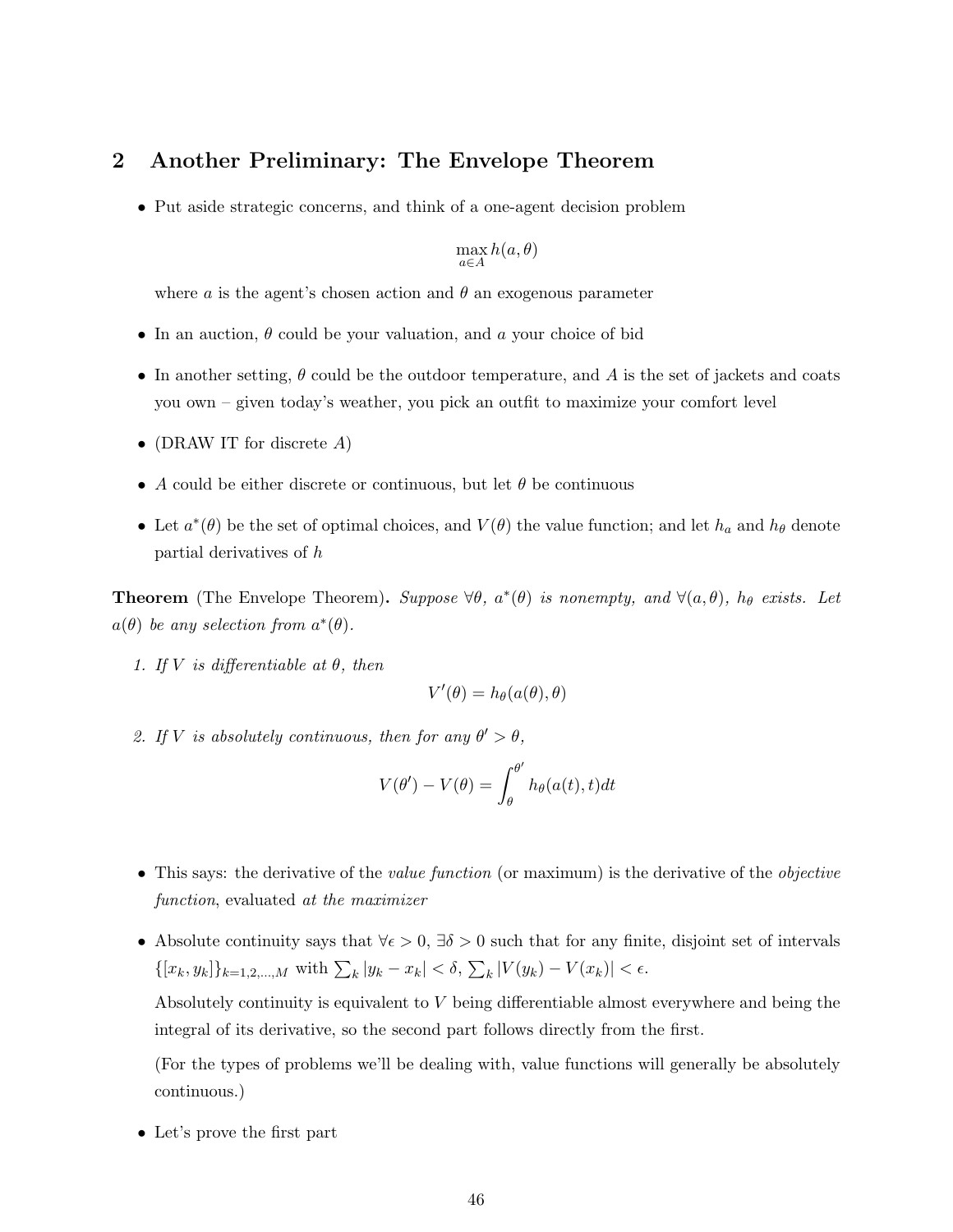#### 2.1 Proof of the Envelope Theorem

• If V is differentiable at  $\theta$ , then

$$
V'(\theta) = \lim_{\epsilon \to 0} \frac{V(\theta + \epsilon) - V(\theta)}{\epsilon} = \lim_{\epsilon \to 0} \frac{V(\theta) - V(\theta - \epsilon)}{\epsilon}
$$

• Now, pick  $a^* \in a^*(\theta)$ , so  $V(\theta) = h(a^*, \theta)$ 

• And 
$$
V(\theta + \epsilon) = \max_a h(a, \theta + \epsilon) \ge h(a^*, \theta + \epsilon)
$$

• So

$$
V'(\theta) = \lim_{\epsilon \to 0} \frac{V(\theta + \epsilon) - V(\theta)}{\epsilon} \ge \lim_{\epsilon \to 0} \frac{h(a^*, \theta + \epsilon) - h(a^*, \theta)}{\epsilon} = h_{\theta}(a^*, \theta)
$$

- And by the same token,  $V(\theta \epsilon) = \max_a h(a, \theta \epsilon) \ge h(a^*, \theta \epsilon)$
- So

$$
V'(\theta) = \lim_{\epsilon \to 0} \frac{V(\theta) - V(\theta - \epsilon)}{\epsilon} \leq \lim_{\epsilon \to 0} \frac{h(a^*, \theta) - h(a^*, \theta - \epsilon)}{\epsilon} = h_{\theta}(a^*, \theta)
$$

• So

$$
h_{\theta}(a^*, \theta) \leq V'(\theta) \leq h_{\theta}(a^*, \theta)
$$

and we're done

- The second half of the theorem is just the fact that if  $V$  is absolutely continuous, it's the integral of its derivative (wherever the derivative exists)
- Typically, for the types of problems we'll be looking at,  $V$  will be absolutely continuous
- $\bullet$  (For example, if  $h_\theta$  exists everywhere and is bounded above, that's sufficient.)
- $\bullet$  So even if  $V$  isn't differentiable everywhere, the integral form of the theorem will be valid.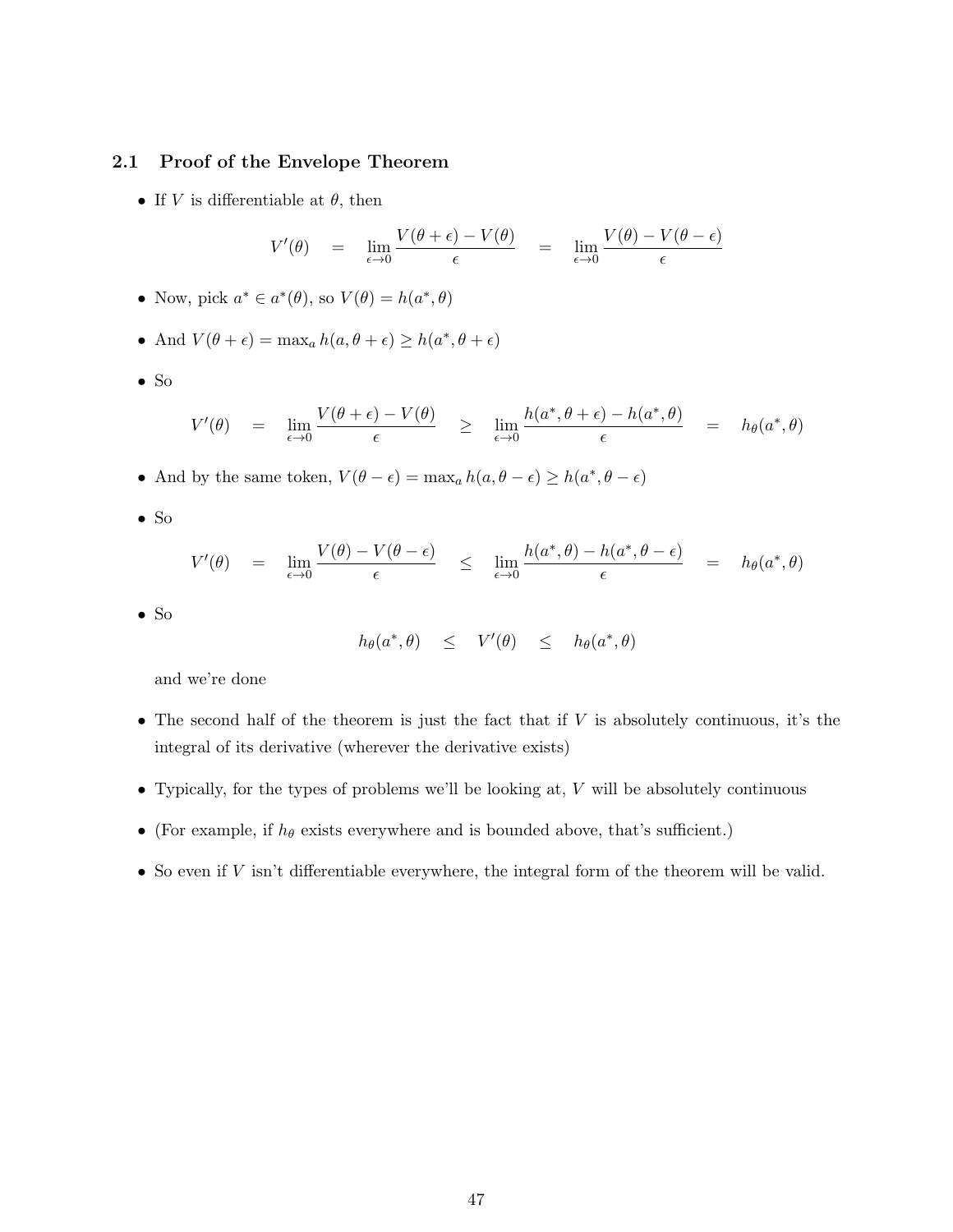#### 2.2 Example – using the envelope theorem to solve for equilibrium bids in FPA

- For our setup last week (PV *i.i.d.* ~  $U[0,1]$ ), we can use the envelope theorem to recover equilibrium bid functions
- Suppose a symmetric equilibrium exists, and uses a strictly-increasing bid function, so the bidder with the highest type always wins in equilibrium
- Equilibrium bids solve  $\max_b(t_i b) \Pr(b > \max_{j \neq i} b_i)$ , call maximand  $h(t_i, b)$  and U its max
- The partial of h with respect to  $t_i$  is  $Pr(b > \max_{j \neq i} b_i)$
- If we assume the equilibrium is symmetric, then at the maximizer, this equals the probability my type is the highest, which is  $t_i^{n-1}$
- Since the lowest-type bidder always loses,  $U(0) = 0$ , so

$$
U(t_i) = \int_0^{t_i} s^{n-1} ds = \frac{1}{n} t_i^n
$$

• But if we calculate expected payoff based on bid and probability of winning,

$$
U(t_i) = (t_i - \beta(t_i)) t_i^{n-1}
$$

• And if we equate these,

$$
\frac{1}{n}t_i^n = (t_i - \beta(t_i))t_i^{n-1}
$$

implies  $\beta(t_i) = \frac{n-1}{n}t_i$ 

• So if a symmetric, strictly-increasing equilibrium exists, bids must be  $\frac{n-1}{n}t_i$  – exactly like we found last week!

#### 2.3 Another example – the all-pay auction

- In class, we also did the example of an  $all$ -pay auction an auction where the highest bidder wins, but *every* bidder pays their bid, even the losers
- Again, if we suppose a symmetric, strictly-monotonic equilibrium exists, we can use it to calculate the expected payoff to each type of bidder, which is the same  $U(t_i) = \frac{1}{n} t_i^n$
- We then write  $\frac{1}{n}t_i^n = t_i^{n-1}t_i b$  and calculate equilibrium bids as  $b = \frac{n-1}{n}$  $\frac{-1}{n}t_i^n$
- Finally, we can calculate the seller's expected revenue as  $nE_t$ <sub>i</sub> $\frac{n-1}{n}$  $\frac{-1}{n}t_i^n$  and see that it's the same  $\frac{n-1}{n+1}$  as before – more anecdotal evidence of revenue equivalence!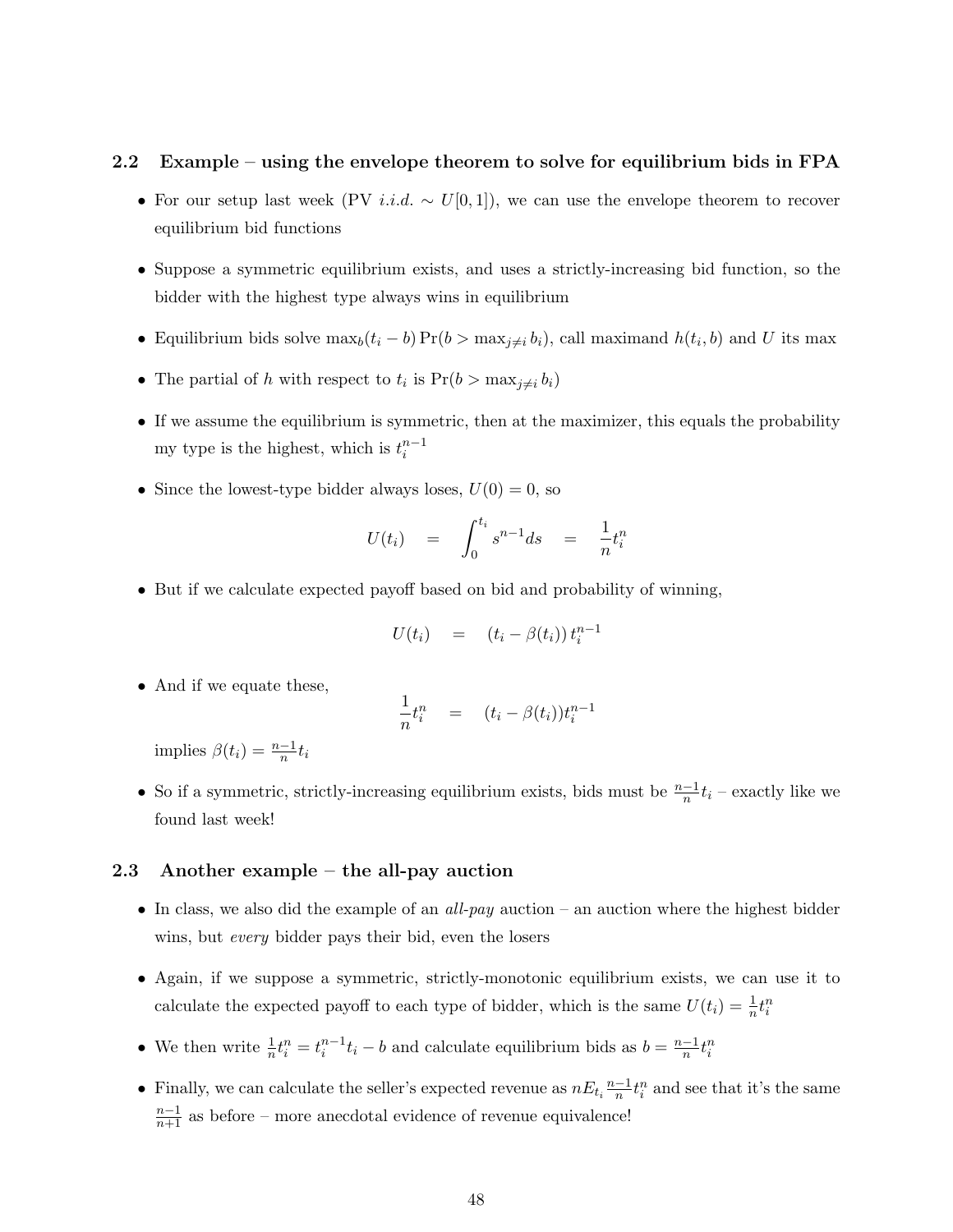## 3 Now on to Myerson's Optimal Auctions

First, we define the environment, and our goal.

- Our environment is as follows.
	- Players  $N = \{1, 2, ..., n\}$
	- Independent types  $T_i \perp T_j$
	- Player *i*'s type  $T_i$  has distribution  $F_i$  with support  $[a_i, b_i]$
	- $-F_i$  is strictly increasing on  $[a_i, b_i]$ , with density  $f_i$
	- One object to be allocated, value to player i is his type  $t_i$ , and players value money linearly, so i's payoff is  $t_i - x$  if he receives object and pays x, and  $-x$  if he doesn't receive object but still pays x
	- (Players are risk-neutral and maximize expected payoff)
	- Seller values keeping the good at  $t_0$
- Note that this is the environment we looked at above for first- and second-price auctions, except that type distributions  $F_i$  can be arbitrary (not just uniform) and don't have to be the same
- We're still assuming:
	- Independent private values
	- Risk-neutrality (linear valuation for money)
	- Whole environment is common knowledge
- Our challenge: design an auction (or other) protocol that maximizes the seller's expected revenue, given that the buyers play a Bayesian Nash equilibrium, over all conceivable sales mechanisms.
- That is, we basically want to solve

$$
\max_{\text{all conceivable auction formats}} E_{t_1,\dots,t_n} \{ Revenue + t_0 Pr(self \text{} keeps object) \}
$$

subject to the constraints that the buyers have to willingly participate and play an equilibrium

• The surprising thing: this is actually doable.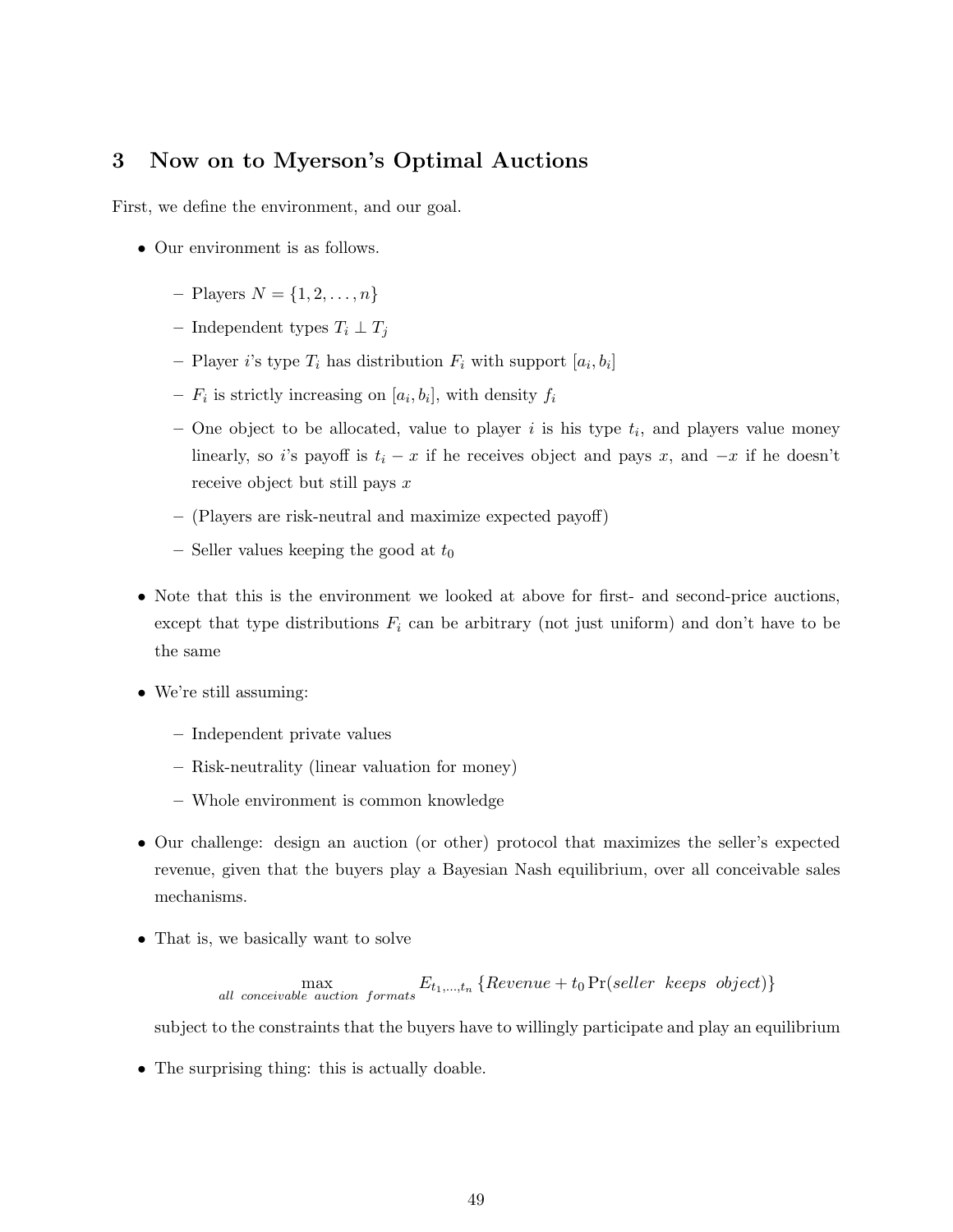## 4 Mechanism Design

- The framework we'll use to answer this question is referred to as **mechanism design**
- This basically puts us in the role of a seller, or government, or whatever, who asks, suppose I have complete freedom to design a game – an auction format, or a voting rule, or whatever – and people will play it; how much can I accomplish?
- The only constraints we put on the mechanism designer are the following:
	- 1. You can't force people to play they have to be willing to play. Which generally means their expected payoff from the game can't be less than 0.
	- 2. You need to assume people will play a Bayesian Nash equilibrium within whatever game you define – that is, you can't trick people into doing things that aren't in their own interest.
- We also assume the mechanism designer has full commitment power once he defines the rules of the game, the players have complete confidence that he'll honor those rules. (This is important – you'd bid differently in an auction if you thought that, even if you won, the seller might demand a higher price or mess with you some other way.)
- Broadly speaking, mechanism design takes the *environment* as given the *players*, their type distributions, and their preferences over the different possible outcomes – and designs a game for the players to play in order to select one of the outcomes. Outcomes can be different legislative proposals, different allocations of one or more objects, etc.
- We'll be focusing on the auction problem designing a mechanism to sell a single object, and trying to maximize expected revenue
- So the set of possible outcomes X consists of who (if anyone) gets the object, and how much each person pays
- A mechanism is a strategy set  $S_1, S_2, \ldots, S_N$  for each player, and a mapping from strategy profiles to outcomes:  $\omega : S_1 \times \cdots \times S_N \to X$
- Actually, given a set of strategies played, the outcome selected by the mechanism can be deterministic or stochastic, so really  $\omega : S_1 \times \cdots \times S_N \to \Delta(X)$
- For example, the first-price auction we considered last week is one mechanism: each player's strategy set is the positive reals, the mechanism allocates the good to whoever plays the highest strategy and demands a payment from that player equal to his strategy, and there are no payments to or from anyone else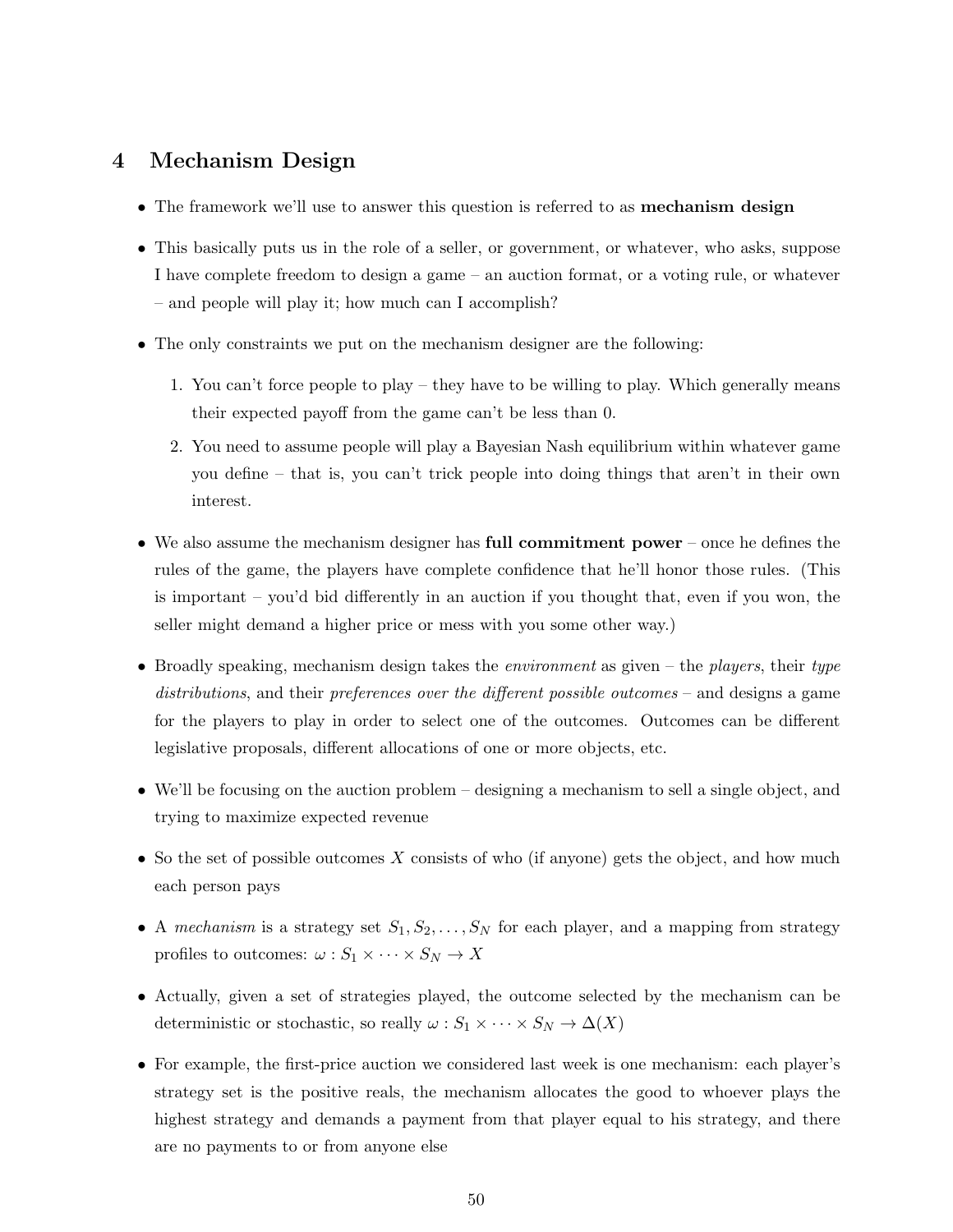- We'll assume the players play a Bayesian Nash equilibrium within the mechanism, but in general, if there are multiple equilibria, the mechanism designer is assumed to be able to pick which equilibrium gets played
- A performance is a mapping of types to outcomes; we say that a given performance is *imple*mented by a mechanism if that mechanism has an equilibrium where the players' equilibrium strategies lead to that mapping of types to outcomes
	- For example, in a symmetric IPV world, the first-price auction is a mechanism that implements the efficient allocation (the highest type being allocated the object), along with a particular transfer from that player
	- $-$  In general, in mechanism design, we don't worry about there being multiple equilibria, just that the one that we want is indeed one of the equilibria
	- Implicitly, we're kind of assuming that, in addition to setting up the game, the mechanism designer gets to select the equilibrium played if there is more than one
	- By using this approach, we're also kind of assuming that "all that matters" to the players is what outcome is reached, not the exact process by which it is chosen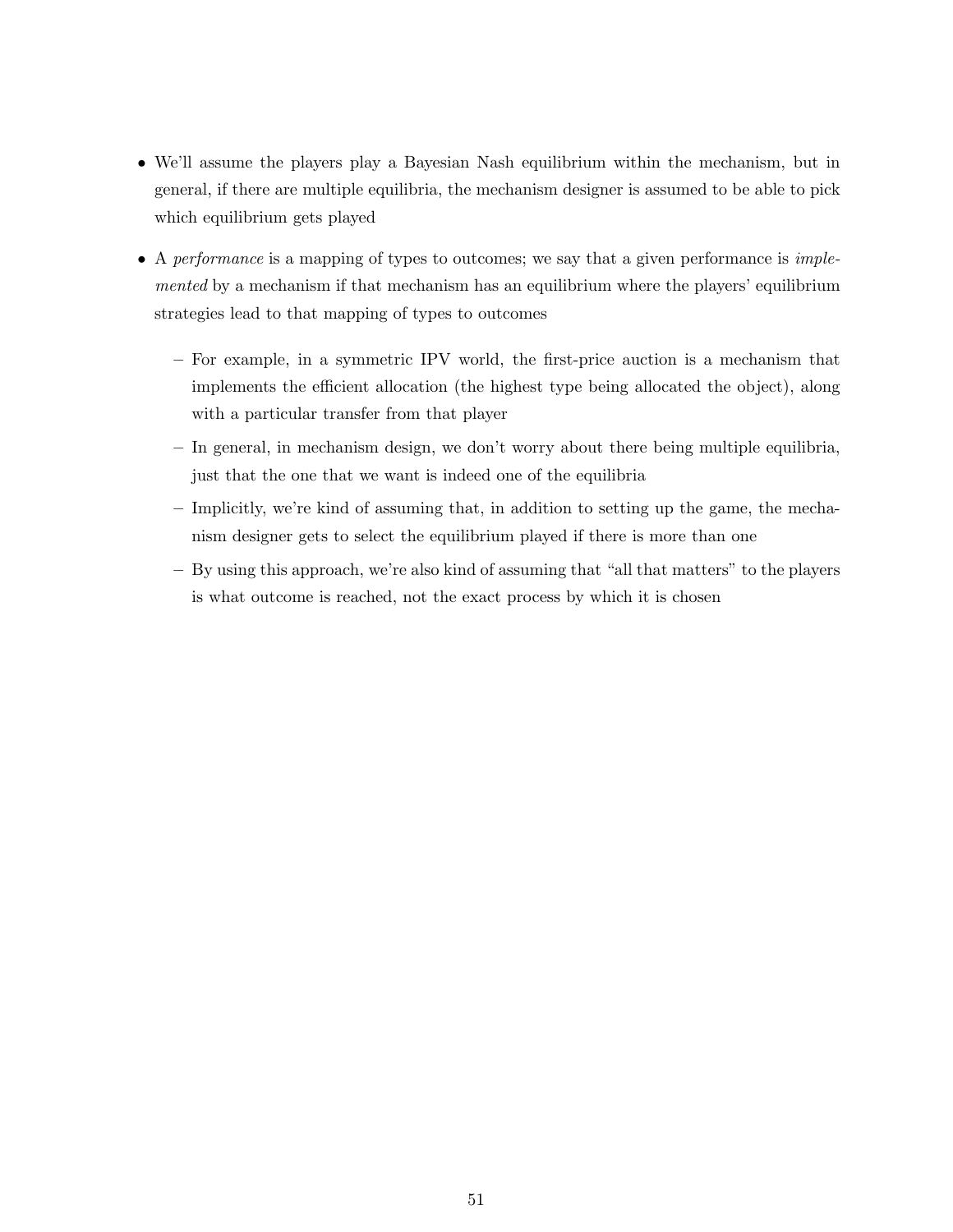# 5 Direct Revelation Mechanisms and the Revelation Principle

- Much of the time, we are able to restrict our attention to a particular class of mechanisms called direct revelation mechanisms
- Informally, a direct revelation mechanism consists of the mechanism designer specifying a mapping from types directly to outcomes, and asking each player (in private) to tell him their type
- Formally, this is just a mechanism where the strategy set for each player matches his type space, and given the mapping of types to outcomes, we expect there to be an equilibrium where every player reveals his type truthfully
- We'll consider only mechanisms that promise possible outcomes at every strategy profile (or reported type profile) – that is, if there is no combination of actions/types at which it promises the same object to multiple players, or anything stupid like that.

Lemma 2. (The Revelation Principle.) Given any equilibrium of any auction mechanism, there exists an equivalent direct revelation mechanism in which truthful revelation is an equilibrium and in which the seller and all the bidders get the same expected utilities.

- Proof is basically this: take, for example, the first-price auction
- Instead of running the first-price auction, the mechanism designer approaches each of the players and says, "tell me your type, and then I'll calculate the equilibrium bids of you and the other bidders in the BNE of the first-price auction, and if yours is highest, I'll give you the object and charge you that much"
- So any deviation (to reporting another type) in the direct-revelation mechanism, would be a deviation (to that type's equilibrium bid) in the first-price auction
- By the same logic, a direct-revelation mechanism can implement any equilibrium of any feasible auction.
- For this reason, we will focus only on direct-revelation mechanisms (since they're easier to analyze).
- Again, we do not require truthful revelation to be the only equilibrium, just that it be an equilibrium.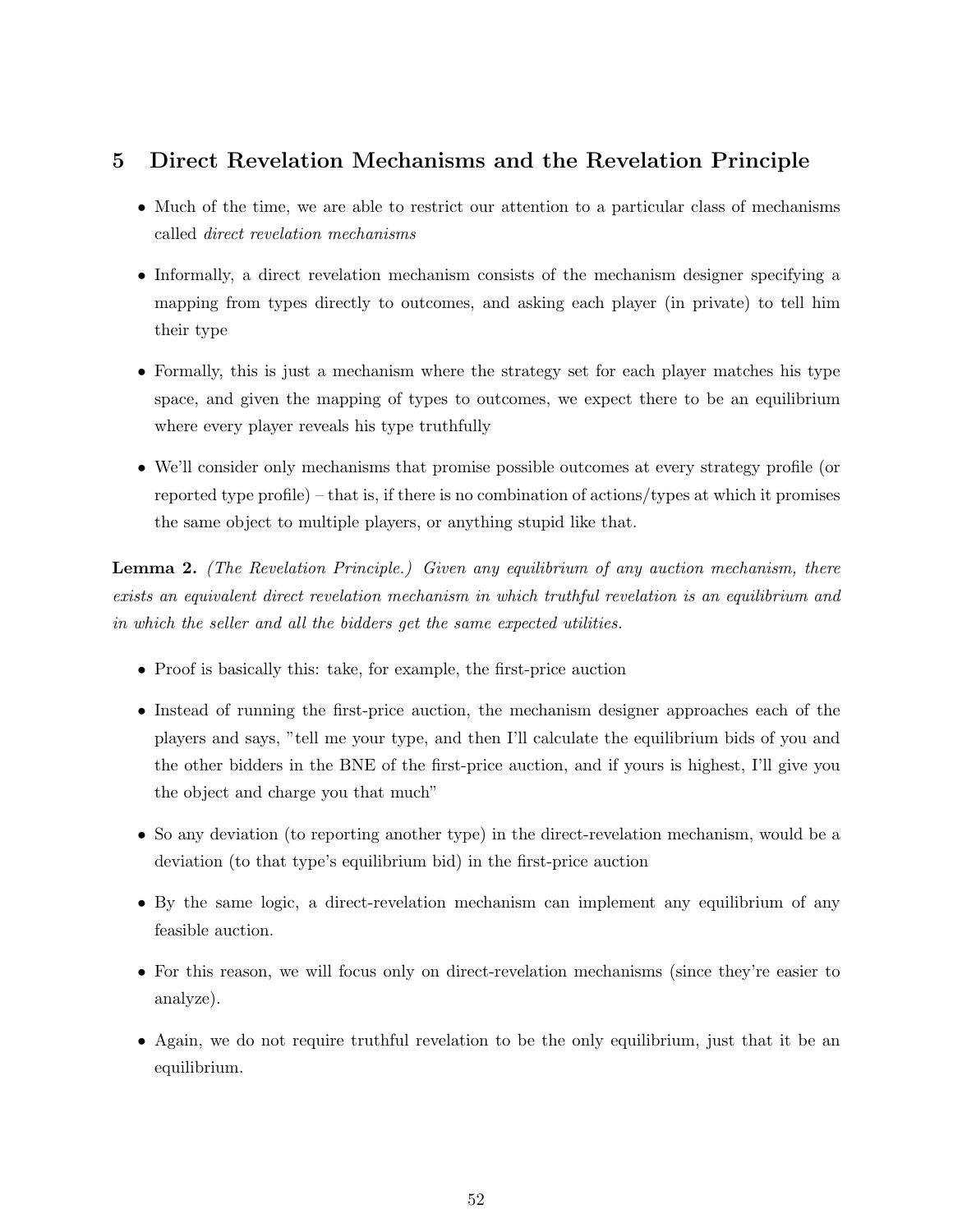## 6 Myerson's Optimal Auctions

- Jump back to our IPV setting
	- $-$  N bidders, each with independent type  $t_i \sim F_i$  with support  $[a_i, b_i]$
	- We don't need symmetry, but we do need independence.
	- Seller values the object at  $t_0$
- An outcome is a choice of who (if anyone) gets the object, and transfers to/from each player
- So we can summarize any direct-revelation mechanism in this world as a set of mappings

$$
p_i: T_1 \times T_2 \times \cdots \times T_N \to [0,1]
$$

and

$$
x_i: T_1 \times T_2 \times \cdots \times T_N \to \Re
$$

where at a profile of reported types  $t = (t_1, t_2, \ldots, t_n)$ , player i gets the object with probability  $p_i(t)$  and pays in expectation  $x_i(t)$ 

- (When the allocation is nondeterministic, it doesn't matter whether each player pays only when he gets the object or not; since the buyers are risk-neutral, all that matters is their expected payment at each profile.)
- Define  $U_i(p, x, t_i)$  to be player i's equilibrium expected payoff under mechanism  $(p, x)$ , assuming he has type  $t_i$  and everyone reports their type truthfully
	- $-$  This is  $E_{t_{-i}}\left\{t_i p_i(t_i, t_{-i}) x_i(t_i, t_{-i})\right\}$  for each opponent profile  $t_{-i}$ , player *i* wins with probability  $p(t)$  a prize worth  $t_i$  and pays  $x_i(t)$

Definition 1. A direct revelation mechanism is FEASIBLE if it satisfies...

- 1. Plausibility: for any profile of reported types t,  $\sum_{j\in N} p_j(t) \leq 1$ , and  $p_i(t) \geq 0$  for all  $i \in N$ .
- 2. Individual rationality:  $U_i(p, x, t_i) \geq 0$  for all  $i \in N$ , all  $t_i \in [a_i, b_i]$ .
- 3. Incentive compatibility:

$$
U_i(p, x, t_i) \geq E_{t_{-i}} \left\{ t_i p_i(t_{-i}, t'_i) - x_i(t_{-i}, t'_i) \right\}
$$

for all  $t'_i \in [a_i, b_i]$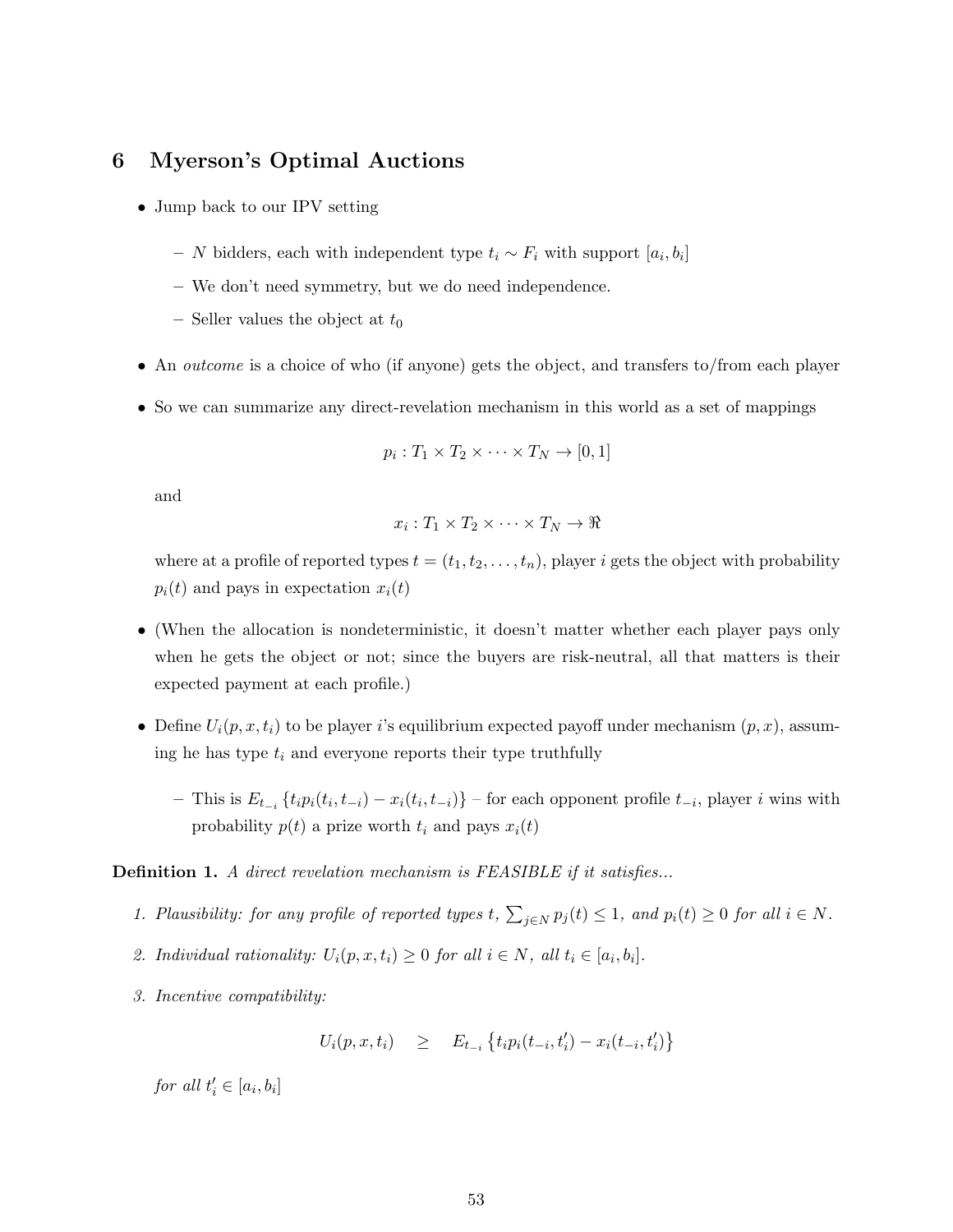- The first condition is just that the mechanism never promises the impossible, like giving the object to two people at once
- The second condition is that nobody would choose to opt out of the game
- The third is that given the game, everyone truthfully revealing their type is a BNE
	- That is, if everyone else reports their type truthfully, I can't gain by lying about my type – it's a best-response for me to report truthfully too
- Note that, we assume the bidders already know their types before deciding whether or not to participate
	- That is, individual rationality has to hold for each type of bidder, not just in expectation over the bidders' types
	- (If bidders had to commit to play before learning their types, mechanism design would actually be much easier – basically, pick any mechanism that allocates the object efficiently, and then calculate each bidder's expected payoff within that mechanism, and charge them that much as an entry fee. You get efficient outcomes and full surplus extraction by the seller. But that isn't realistic. We assume bidders can opt out after learning their types, so we can't charge an entry fee that low-type bidders would refuse to pay.)
- Define  $Q_i(p, t_i) = E_{t-i} p_i(t_i, t_{-i})$ , that is, given a mechanism with allocation rule p,  $Q_i(t_i)$  is the probability of bidder i getting the object given type  $t_i$
- Lemma 2 of Myerson:

**Lemma 3.** A mechanism  $(p, x)$  is feasible if and only if:

- 4.  $Q_i$  is weakly increasing in  $t_i$
- 5.  $U_i(p, x, t_i) = U_i(p, x, a_i) + \int_{a_i}^{t_i} Q_i(p, s) ds$  for all i, all  $t_i$
- 6.  $U_i(p, x, a_i) \geq 0$  for all i, and

7.  $\sum_{j} p_j(t) \leq 1, p_i \geq 0$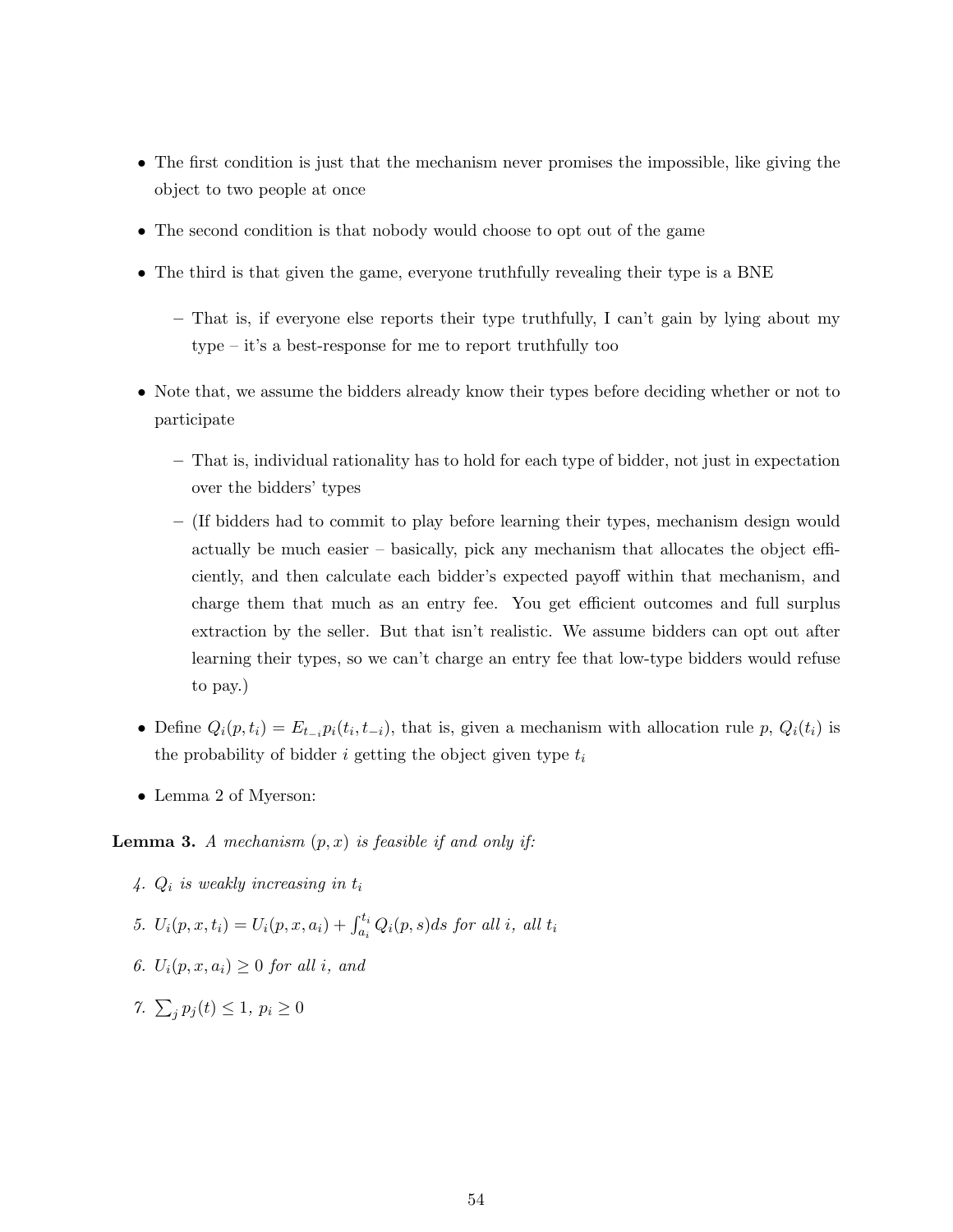To prove this, we need to show  $\{1, 2, 3\} \leftrightarrow \{4, 5, 6, 7\}.$ 

First,  $\{1, 2, 3\} \rightarrow \{4, 5, 6, 7\}$ 

- First, 1 and 7 are the same condition, so  $1 \rightarrow 7$
- Second, 2 says  $U_i(p, x, t_i) \geq 0$  for all  $t_i$ , so it must hold for  $t_i = a_i$ , which is 6, so  $2 \to 6$
- So what's left to show is that 3 implies 4 and 5.
- Let's show  $(3) \rightarrow (4)$ , that is, IC implies  $Q_i$  increasing
	- $-$  Pick  $t'_i > t_i$
	- Let  $x_i = E_{t_{-i}} x_i(t_i, t_{-i})$  and  $x'_i = E_{t_{-i}} x_i(t'_i, t_{-i})$
	- Incentive compatibility (3) requires

$$
t_i Q_i(t_i) - x_i \geq t_i Q_i(t'_i) - x'_i
$$
  

$$
t'_i Q_i(t'_i) - x'_i \geq t'_i Q_i(t_i) - x_i
$$

– Rearranging gives

$$
t'_{i}(Q_i(t'_{i}) - Q_i(t_i)) \geq x'_{i} - x_i \geq t_{i}(Q_i(t'_{i}) - Q_i(t_i))
$$

and therefore

$$
(t_i'-t_i)(Q_i(t_i')-Q_i(t_i)) \geq 0
$$

so since  $t'_i > t_i$ ,  $Q_i(t'_i) \geq Q_i(t_i)$ 

- Meaning  $Q_i$  is weakly increasing, which is condition 4
- Finally, we need to show that  $3 \rightarrow 5$ 
	- This is basically just the envelope theorem
	- By construction, everyone is truthfully announcing their types in equilibrium, so fix everyone elses' strategy (truthful reporting) and consider bidder i's problem
	- He has type  $t_i$ , and can pick a type  $t'_i$  to report, which will give him payoff  $t_iQ_i(t'_i) x_i(t'_i)$
	- So his expected payoff is  $U_i(t_i) = \max_{t'_i} t_i Q_i(t'_i) x_i(t'_i)$
	- So the envelope theorem says that  $U_i'(t_i) = \frac{\partial}{\partial t_i} (t_i Q_i(t_i') x_i(t_i'))|_{t_i'=t_i} = Q_i(t_i)$
	- So integrating,  $U_i(t_i) U_i(a_i) = \int_{a_i}^{t_i} U'_i(s) ds = \int_{a_i}^{t_i} Q_i(s) ds$
	- (If you don't like relying on the envelope theorem, we can also prove it directly see next page)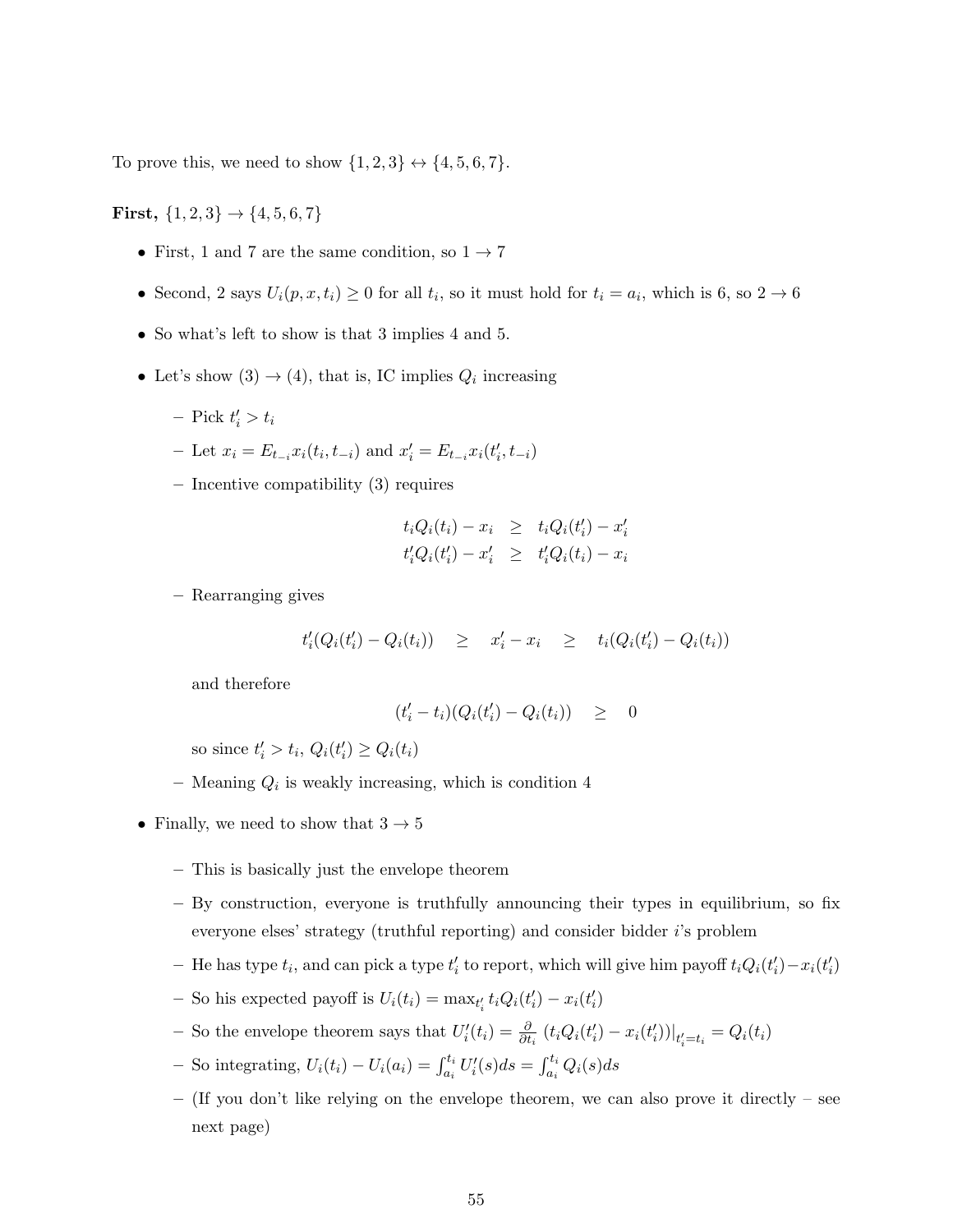#### Parenthetical: If We Wanted To Prove This Without the Envelope Theorem

IC implies

 $U_i(t'_i) - U_i(t_i) = t'_i Q_i(t'_i) - x'_i - (t_i Q_i(t_i) - x_i) \geq t'_i Q_i(t_i) - x_i - (t_i Q_i(t_i) - x_i) = (t'_i - t_i) Q_i(t_i)$ 

and likewise

$$
U_i(t'_i) - U_i(t_i) = t'_i Q_i(t'_i) - x'_i - (t_i Q_i(t_i) - x_i) \le t'_i Q_i(t'_i) - x'_i - (t_i Q_i(t'_i) - x'_i) = (t'_i - t_i) Q_i(t'_i)
$$
  
So for any  $t'_i > t_i$ ,

$$
(t'_{i} - t_{i})Q_{i}(t'_{i}) \geq U_{i}(t'_{i}) - U_{i}(t_{i}) \geq (t'_{i} - t_{i})Q_{i}(t_{i})
$$

- So now, we calculate  $U_i(t_i) U_i(a_1)$
- We can break the interval  $[a_i, t_i]$  up into M smaller intervals, each of size  $\epsilon = \frac{t_i a_i}{M}$ , and write

 $U_i(t_i) - U_i(a_i) = (U_i(a_i + \epsilon) - U_i(a_i)) + (U_i(a_i + 2\epsilon) - U_i(a_i + \epsilon)) + \cdots + (U_i(t_i) - U_i(t_i - \epsilon))$ 

Using the result we just showed,

$$
U_i(t_i) - U_i(a_i) = (U_i(a_i + \epsilon) - U_i(a_i)) + (U_i(a_i + 2\epsilon) - U_i(a_i + \epsilon)) + \cdots + (U_i(t_i) - U_i(t_i - \epsilon))
$$
  
\n
$$
\geq \qquad \geq \qquad \geq
$$
  
\n
$$
\epsilon Q_i(a_i)
$$
  
\n
$$
\epsilon Q_i(a_i + \epsilon)
$$
  
\n
$$
\epsilon Q_i(t_i - \epsilon)
$$

and also

$$
U_i(t_i) - U_i(a_i) = (U_i(a_i + \epsilon) - U_i(a_i)) + (U_i(a_i + 2\epsilon) - U_i(a_i + \epsilon)) + \cdots + (U_i(t_i) - U_i(t_i - \epsilon))
$$
  
\n
$$
\leq \qquad \leq
$$
  
\n
$$
\epsilon Q_i(a_i + \epsilon) \qquad \epsilon Q_i(a_i + 2\epsilon) \qquad \epsilon Q_i(t_i)
$$

- If we make M big, so each interval (and  $\epsilon$ ) get small, we have an upper and lower bound on  $U_i(t_i) - U_i(a_i)$  that go to the same limit – which is the Riemann integral of  $Q_i$  over  $[a_i, t_i]$
- So

$$
U_i(t_i) - U_i(a_i) = \int_{a_i}^{t_i} Q_i(s) ds
$$

which is exactly property 5, so we're done with the first direction.

- (Note that  $Q_i$  is Riemann-integrable because it's bounded (always within [0,1]) and, since it's monotonically increasing, it must be continuous almost everywhere (if it had uncountably many discontinuities, it couldn't be bounded).)
- (Or if we want to see it "more directly," the upper and lower bound have the same limit because the two sums differ by exactly  $\epsilon Q_i(t_i) - \epsilon Q_i(a_i)$ , but  $Q_i(t_i)$  and  $Q_i(a_i)$  are both bounded within [0, 1], so the two sums differ by at most  $\epsilon$ , which goes to 0.)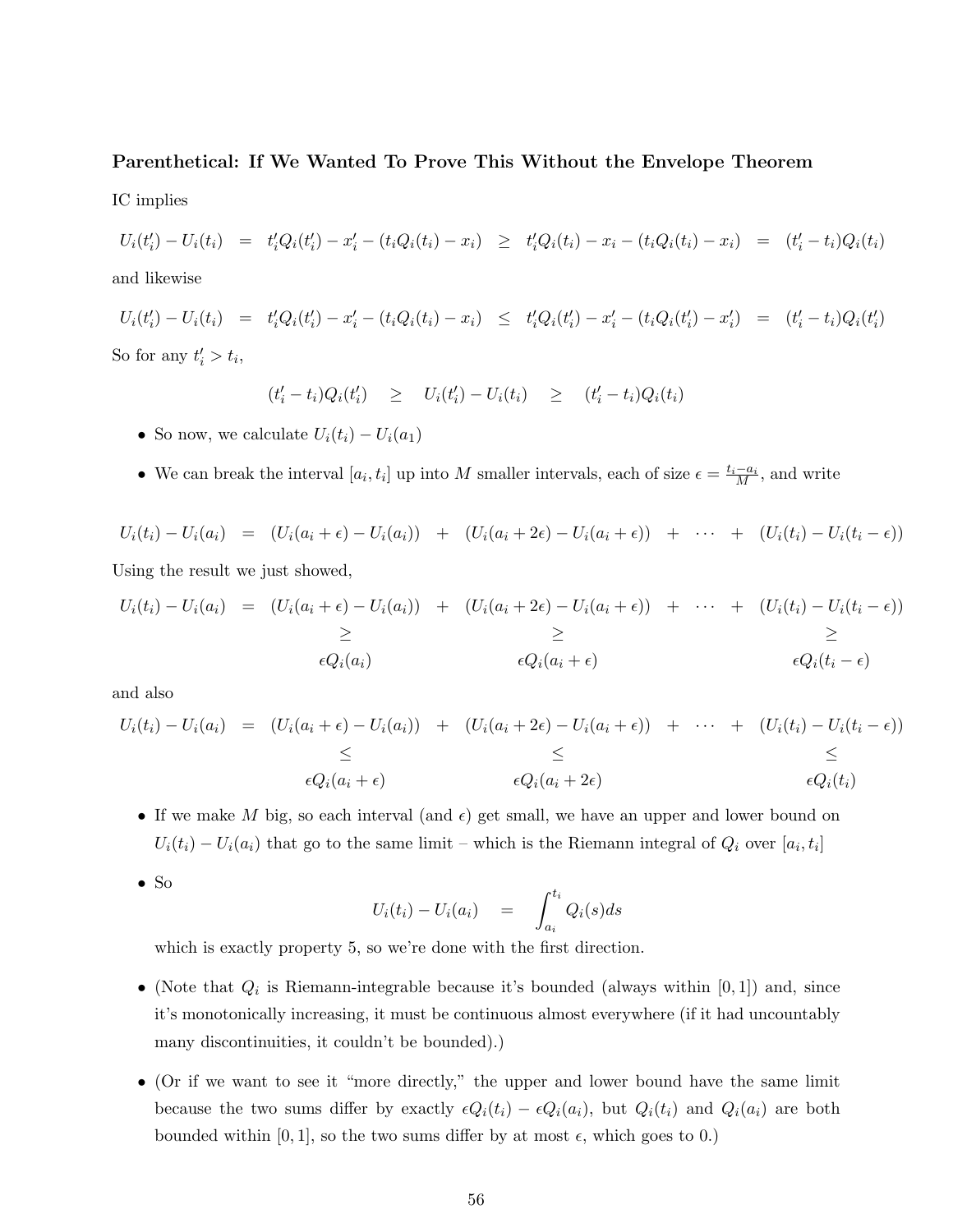Back to Work – still need to show  $\{4,5,6,7\}\rightarrow\{1,2,3\}$ 

- Again, 1 and 7 are the same
- 5 implies  $U_i$  is increasing; along with  $U_i(a_i) \geq 0$ , this implies IR holds everywhere (2)
- All that's left is to show that 4 and 5 together imply 3 that is, that monotonicity and the envelope condition together imply incentive compatibility
- Given a true type  $t_i$ , we can write the gain from deviating and reporting a type  $t'_i$  as

$$
gain = t_i Q_i(t'_i) - x'_i - U_i(t_i)
$$
  
=  $t'_i Q_i(t'_i) - (t'_i - t_i) Q_i(t'_i) - x'_i - U_i(t_i)$   
=  $U_i(t'_i) - U_i(t_i) - (t'_i - t_i) Q_i(t'_i)$ 

• For the case where  $t'_i > t_i$ , using 5, this is

$$
gain = \int_{t_i}^{t'_i} Q_i(s)ds - (t'_i - t_i)Q_i(t'_i) = \int_{t_i}^{t'_i} [Q_i(s) - Q_i(t'_i)] ds
$$

- But since (4)  $Q_i$  is weakly increasing, the integrand is nonpositive, so the gain is nonpositive
- For the case where  $t'_i < t_i$ ,

$$
gain = -\int_{t_i'}^{t_i} Q_i(s)ds + (t_i - t_i')Q_i(t_i') = \int_{t_i'}^{t_i} [Q_i(t_i') - Q_i(s)] ds
$$

which is once again nonpositive because  $Q_i$  is nondecreasing

• So together, 4 and 5 imply  $3$  – and we're done.

That proves the lemma.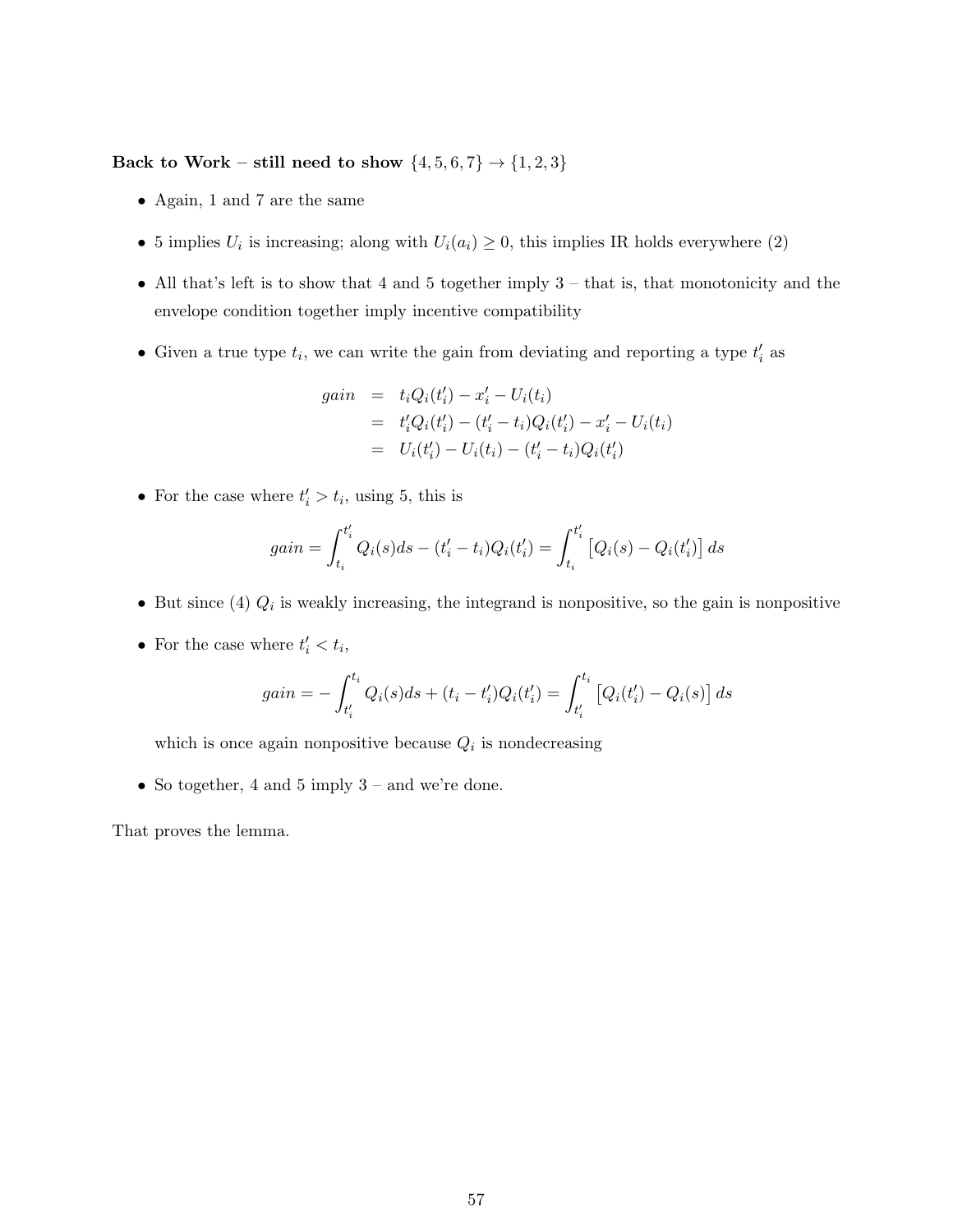# 7 Formulating the Seller's Problem

- We'll, we've now established that:
	- 1. we can accomplish something with any mechanism if and only if we can accomplish with a direct mechanism
	- 2. we can accomplish something with a direct mechanism if and only if we can accomplish it with a mechanism satisfying conditions  $(4)$ ,  $(5)$ ,  $(6)$ , and  $(7)$
- So our task is now, very literally, to solve the seller's problem: to maximize expected revenue (or really, expected seller profit) over all possible mechanisms  $(p, x)$ , subject to the constraints (4), (5), (6), and (7).
- We can write the seller's expected payoff as

$$
E_t\left\{\sum_{i\in N} x_i(t) + t_0\left(1 - \sum_{i\in N} p_i(t)\right)\right\}
$$

and so our problem is to maximize this, over all direct-revelation mechanisms, subject to (4), (5), (6), and (7)

• And that's where we'll start next week.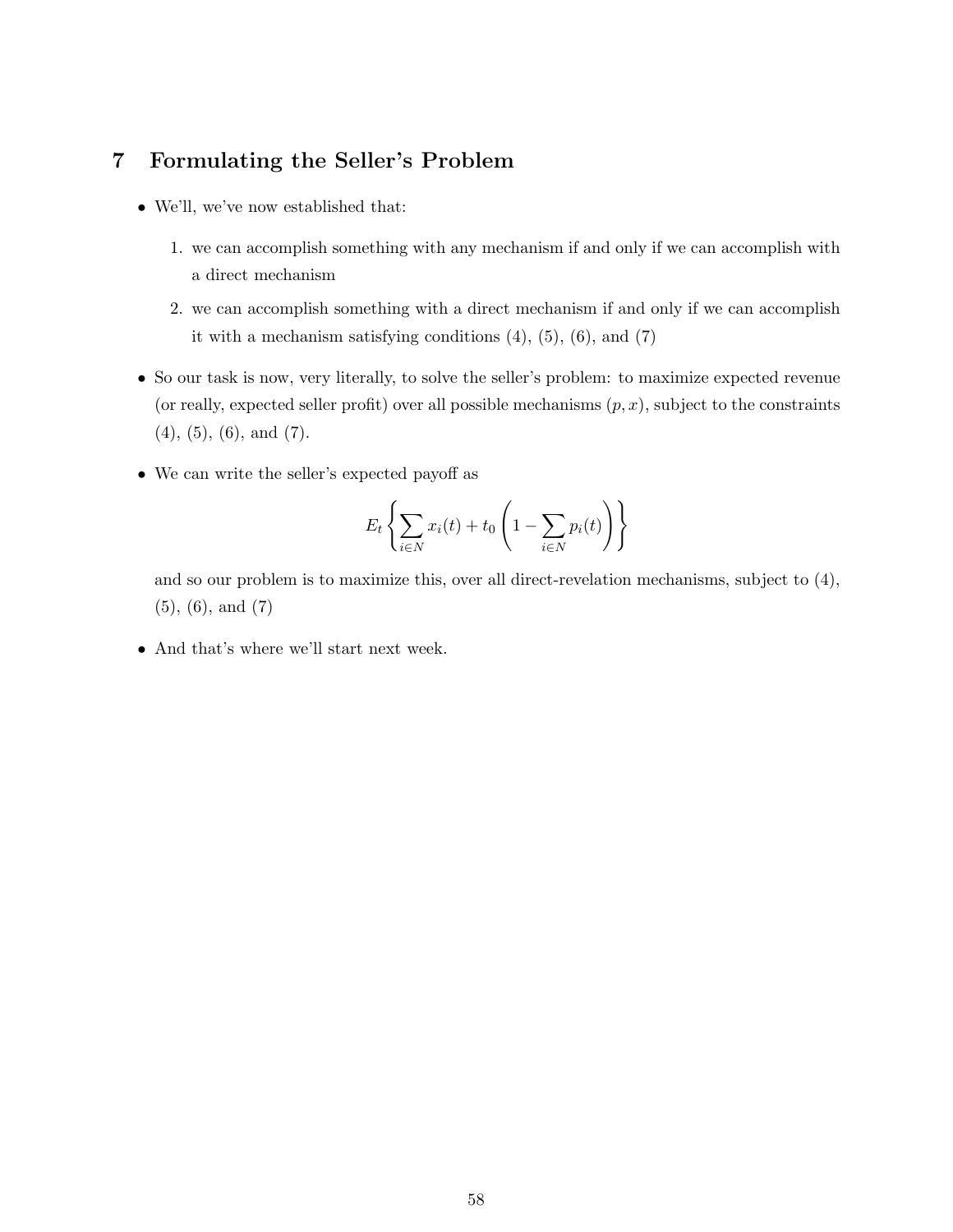# Lecture 6

# Optimal Auctions – Conclusions

## 1 Recap

Last week, we...

- Set up the Myerson auction environment:
	- $n$  risk-neutral bidders
	- independent types  $t_i \sim F_i$  with support  $[a_i, b_i]$
	- residual valuation of  $t_0$  for the seller
- Named our goal: maximize expected seller payoff over all conceivable auction/sales formats, subject to two constraints: bidders participate voluntarily and play equilibrium strategies
- Defined mechanisms, and showed the Revelation Principle that without loss of generality, we can restrict attention to direct revelation mechanisms
- Showed that feasibility of a mechanism is equivalent to four conditions holding:
	- 4.  $Q_i$  is weakly increasing in  $t_i$
	- 5.  $U_i(t_i) = U_i(a_i) + \int_{a_i}^{t_i} Q_i(p, s) ds$  for all  $i$ , all  $t_i$
	- 6.  $U_i(a_i) \geq 0$  for all i, and
	- 7.  $\sum_j p_j(t) \leq 1, p_i \geq 0$
- So we defined our goal as solving

$$
\max_{\text{direct revelation mechanisms}} E_t \left\{ \sum_{i \in N} x_i(t) + t_0 \left( 1 - \sum_{i \in N} p_i(t) \right) \right\} \qquad s.t. \qquad (4), (5), (6), (7)
$$

• So... onward!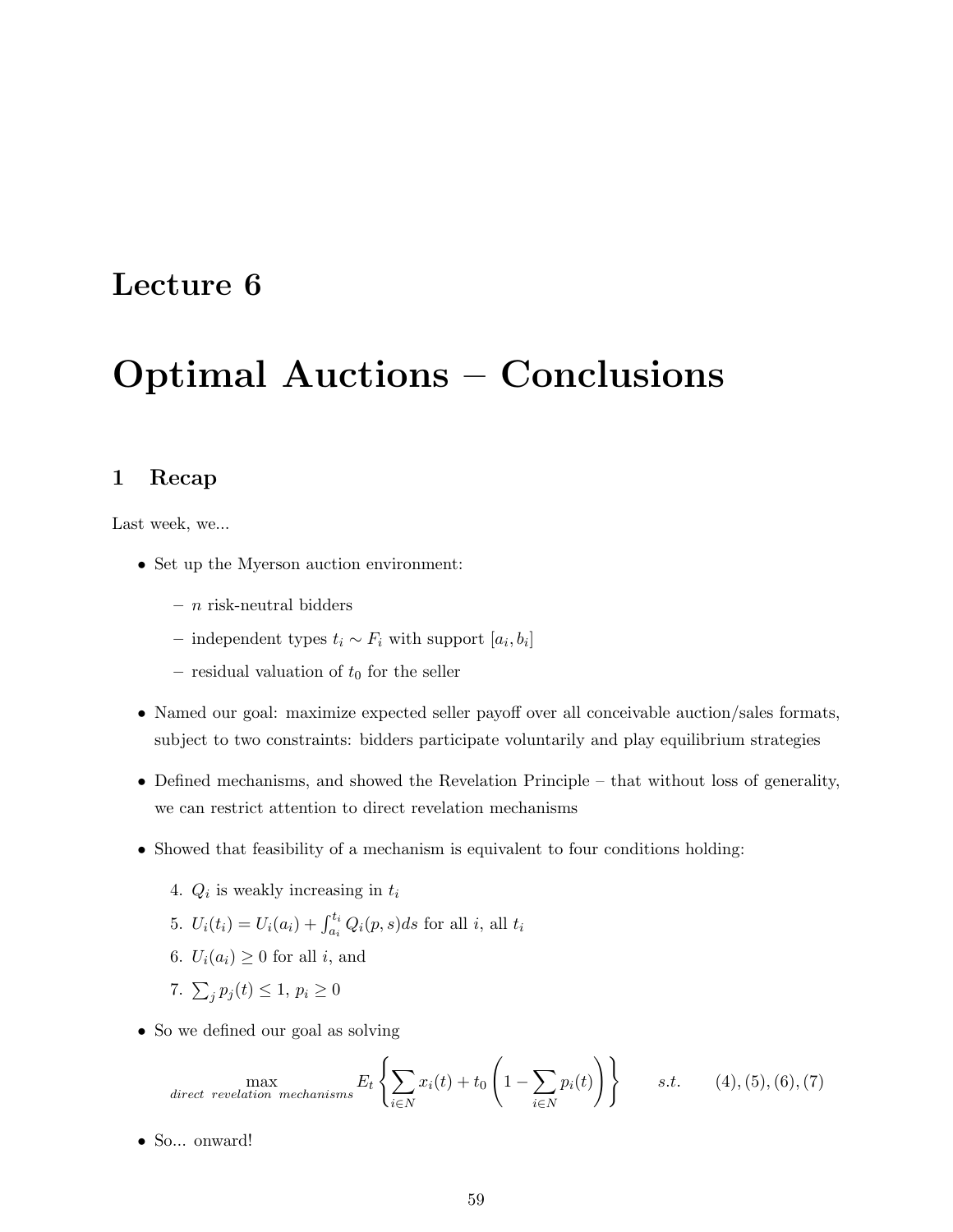# 2 Rewriting our Objective Function

By adding and subtracting  $E_i \sum_i p_i(t) t_i$ , we can rewrite the seller's objective function as

$$
U_0(p, x) = E_t \left\{ \sum_{i \in N} x_i(t) + t_0 \left( 1 - \sum_{i \in N} p_i(t) \right) \right\}
$$
  
=  $t_0 + \sum_{i \in N} E_t p_i(t) (t_i - t_0) - \sum_{i \in N} E_t (p_i(t) t_i - x_i(t))$ 

Note that...

- the first term is a constant (the payoff to doing nothing)
- the second term is the total surplus created by selling the object
- the third term, which is being subtracted, is the expected payoff going to the bidders

Next, we do some work expressing the last term, expected bidder surplus, in a different form:

$$
E_t(p_i(t)t_i - x_i(t)) = \int_{a_i}^{b_i} U_i(t_i) f_i(t_i) dt_i
$$
  
\n
$$
= \int_{a_i}^{b_i} \left( U_i(a_i) + \int_{a_i}^{t_i} Q_i(s_i) ds_i \right) f_i(t_i) dt_i
$$
  
\n
$$
= U_i(a_i) + \int_{a_i}^{b_i} \int_{a_i}^{t_i} Q_i(s_i) f_i(t_i) ds_i dt_i
$$
  
\n
$$
= U_i(a_i) + \int_{a_i}^{b_i} \int_{s_i}^{b_i} f_i(t_i) Q_i(s_i) dt_i ds_i
$$
  
\n
$$
= U_i(a_i) + \int_{a_i}^{b_i} (1 - F_i(s_i)) Q_i(s_i) ds_i
$$
  
\n
$$
= U_i(a_i) + \int_{a_i}^{b_i} (1 - F_i(s_i)) \left( \int_{t_{-i}} p_i(s_i, t_{-i}) f_{-i}(t_{-i}) dt_{-i} \right) ds_i
$$
  
\n
$$
= U_i(a_i) + \int_{a_i}^{b_i} \frac{1 - F_i(s_i)}{f_i(s_i)} \left( \int_{t_{-i}} p_i(s_i, t_{-i}) f_{-i}(t_{-i}) dt_{-i} \right) f_i(s_i) ds_i
$$
  
\n
$$
= U_i(a_i) + \int_T \frac{1 - F_i(s_i)}{f_i(s_i)} p_i(t_{-i}, s_i) f(t_{-i}, s_i) dt_{-i} ds_i
$$
  
\n
$$
= U_i(a_i) + \int_T \frac{1 - F_i(t_i)}{f_i(t_i)} p_i(t) f(t) dt
$$
  
\n
$$
= U_i(a_i) + E_t p_i(t) \frac{1 - F_i(t_i)}{f_i(t_i)}
$$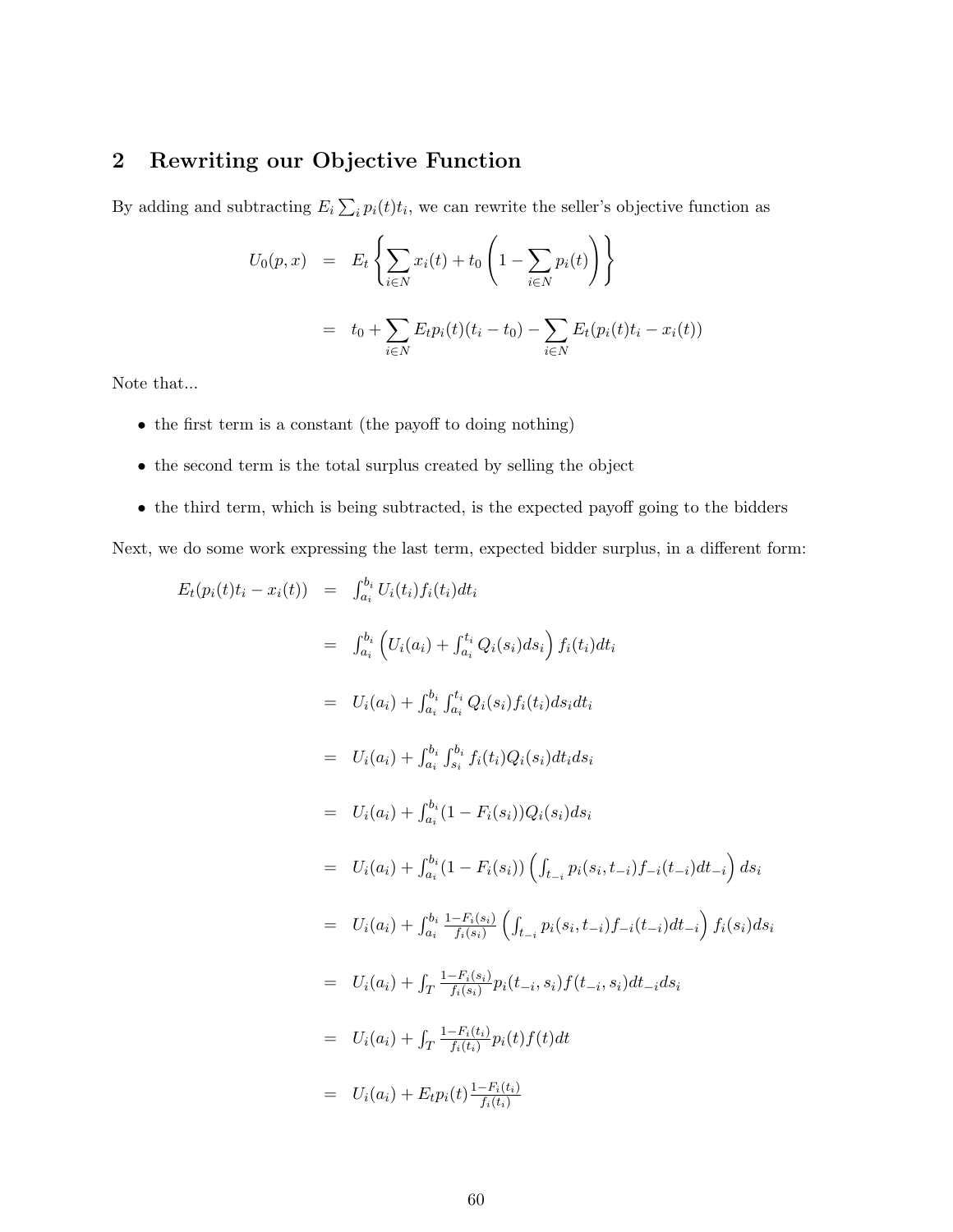• So we can rewrite the objective function as

$$
U_0(p,x) = t_0 + \sum_{i \in N} E_t p_i(t)(t_i - t_0) - \sum_{i \in N} U_i(a_i) - \sum_{i \in N} E_t p_i(t) \frac{1 - F_i(t_i)}{f_i(t_i)}
$$
  
=  $t_0 + \sum_{i \in N} E_t p_i(t) \left( t_i - \frac{1 - F_i(t_i)}{f_i(t_i)} - t_0 \right) - \sum_{i \in N} U_i(a_i)$ 

• So the seller's problem amounts to choosing an allocation rule  $p$  and expected payoffs for the low types  $U_i(a_i)$  to maximize

$$
t_0 + E_t \left\{ \sum_{i \in N} p_i(t) \left( t_i - \frac{1 - F_i(t_i)}{f_i(t_i)} - t_0 \right) \right\} - \sum_{i \in N} U_i(a_i)
$$

subject to feasibility – which just means p plausible,  $Q_i$  increasing in type, and  $U_i(a_i) \geq 0$ 

- (The envelope formula for bidder payoffs is no longer a constraint we've already imposed it.)
- Once we find a mechanism we like, each  $U_i$  is uniquely determined by the envelope formula, and so the rest of the transfers  $x_i$  are set to satisfy those required payoffs.
- Once we've phrased the problem in this way, Myerson points out, revenue equivalence becomes a straightforward corollary:

Corollary 1. For a given environment, the expected revenue of an auction depends only on the equilibrium allocation rule and the expected payoffs of the lowest possible type of each bidder.

The Revenue Equivalence Theorem is usually stated in this way:

Corollary 2. Suppose bidders have symmetric independent private values and are risk-neutral. Define a standard auction as an auction where the following two properties hold:

- 1. In equilibrium, the bidder with the highest valuation always wins the object
- 2. The expected payment from a bidder with the lowest possible type is 0

Any two standard auctions give the same expected revenue.

Two standard auctions also give the same expected surplus to each type of each bidder  $U_i(t_i)$ .

So this means with symmetry, independence, and risk-neutrality, any auction with a symmetric, strictly-monotone equilibrium gives the same expected revenue. (Examples.)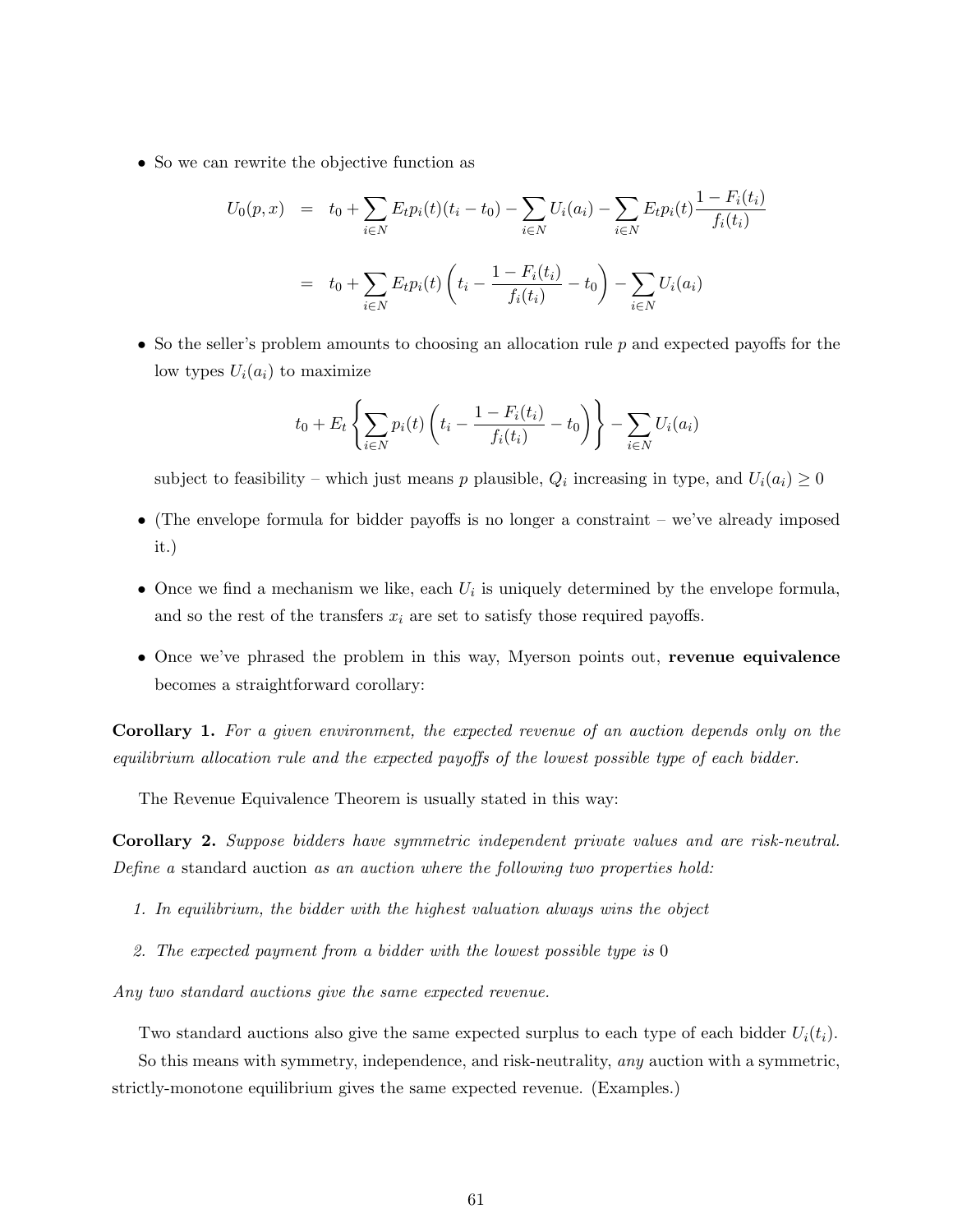Now, back to maximizing expected revenue

• We've redefined the problem as choosing p and  $U_i(a_i)$  to maximize

$$
t_0 + E_t \left\{ \sum_{i \in N} p_i(t) \left( t_i - \frac{1 - F_i(t_i)}{f_i(t_i)} - t_0 \right) \right\} - \sum_{i \in N} U_i(a_i)
$$

- Clearly, to maximize this, we should set  $U_i(a_i) = 0$  for each i
- This leaves Myerson's Lemma 3:

**Lemma 4.** If  $p$  maximizes

$$
t_0 + E_t \left\{ \sum_{i \in N} p_i(t) \left( t_i - \frac{1 - F_i(t_i)}{f_i(t_i)} - t_0 \right) \right\}
$$

subject to  $Q_i$  increasing in  $t_i$  and p possible, and

$$
x_i(t) = t_i p_i(t) - \int_{a_i}^{t_i} p_i(t_{-i}, s_i) ds_i
$$

then  $(p, x)$  is an optimal auction.

- The transfers are set to make  $U_i(a_i) = 0$  and give payoffs required by the envelope theorem
- To see this, fix  $t_i$  and take the expectation over  $t_{-i}$ , and we find

$$
E_{t_{-i}}x_i(t) = t_i Q(t_i) - \int_{a_i}^{t_i} Q_i(s_i) ds_i
$$

or

$$
\int_{a_i}^{t_i} Q_i(s_i) ds_i = t_i Q_i(t_i) - E_{t_{-i}} x_i(t_i, t_{-i}) = U_i(t_i)
$$

which is exactly the envelope theorem combined with  $U_i(a_i) = 0$ 

- (The exact transfers  $x_i(t)$  are not uniquely determined by incentive compatibility and the allocation rule p; what is uniquely pinned down is  $E_{t-i}x_i(t_i, t_{-i})$ , because this is what's payoff-relevant to bidder i. The transfers above are just one rule that works.)
- Next, we consider what the solution looks like for various cases.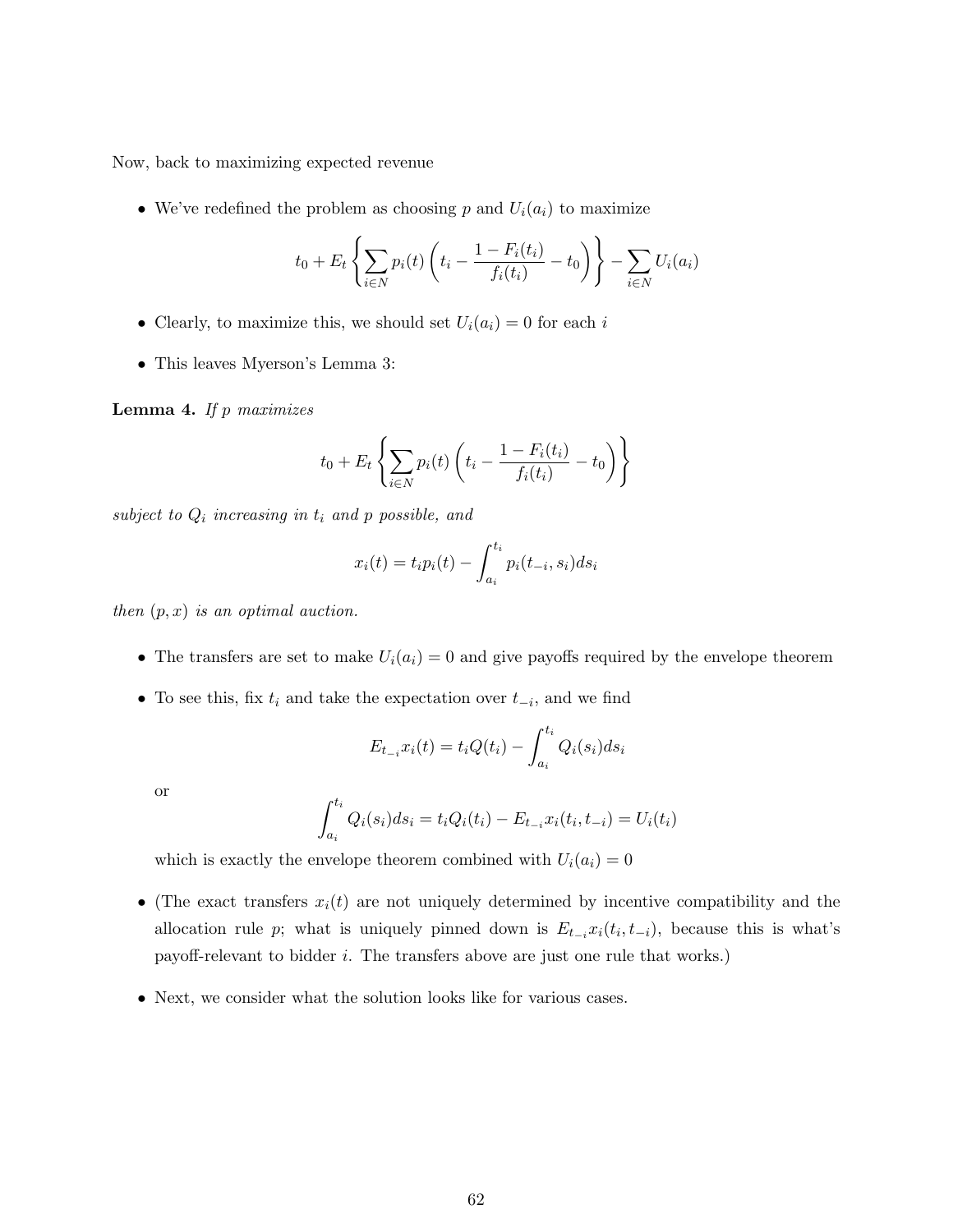## 3 The Regular Case

- With one additional assumption, things fall into place very nicely.
- Define a distribution  $F_i$  to be regular if

$$
t_i - \frac{1 - F_i(t_i)}{f_i(t_i)}
$$

is strictly increasing in  $t_i$ 

- This is not that crazy an assumption
- Most familiar distributions have increasing hazard rates that is,  $\frac{f}{1-F}$  is increasing, which would imply  $\frac{1-F}{f}$  decreasing
- − This is a weaker condition, since  $\frac{f}{1-F}$  is allowed to decrease, just not too quickly.
- When the bid distributions are all regular, the optimal auction becomes this:
	- Calculate  $c_i(t_i) = t_i \frac{1-F_i(t_i)}{f_i(t_i)}$  $\frac{-F_i(t_i)}{f_i(t_i)}$  for each player
	- If  $\max_i c_i(t_i) < t_0$ , keep the good; if  $\max_i c_i(t_i) \ge t_0$ , award the good to the bidder with the highest value of  $c_i(t_i)$
	- Charge the transfers determined by incentive compatibility and this allocation rule
- Note that this rule makes  $Q_i$  monotonic  $-Q_i(t_i) = 0$  for  $t_i < c_i^{-1}(t_0)$ , and  $\prod_{j \neq i} F_j\left(c_j^{-1}(c_i(t_i))\right)$ above it
- So the rule satisfies our two constraints, and it's obvious that it maximizes the seller's objective function
- There's even a nice interpretation of the  $x_i$  we defined above. Fixing everyone else's type,  $p_i$ is 0 when  $c_i(t_i) < \max\{t_0, \max\{c_j(t_j)\}\}\$  and 1 when  $c_i(t_i) > \max\{t_0, \max\{c_j(t_j)\}\}\$ , so this is just

$$
x_i(t) = t_i - \int_{t_i^*}^{t_i} ds_i = t_i - (t_i - t_i^*) = t_i^*
$$

where  $t_i^*$  is the lowest type that i could have reported (given everyone elses' reports) and still won the object.

• This payment rule makes incentive-compatibility obvious: for each combination of my opponents' bids, I face some cutoff  $t_i^*$  such that if I report  $t_i > t_i^*$ , I win and pay  $t_i^*$ ; and if I report less than that, I lose and pay nothing. Since I want to win whenever  $t_i > t_i^*$ , just like in a second-price auction, my best-response is to bid my type.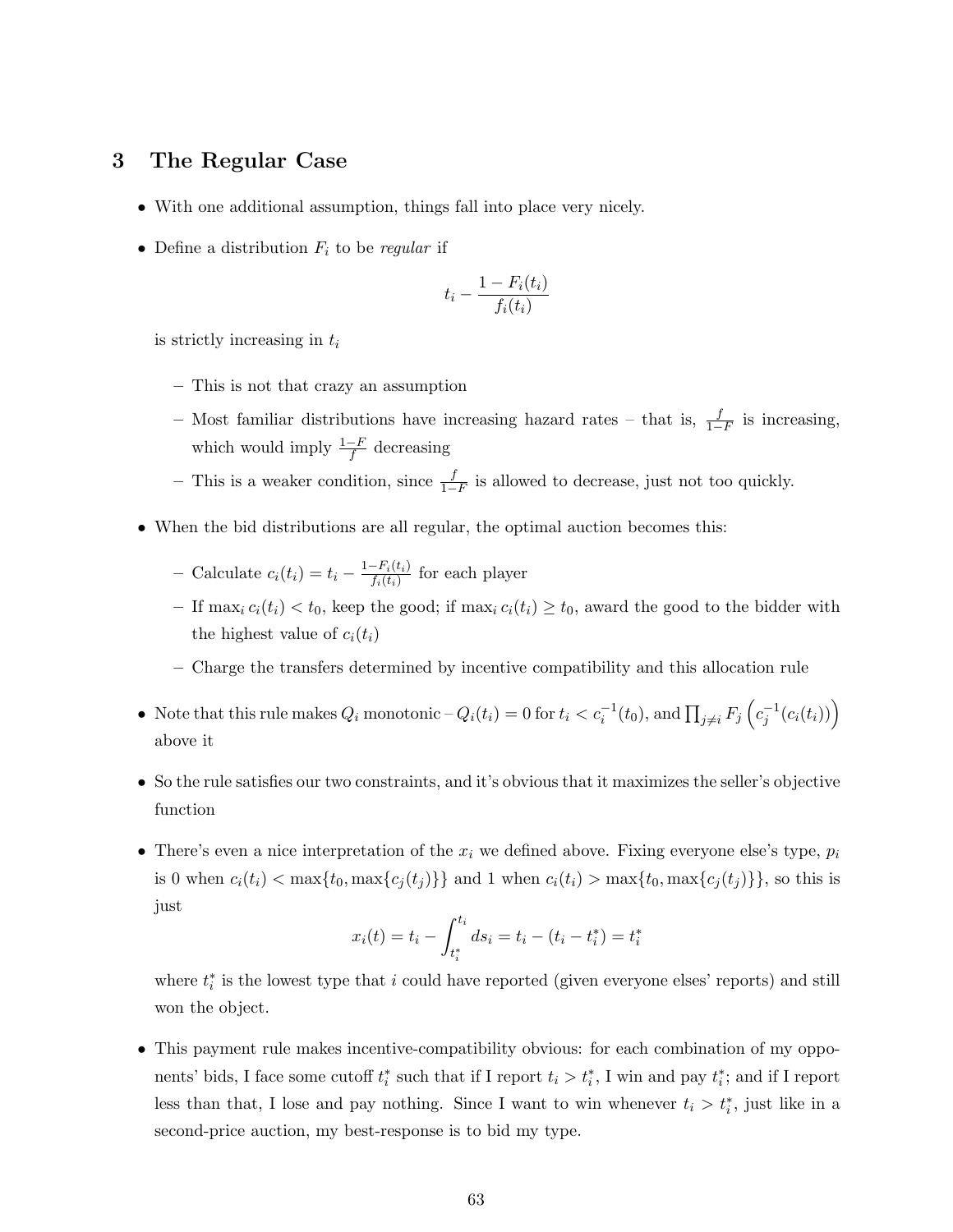#### 3.1 Symmetric IPV

In the case of symmetric IPV, each bidder's c function is the same as a function of his type, that is,

$$
c_i(t_i) = c(t_i) = t_i - \frac{1 - F(t_i)}{f(t_i)}
$$

which is strictly increasing in  $t_i$ . This means the bidder with the highest type has the highest  $c_i$ , and therefore gets the object; and so his payment is the reported type of the next-highest bidder, since this is the lowest type at which he would have won the object. Which brings us to our first claim:

Theorem 1. With symmetric independent private values, the optimal auction is a second-price auction with a reserve price of  $c^{-1}(t_0)$ .

Note, though, that even when  $t_0 = 0$ , this reserve price will be positive. The optimal auction is not efficient – since  $c(t_i) < t_i$ , the seller will sometimes keep the object even though the highest bidder values it more than him – but he never allocates it to the "wrong" bidder.

Also interesting is that the optimal reserve price under symmetric IPV does not depend on the number of bidders – it's just  $c^{-1}(t_0)$ , regardless of N.

#### 3.2 Asymmetric IPV

When the bidders are not symmetric, things are different. With different  $F_i$ , it will not always be true that the bidder with the highest  $c_i$  also has the highest type; so sometimes the winning bidder will not be the bidder with the highest value. (As we'll see later, efficiency is not standard in auctions with asymmetric bidders: even a standard first-price auction is sometimes not be won by the bidder with the highest value.)

One special case that's easy to analyze: suppose every bidder's bid is drawn from a uniform distribution, but uniform over different intervals. That is, suppose each  $F_i$  is the uniform distribution over a (potentially) different interval  $[a_i, b_i]$ . Then

$$
c_i(t_i) = t_i - \frac{1 - F_i(t_i)}{f_i(t_i)} = t_i - \frac{(b_i - t_i)/(b_i - a_i)}{1/(b_i - a_i)} = t_i - (b_i - t_i) = 2t_i - b_i
$$

So the optimal auction, in a sense, penalizes bidders who have high maximum valuations. This is to force them to bid more aggressively when they have high values, in order to extract more revenue; but the price of this is that sometimes the object goes to the wrong bidder.

#### 3.3 What About The Not-Regular Case?

Myerson does solve for the optimal auction in the case where  $c_i$  is not increasing in  $t_i$ , that is, where the auction above would not be feasible. Read the paper if you're interested.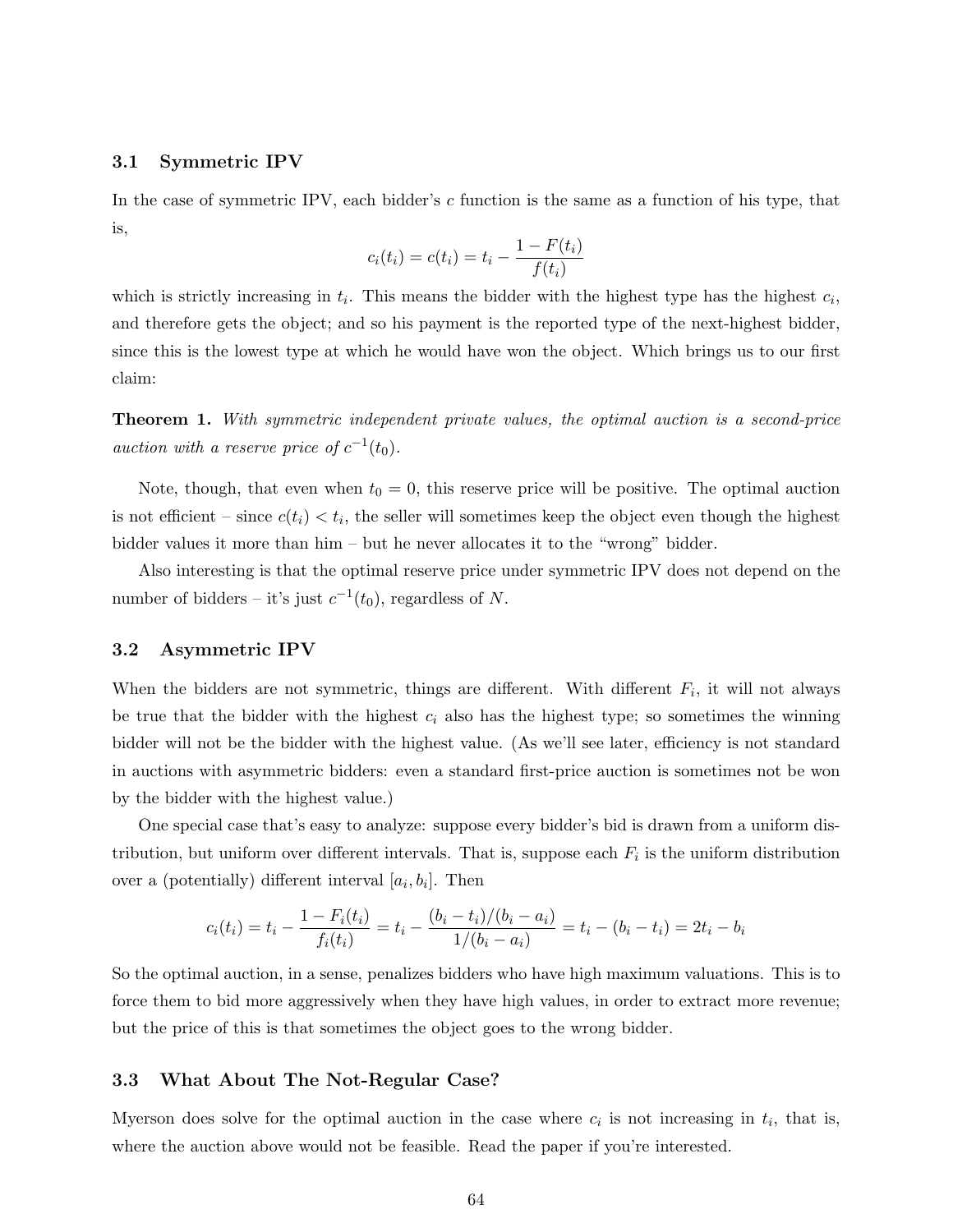### 4 Bulow and Klemperer, "Auctions versus Negotiations"

We just learned that with symmetric IPV and risk-neutral bidders, the best you can possibly do is to choose the perfect reserve price and run a second-price auction. This might suggest that choosing the perfect reserve price is important. There's a paper by Bulow and Klemperer, "Auctions versus Negotiations," that basically says: nah, it's not that important. Actually, what they say is, it's better to attract one more bidder than to run the perfect auction.

Suppose we're in a symmetric IPV world where bidders' values are drawn from some distribution F on [a, b], and the seller values the object at  $t_0$ . Bulow and Klemperer show the following: as long as  $a \ge t_0$  (all bidders are "serious"), the optimal auction with N bidders gives lower revenue than a second-price auction with no reserve price and  $N + 1$  bidders.

To see this, recall that we wrote the auctioneer's expected revenue as

$$
t_0 + E_t \left\{ \sum_{i \in N} p_i(t) \left( t_i - \frac{1 - F_i(t_i)}{f_i(t_i)} - t_0 \right) \right\} - \sum_{i \in N} U_i(a_i)
$$

Consider mechanisms where  $U_i(a_i) = 0$ , and define the **marginal revenue** of bidder i as

$$
MR_i = t_i - \frac{1 - F_i(t_i)}{f_i(t_i)}
$$

so expected revenue is

$$
E_t\left\{\sum_{i\in N}p_i(t)MR_i(t) + \left(1 - \sum_{i\in N}p_i(t)\right)t_0\right\}
$$

So if we think of the seller as being another possible buyer, with marginal revenue of  $t_0$ , then the expected revenue is simply the expected value of the marginal revenue of the winner.

Jump back to the symmetric case, so  $F_i = F$ . Continue to assume regularity. In an ordinary second-price or ascending auction, with no reserve price, the object sells to the bidder with the highest type, which is also the bidder with the highest marginal revenue; so the expected revenue in this type of auction (what Bulow and Klemperer call an "absolute English auction") is

Expected Revenue = 
$$
E_t
$$
 max{ $MR(t_1), MR(t_2), ..., MR(t_N)$ }

(This is Bulow and Klemperer Lemma 1.)

The fact that expected revenue = expected marginal revenue of winner also makes it clear why the optimal reserve price is  $MR^{-1}(t_0)$  – this replaces bidders with marginal revenue less than  $t_0$ with  $t_0$ . So (counting the seller's value from keeping the unsold object) an English auction with an optimal reserve price has expected revenue

Expected Revenue = 
$$
E_t
$$
 max{ $MR(t_1), MR(t_2), ..., MR(t_N), t_0$ }

So here's the gist of Bulow and Klemperer, "Auctions Versus Negotiations." They compare the simple ascending auction with  $N + 1$  bidders, to the optimal auction with N bidders. (We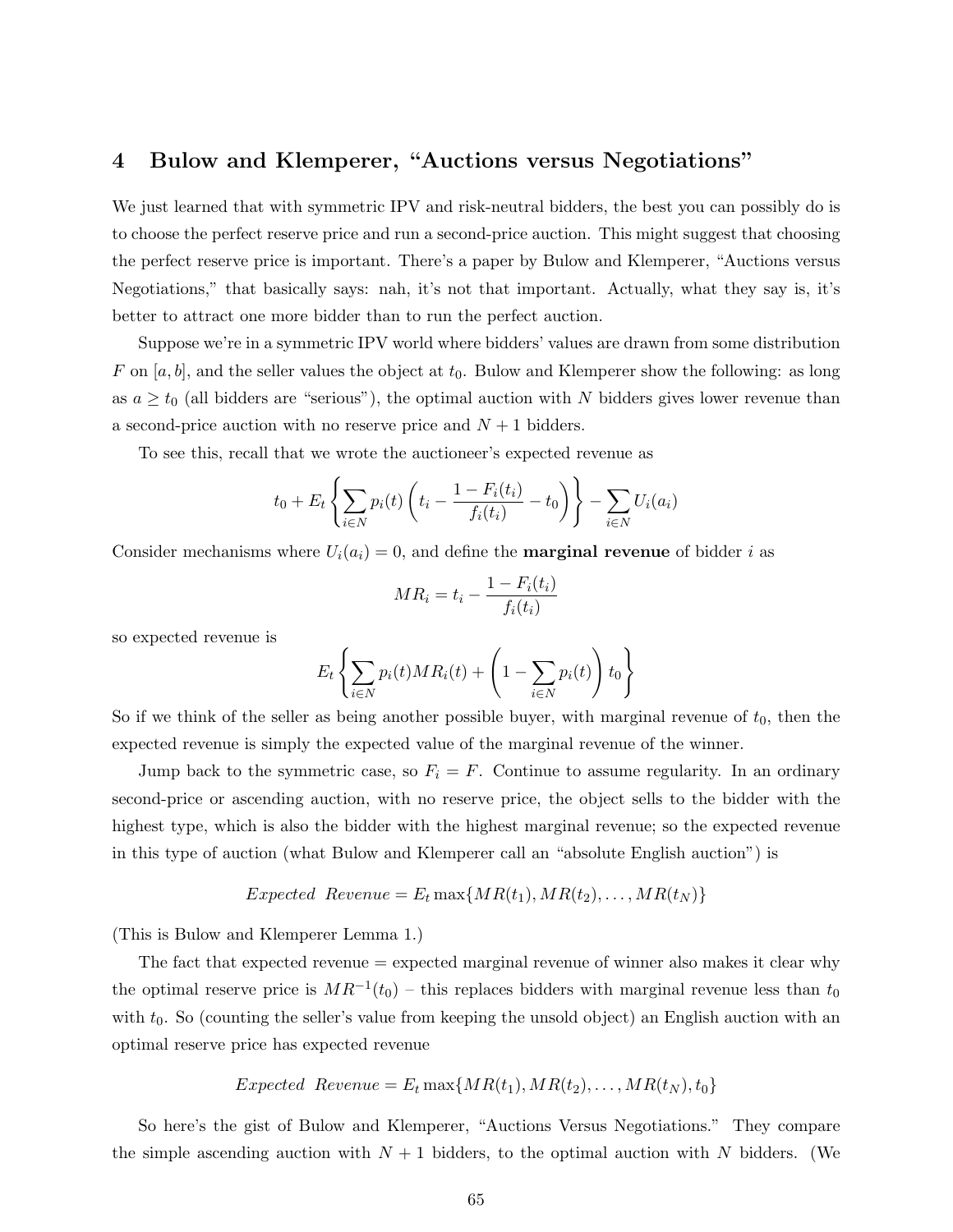discovered last week that with symmetric independent private values, the optimal auction is an ascending auction with a reserve price of  $MR^{-1}(t_0)$ .) The gist of Bulow and Klemperer is that the former is higher, that is, that

$$
E \max\{MR(t_1), MR(t_2), \ldots, MR(t_N), MR(t_{N+1})\} \ge E \max\{MR(t_1), MR(t_2), \ldots, MR(t_N), t_0\}
$$

so the seller gains more by attracting one more bidder than by holding the "perfect" auction. (They normalize  $t_0$  to 0, but this doesn't change anything.)

Let's prove this. The proof has a few steps.

First of all, note that the expected value of  $MR(t<sub>i</sub>)$  is a, the lower bound of the support. This is because

$$
E_{t_i}MR(t_i) = E_{t_i} \left( t_i - \frac{1 - F(t_i)}{f(t_i)} \right)
$$
  
= 
$$
\int_a^b \left( t_i - \frac{1 - F(t_i)}{f(t_i)} \right) f(t_i) dt_i
$$
  
= 
$$
\int_a^b (t_i f(t_i) - 1 + F(t_i)) dt_i
$$

Now,  $tf(t) + F(t)$  has integral  $tF(t)$ , so this integrates to

$$
t_i F(t_i)|_{t_i=a}^b - (b-a) = b - 0 - (b-a) = a
$$

which by assumption is at least  $t_0$ . So  $E(MR(t_i)) \geq t_0$ .

Next, note that for fixed x, the function  $g(y) = \max\{x, y\}$  is convex, so by Jensen's inequality,

$$
E_y \max\{x, y\} \ge \max\{x, E(y)\}
$$

If we take an expectation over  $x$ , this gives us

$$
E_x\{E_y \max\{x, y\}\} \ge E_x \max\{x, E(y)\}
$$

or

$$
E\max\{x,y\} \ge E\max\{x,E(y)\}\
$$

Now let  $x = \max\{MR(t_1), MR(t_2), \ldots, MR(t_N)\}\$  and  $y = MR(t_{N+1});$ 

$$
E \max\{MR(t_1), MR(t_2), \dots, MR(t_N), MR(t_{N+1})\} \ge
$$
  

$$
E \max\{MR(t_1), MR(t_2), \dots, MR(t_N), E(MR(t_{N+1}))\} \ge
$$
  

$$
E \max\{MR(t_1), MR(t_2), \dots, MR(t_N), t_0\}
$$

and that's the proof.

Finally (and leading to the title of the paper), Bulow and Klemperer point out that "negotiations" – really, any process for allocating the object and determining the price – cannot outperform the optimal mechanism, and therefore leads to lower expected revenue than a simple ascending auction with one more bidder. They therefore argue that a seller should never agree to an early "take-it-or-leave-it" offer from one buyer when the alternative is an ascending auction with at least one more buyer, etc.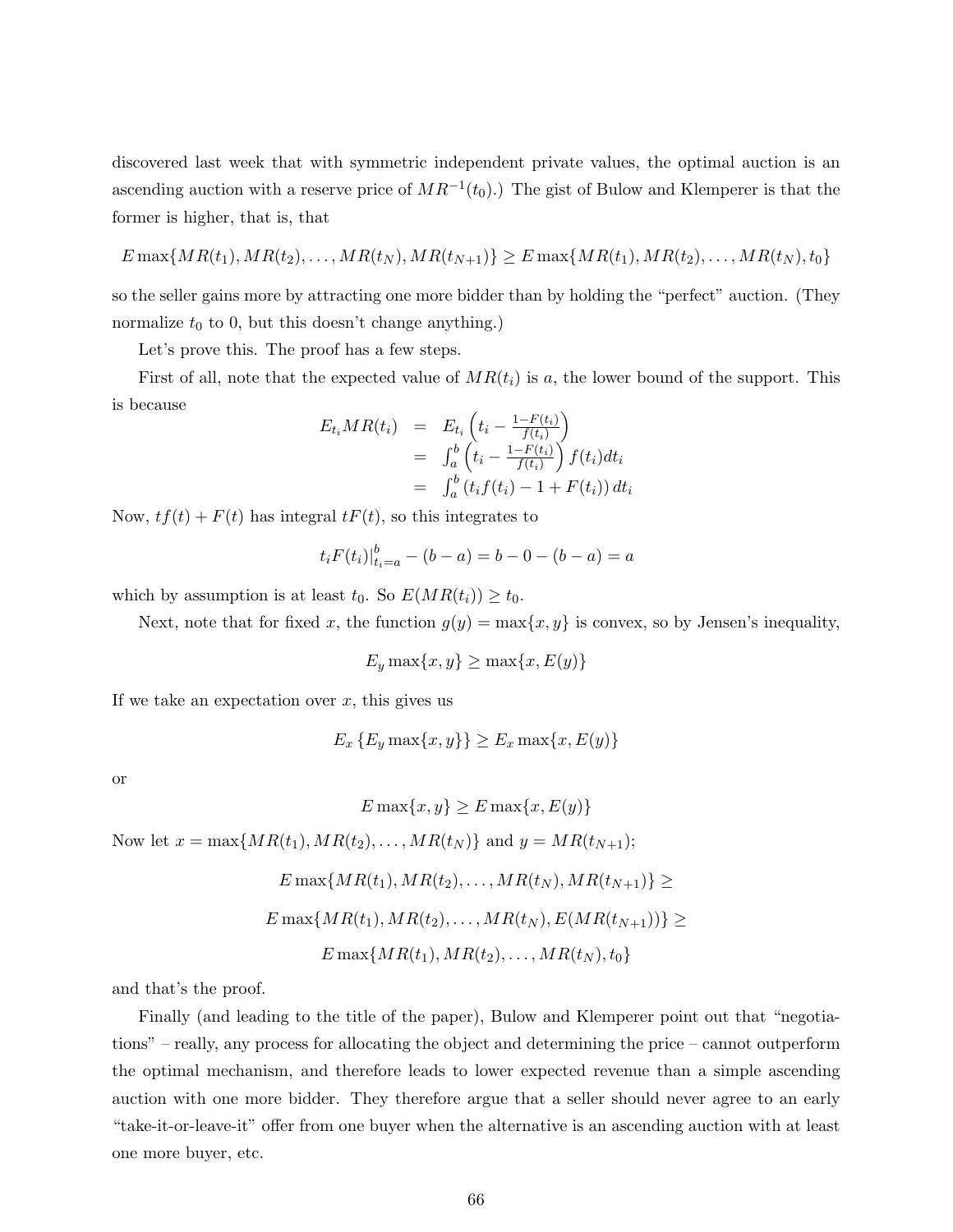# References

- Roger Myerson (1981), "Optimal Auctions," Mathematics of Operations Research 6
- Jeremy Bulow and Paul Klemperer (1996), "Auctions Versus Negotiations," American Economic Review 86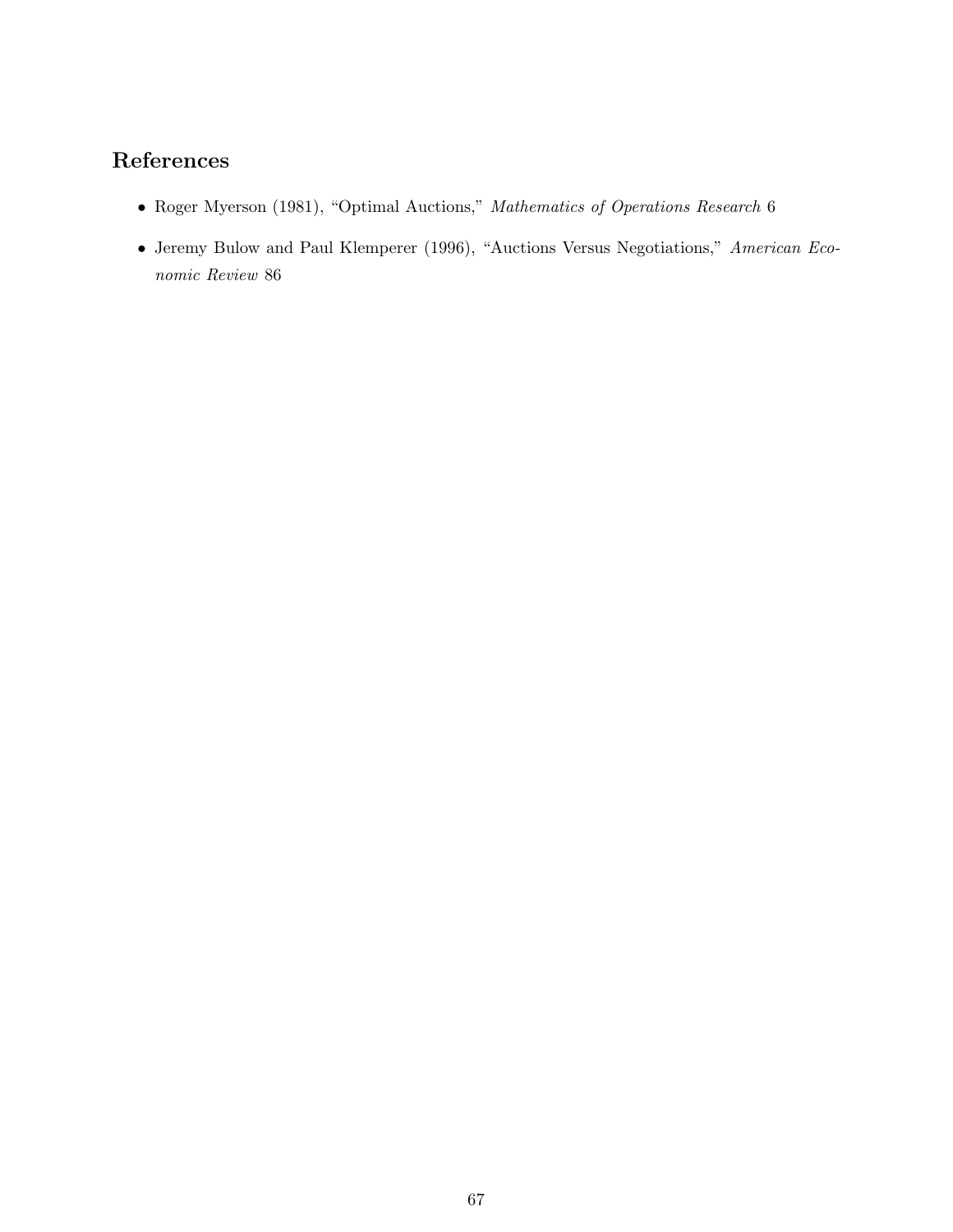# Lecture 7

# Bilateral Private Information

If buyer and seller both have private information, full efficiency is impossible.

- In the last two classes, we've solved the seller's optimization problem when facing several buyers with private information...
- Under the assumption that the bidders are risk-neutral and have *independent* private values
- $\bullet\,$  We found that<br>...
	- In the symmetric case, the best the seller can do is a "standard" auction with an optimally-set reserve price
	- In the asymmetric case, we can derive a rule for the optimal auction, but it doesn't correspond to anything "obvious"
- Today, we'll do two extensions
- First: what happens when bidders' values are correlated, rather than independent?
- And second: what happens when both buyer and seller have private information?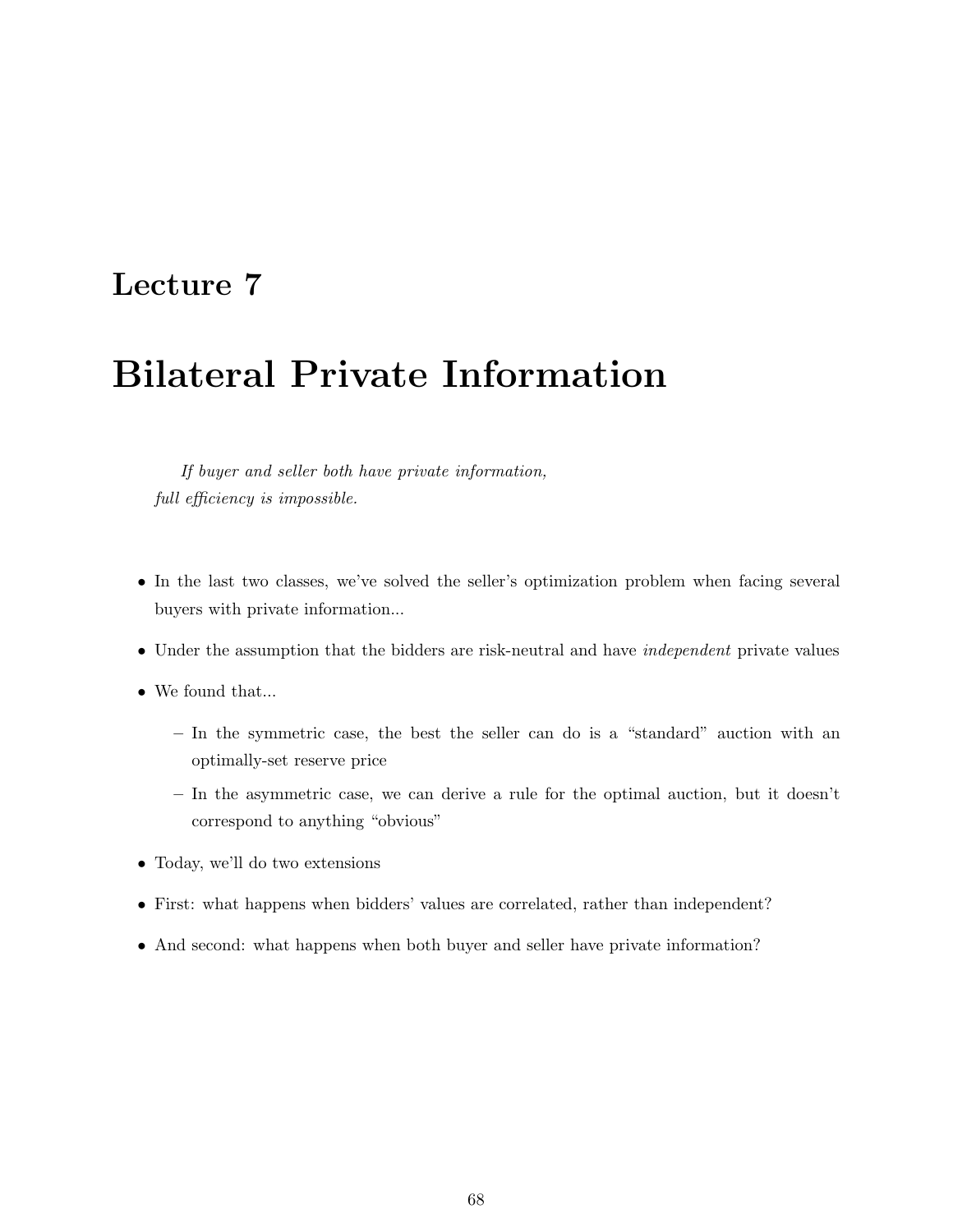## 1 Mechanism Design with Correlated Values

- If bidders' values are correlated, things change significantly
- In fact, if bidders have correlated values, this is good for the seller
- Under the assumptions we've been making the entire environment (including the joint distribution of bidders' values) is known to both the seller and all the bidders – the seller can use this correlation against the bidders, to extract more of the surplus
- Myerson gives an example to show that the seller may be able to do the best he could *possibly* do – achieve the efficient outcome (maximize total combined payoffs), and give every bidder expected payoff 0 regardless of type, so he's maximizing total surplus and capturing all of it Given individual rationality, that's the best the seller could possibly hope to do
- The example is discrete, but the intuition extends to continuous cases as well In a later paper, Cremer and McLean give a sufficient condition for this type of trick to work in general.
- So, here's Myerson's example.
	- Two bidders
	- The joint distribution of their types  $(t_1, t_2)$  is  $Pr(100, 100) = Pr(10, 10) = \frac{1}{3}$ ,  $Pr(10, 100) =$  $Pr(100, 10) = \frac{1}{6}$
	- For simplicity, suppose  $t_0 = 0$
- Consider the following direct mechanism:
	- If both bidders report high types, flip a coin, and give one of them the object for 100
	- If one reports high and one reports low, sell the high guy the object for 100, charge the low guy 30 and give him nothing
	- If both report low, flip a coin, give one 15 and give the other 5 plus the object
- First, we'll verify that this is feasible, that is, that truthful revelation is an equilibrium; then we'll consider the logic behind it
	- Suppose your opponent will be reporting his true type
	- If you have a low value, you know, conditional on that, the the other guy is low with probability  $\frac{2}{3}$ . So if you declare low, you get an expected payoff of

$$
\frac{2}{3}(15) + \frac{1}{3}(-30) = 0
$$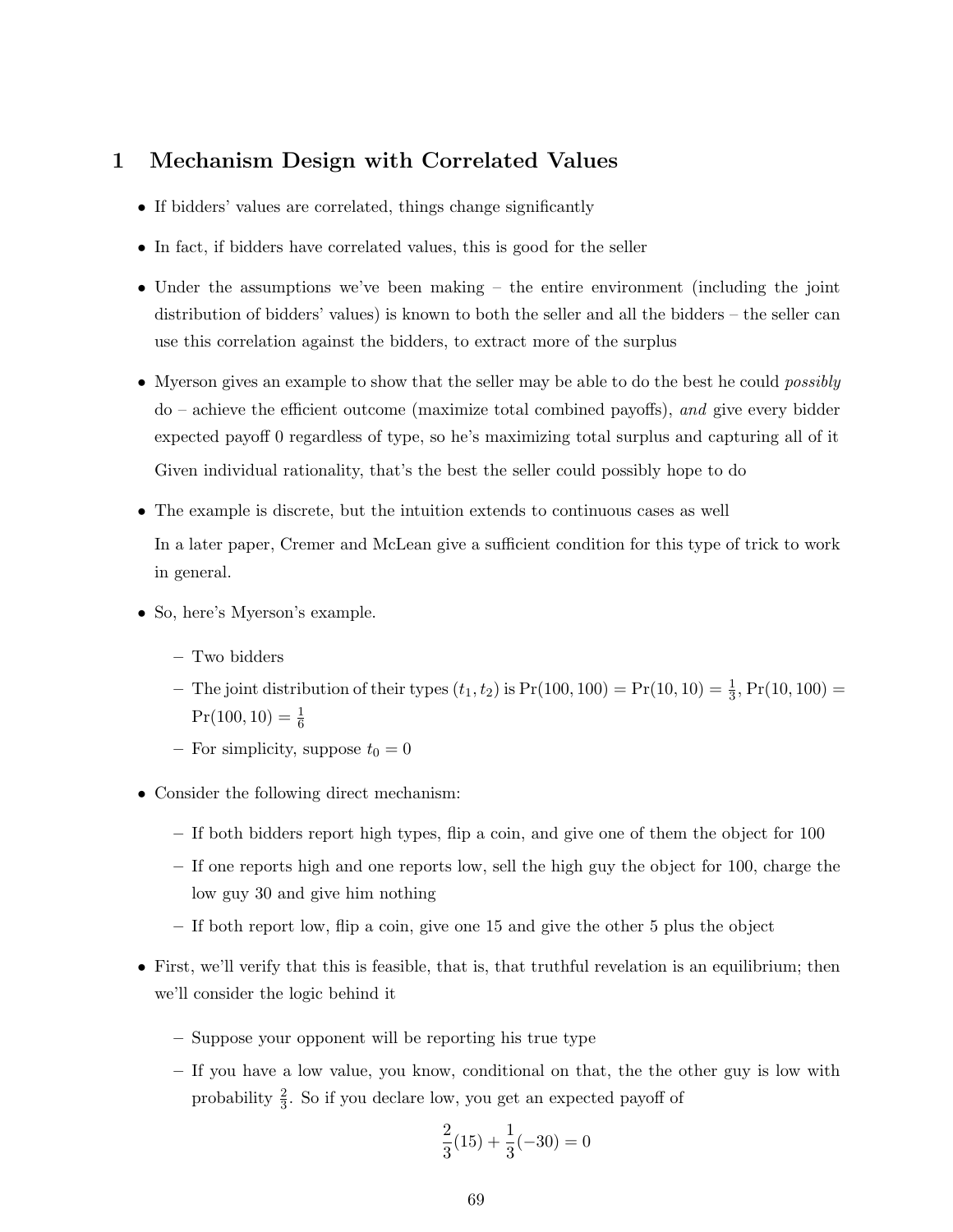– On the other hand, if you misreport your type as high, then with probability  $\frac{2}{3}$ , your opponent reports low and you pay 100 for an object you value at 10; and with probability 1  $\frac{1}{3}$ , you both report high, and with probability  $\frac{1}{2}$  you pay 100 for the object; so your payoff is

$$
\frac{2}{3}(10 - 100) + \frac{1}{3} \cdot \frac{1}{2}(10 - 100) = \frac{5}{6}(-90) < 0
$$

so your best response is clearly to report truthfully

- Now suppose you have a high value
- If you report high, then either you win the thing and pay 100, or you get nothing, so your payoff is 0
- If you report low, then with probability  $\frac{2}{3}$ , your opponent reports high and you lose 30. With probability  $\frac{1}{3}$ , your opponent reports low, and you either get the object plus 5, or you get 15; so your expected payoff is

$$
\frac{2}{3}(-30) + \frac{1}{3}\left(\frac{1}{2}(15) + \frac{1}{2}(105)\right) = -20 + \frac{1}{6}(120) = 0
$$

- So it's a weak best-response to report truthfully
- So this mechanism is incentive compatible
- Since both types get expected payoff 0 in equilibrium, it's also individually rational
- So it's feasible
- Also note that under truthful revelation, it's efficient the object is always allocated to someone, and a low type never gets it if a high type is available
- So the seller is achieving both efficiency and full surplus extraction his best-case scenario

Now, where the hell did this auction come from?

- In a "normal" setting, bidders with high types get positive expected payoffs, because you have to "leave them" some surplus to prevent them from lying and saying they have a low value
- But in this case, a bidder with a high type has information about the other type's likely value
- So what you do here is this: when a bidder claims to have a low type, you also force him to accept a "side-bet" with you about the other bidder's type
- And this bet is rigged to have 0 expected value when his type is actually low, but negative expected value when his type is actually high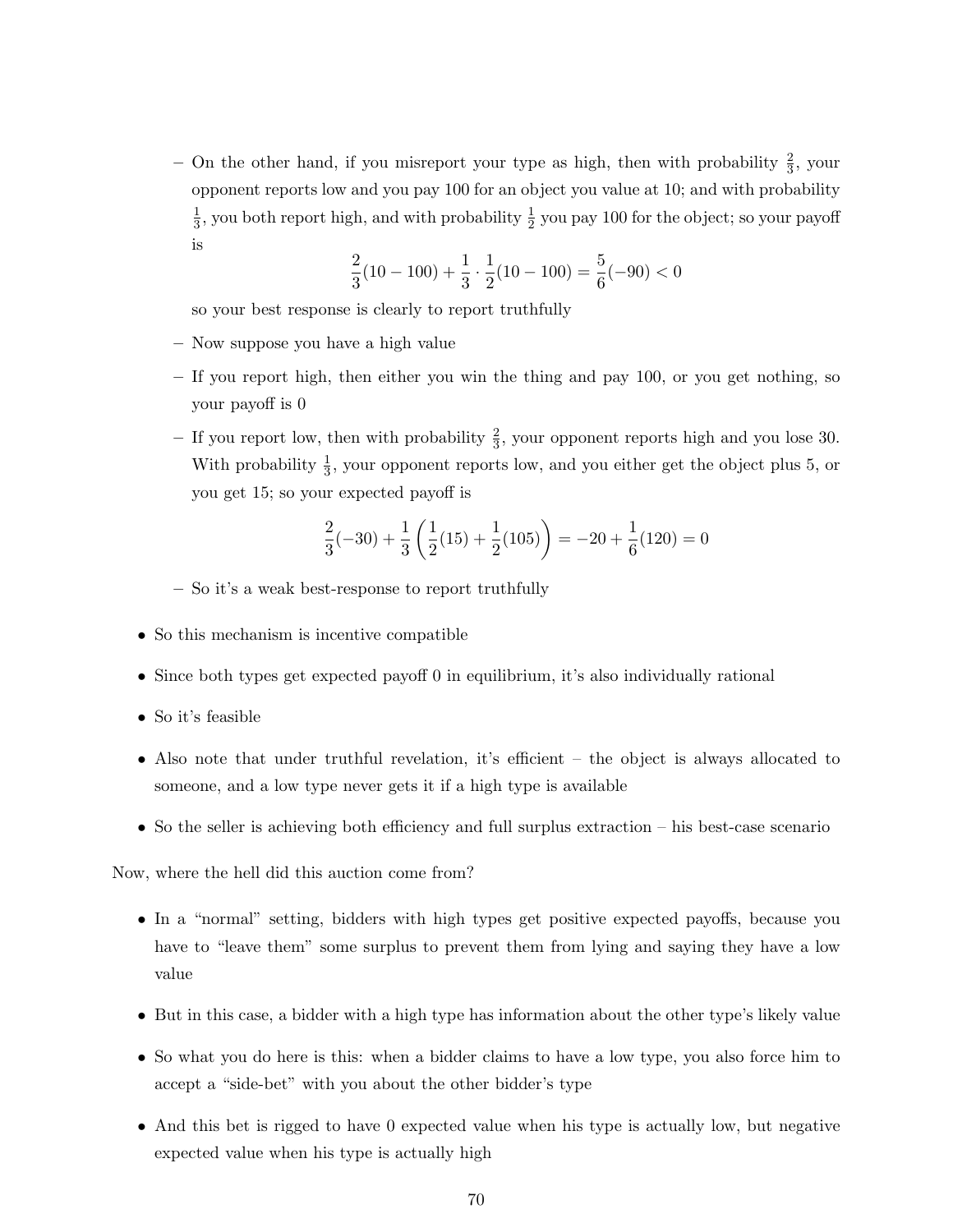- Since bidders are risk-neutral, this doesn't hurt low types, but it lowers the payoff the high type gets from misreporting his type; so it lowers the payoff you have to give him when he reports truthfully
- To see how this mechanism works, think of it this way:
	- Hold a first-price auction, where the only bids allowed are 10 and 100
	- But a bidder who bids 10 also accepts the following bid: "if the other bidder bids 10, I win 15; if the other bidder bids 100, I lose 30"
	- A bidder with low type expects his opponent to have a low type two-thirds of the time, so this bet has 0 expected payoff
	- A bidder with high type expects his opponet to have a high type two-thirds of the time, so this bet has expected value  $\frac{1}{3}(15) + \frac{2}{3}(-30) = -15$
	- Since a high bidder who bids low only wins with probability  $\frac{1}{6}$ , this wipes out the surplus of 90 he would get the times he did win.
- Cremer and McLean (1988, "Full Extraction of the Surplus in Bayesian and Dominant Strategy Auctions", Econometrica 56.6) generalize this, showing when full surplus extraction is possible with correlated types
	- They assume finite, discrete types
	- Full surplus extraction is possible if for each bidder, the matrix of probabilities of his opponents' types given his own types has full rank – so that his beliefs about his opponents are different enough for the right side bets to be created
- However, this sort of mechanism does not seem very robust
	- more than most auctions, it is extremely sensitive to the seller being right about the true distribution of types
	- it also clearly requires risk-neutrality, since you need the low types to be willing to accept a large zero-expected-value bet
	- finally, it's very sensitive to collusion both bidders bidding low is profitable for them (it's even an equilibrium!)
- I don't think Myerson is suggesting you would actually run this auction in this way just making the point that when bidder values are correlated, the optimal auction may be complicated but may outperform anything you would think of as a "regular-looking" auction.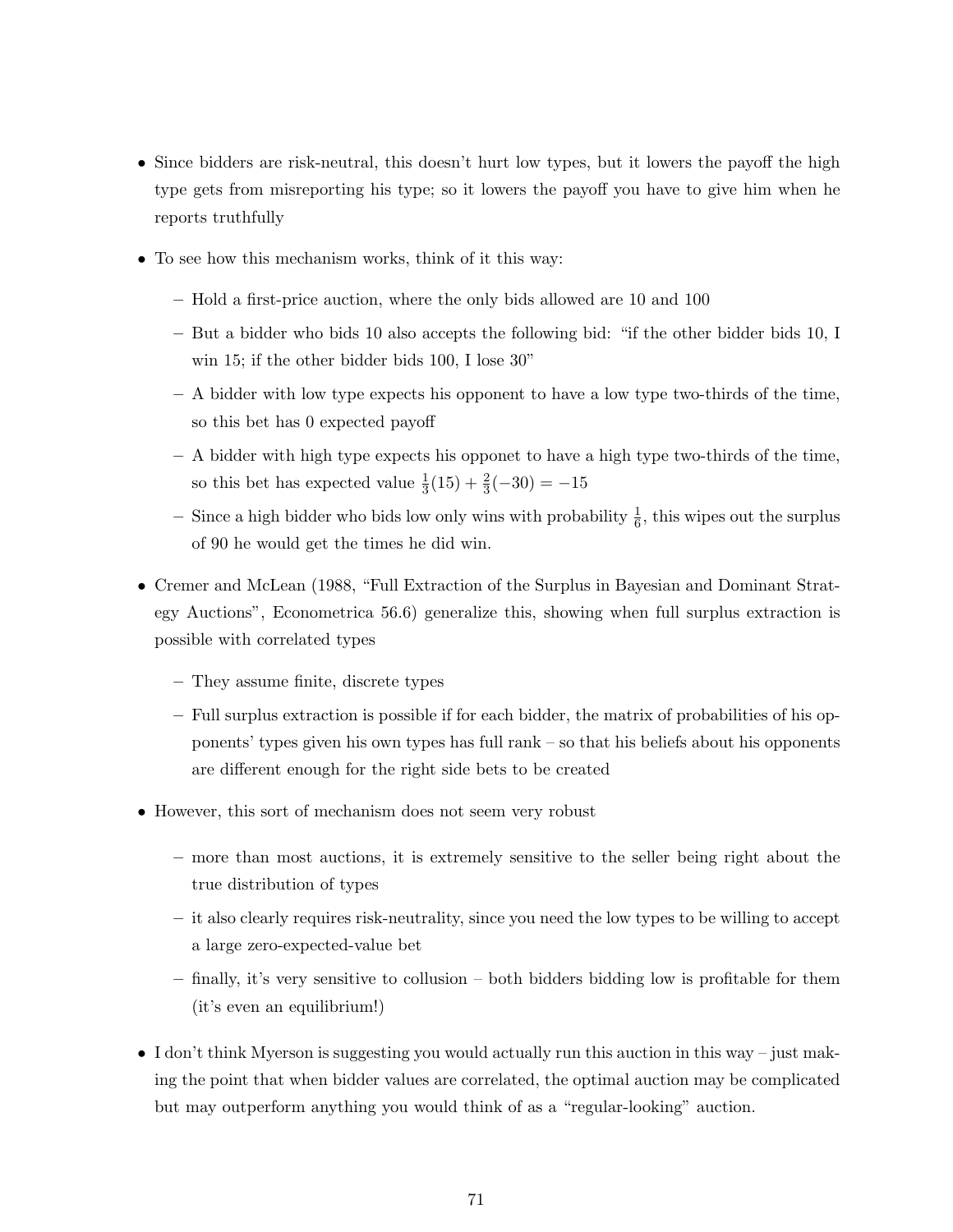## 2 Bilateral Private Information

- So far, we've focused on the case of "one-sided" private information
	- buyers have private information, but the seller doesn't
	- or if he does, it's doesn't matter, because he's the one designing the mechanism
- Now we shift to the case where there is a single buyer and a single seller, but both have private information about his own valuation of the good
- Environment:  $v_b \sim F_b$ ,  $v_s \sim F_s$
- For simplicity, assume  $\text{supp}(F_b) = \text{supp}(F_s) = [0, 1]$
- Think of  $v_s$  as the cost to the seller from giving up the good
	- just like the buyer gets payoff  $v_b p$  from buying, the seller gets  $p v_s$  from selling
	- and both get payoff 0 if there is no trade
- The general problem is to maximize ex ante surplus
	- imagine buyer and seller choose a mechanism before either one knows their type, to maximize expected payoff once they learn types and trade
	- but individual rationality still has to hold for each type after they learn their types, either one could still refuse to play
- The revelation principle still holds we can imagine both buyer and seller report their types to a neutral third party ("mediator"), who then tells them whether to trade and how much to pay each other
- Let  $p(v_b, v_s)$  be the probability they trade, given types  $v_b$  and  $v_s$
- The question: is there a feasible mechanism where trade happens whenever  $v_b > v_s$ , i.e.,

$$
p(v_b, v_s) = \begin{cases} 1 & \text{if } v_b > v_s \\ 0 & \text{if } v_b < v_s \end{cases}
$$

• The answer turns out to be no. From Myerson and Satterthwaite (1983):

Theorem. If buyer and seller each have private information about their own private value, and the support of their valuations overlap, there is no feasible mechanism that yields fully efficient trade.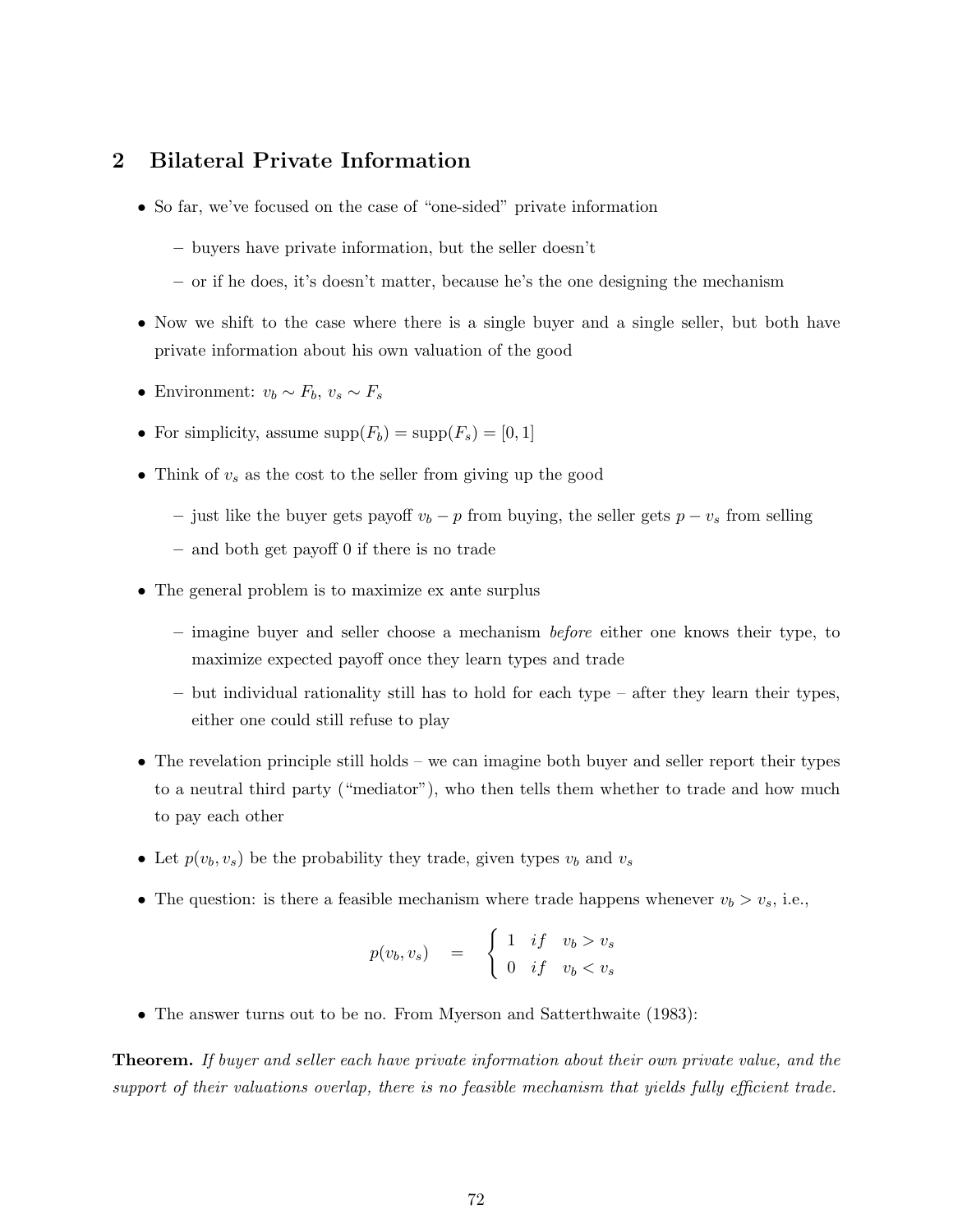- To prove it, we will suppose such a mechanism did exist, and then show it would have to violate individual rationality for either low-value buyers or high-cost sellers.
- Remember, anything we can accomplish with any mechanism, we can do with a direct mechanism, so we'll do that
- Let  $p_b(v_b) = E_{v_s} p(v_b, v_s)$  be a buyer's expected probability of trade given reported type  $v_b$ , and let  $x_b(v_b)$  be his expected payment
- Given the seller is reporting truthfully, a buyer with type  $v<sub>b</sub>$  gets expected payoff

$$
U_b(v_b) = \max_{v'_b} v_b p_b(v'_b) - x_b(v'_b)
$$

• The envelope theorem says that  $U'_b(v_b) = p_b(v_b)$ , so

$$
U_b(v_b) = U_b(0) + \int_0^{v_b} p_b(v) dv
$$

• Letting  $U_b = E_{v_b} U_b(v_b)$  be the bidder's ex-ante expected payoff,

$$
U_b = \int_0^1 \left[ U_b(0) + \int_0^{v_b} p_b(v) dv \right] f_b(v_b) dv_b
$$
  
=  $U_b(0) + \int_0^1 \left[ \int_v^1 f_b(v_b) dv_b \right] p_b(v) dv$   
=  $U_b(0) + \int_0^1 (1 - F_b(v)) p_b(v) dv$ 

• Similarly, if we let  $p_s(v_s)$  and  $x_s(v_s)$  be the seller's probability of trade and expected payment received,

$$
U_s(v_s) = \max_{v'_s} x_s(v'_s) - v_s p_s(v'_s)
$$

• So by the envelope theorem,  $U_s'(v_s) = -p_s(v_s)$ , and therefore

$$
U_s(v_s) = U_s(1) + \int_{v_s}^1 p_s(v) dv
$$

• Taking the expected value over  $v_s$ , then,

$$
U_s = \int_0^1 \left[ U_s(1) + \int_{v_s}^1 p_s(v) dv \right] f_s(v_s) dv_s
$$
  
=  $U_s(1) + \int_0^1 \left[ \int_0^v f_s(v_s) dv_s \right] p_s(v) dv$   
=  $U_s(1) + \int_0^1 F_s(v) p_s(v) dv$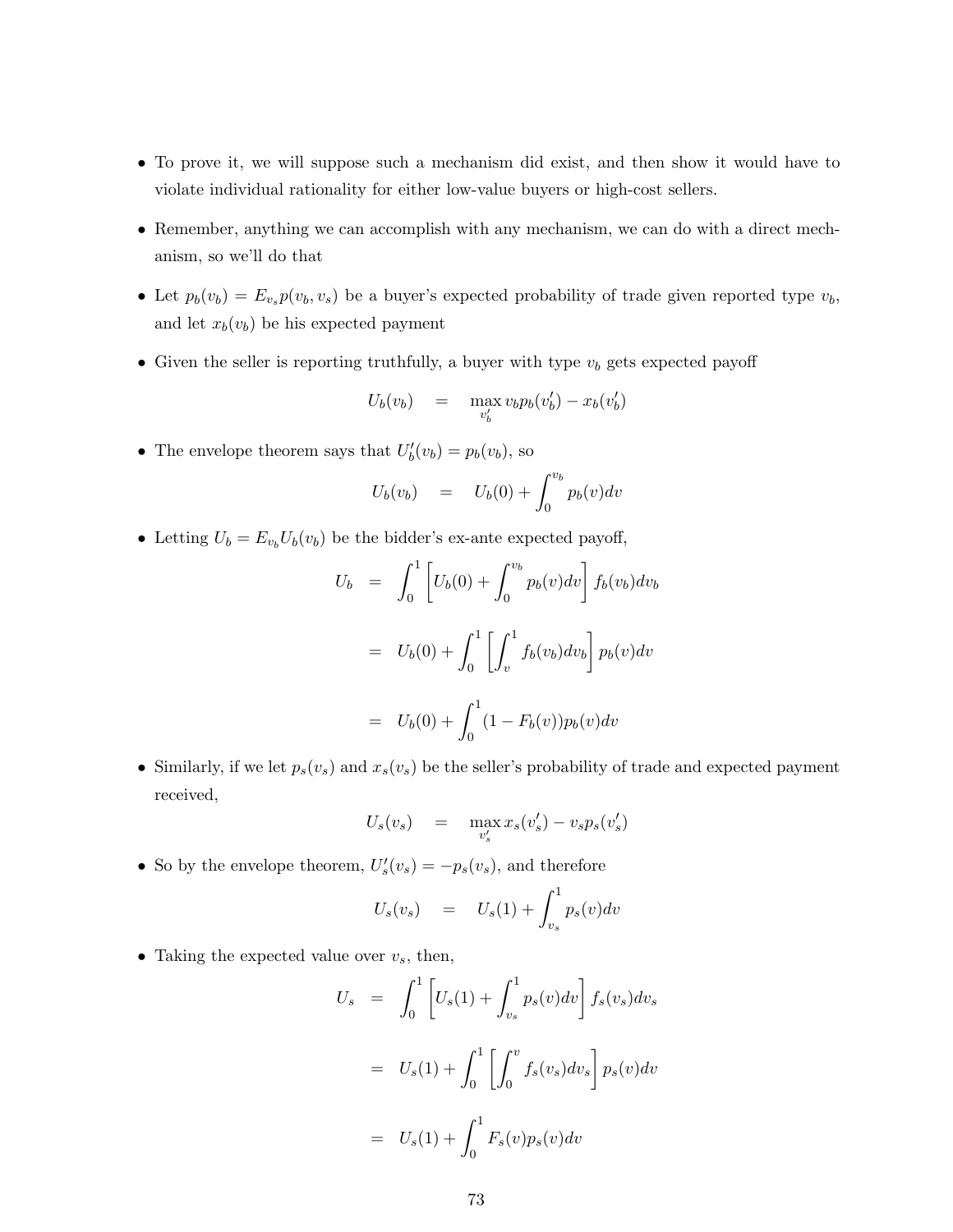• But we can also calculate combined payoffs as expected gains from trade, which are

$$
W = \int_0^1 \int_0^1 (v_b - v_s) p(v_b, v_s) f_b(v_b) f_s(v_s) dv_s dv_b
$$

• Since  $U_b + U_s = W$ , this means

$$
U_b(0) + \int_0^1 (1 - F_b(v)) p_b(v) dv + U_s(1) + \int_0^1 F_s(v) p_s(v) dv
$$
  
= 
$$
\int_0^1 \int_0^1 (v_b - v_s) p(v_b, v_s) f_b(v_b) f_s(v_s) dv_s dv_b
$$

• Now,  $p_b(v_b) = \int_0^1 p(v_b, v_s) f_s(v_s) dv_s$ , and  $p_s(v) = \int_0^1 p(v_b, v_s) f_b(v_b) dv_b$ , so we can write these as

$$
U_b(0) + \int_0^1 \int_0^1 \frac{1 - F_b(v_b)}{f_b(v_b)} p(v_b, v_s) f_b(v_b) dv_b f_s(v_s) dv_s
$$
  
+ 
$$
U_s(1) + \int_0^1 \int_0^1 \frac{F_s(v_s)}{f_s(v_s)} p(v_b, v_s) f_b(v_b) f_s(v_s) dv_b dv_s
$$
  
= 
$$
\int_0^1 \int_0^1 (v_b - v_s) p(v_b, v_s) f_b(v_b) f_s(v_s) dv_b dv_s
$$

• If we move all the integrals to the right hand side, we get

$$
U_b(0) + U_s(1) = \int_0^1 \int_0^1 \left[ \left( v_b - \frac{1 - F_b(v_b)}{f_b(v_b)} \right) - \left( v_s + \frac{F_s(v_s)}{f_s(v_s)} \right) \right] p(v_b, v_s) f_b(v_b) f_s(v_s) dv_b dv_s
$$

for any feasible mechanism, which is basically Theorem 1 of Myerson and Satterthwaite.

- How to interpret this? Think of a mechanism designer setting up a mechanism to simuiltaneously sell to the buyer and buy from the seller
- $v_b \frac{1-F_b(v_b)}{f_b(v_b)}$  $\frac{-r_b(v_b)}{f_b(v_b)}$  is the old Myerson term – the "marginal revenue" from selling to a buyer of type  $v<sub>b</sub>$ , given incentive compatibility
- $v_s + \frac{F_s(v_s)}{f_s(v_s)}$  $\frac{f_s(v_s)}{f_s(v_s)}$  is the analogous term for the seller – the "marginal cost" of buying the good from a seller of type  $v_s$
- So this is the expected value of, whenever we want the two parties to trade, simultaneously buying from the seller and reselling to the buyer
- If we were a middle man setting up a mechanism to maximize our own profit, the RHS is the thing that we would maximize
- Here, there's no middleman, just the actual buyer and seller, so that's the "excess" surplus generated by the mechanism (beyond the payoffs needed to satisfy incentive compatibility) – which is the extra payoff one or both of them get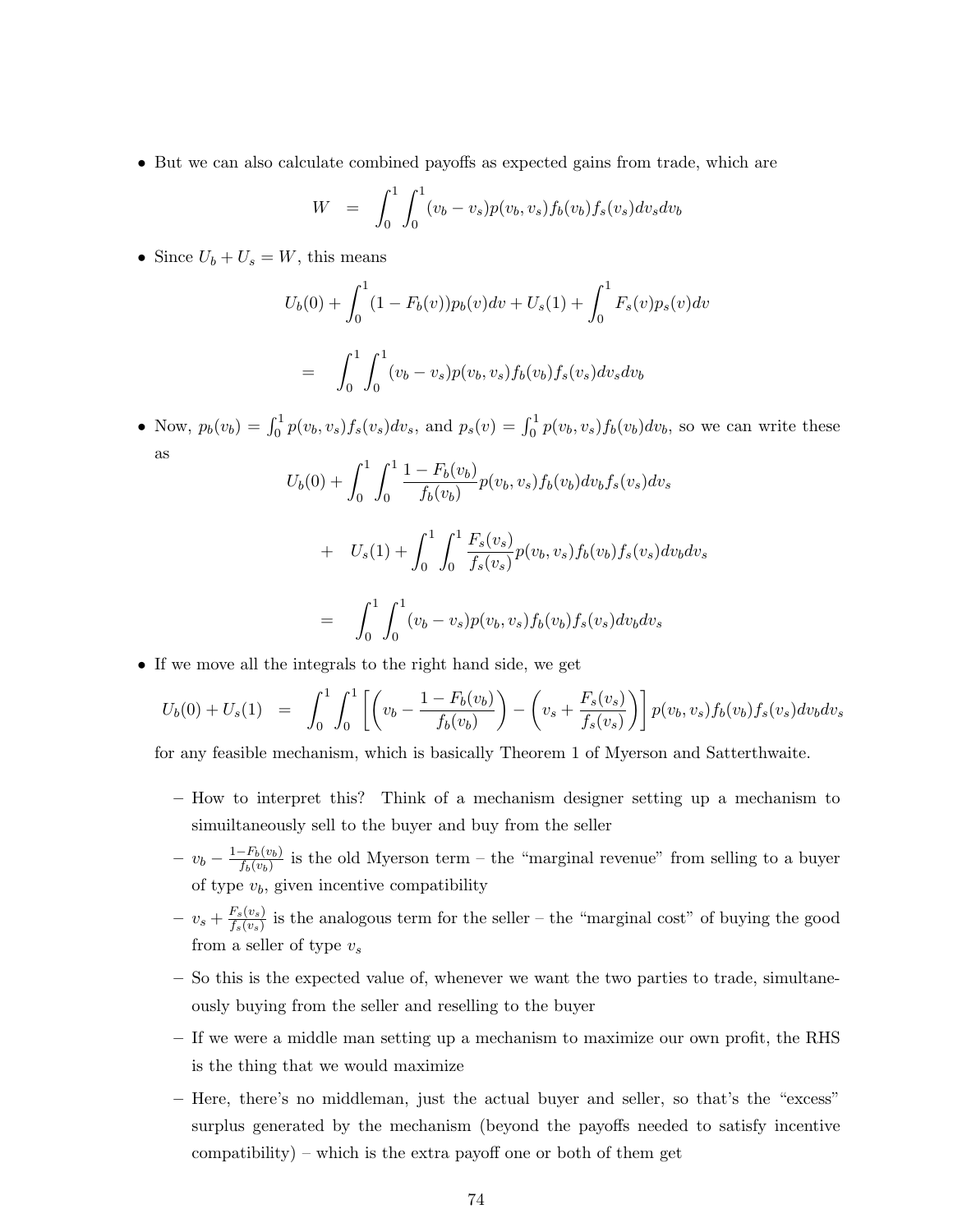• For our purposes, we want to show there is no way to get trade whenever it's efficient – that is, there's no feasible mechanism such that

$$
p(v_b, v_s) = \begin{cases} 1 & \text{if } v_b > v_s \\ 0 & \text{if } v_b < v_s \end{cases}
$$

- To prove this, suppose there was such a mechanism
- $\bullet\,$  In that case, we would get

$$
U_b(0) + U_s(1) = \int_0^1 \int_0^{v_b} \left[ \left( v_b - \frac{1 - F_b(v_b)}{f_b(v_b)} \right) - \left( v_s + \frac{F_s(v_s)}{f_s(v_s)} \right) \right] f_b(v_b) f_s(v_s) dv_s dv_b
$$

• Split that into two integrals,

$$
U_b(0) + U_s(1) = \int_0^1 \int_0^{v_b} \left( v_b - \frac{1 - F_b(v_b)}{f_b(v_b)} \right) f_b(v_b) f_s(v_s) dv_s dv_b
$$

$$
- \int_0^1 \int_0^{v_b} \left( v_s + \frac{F_s(v_s)}{f_s(v_s)} \right) f_b(v_b) f_s(v_s) dv_s dv_b
$$

• Simplifying the first one gives

$$
INT1 = \int_0^1 \int_0^{v_b} \left( v_b - \frac{1 - F_b(v_b)}{f_b(v_b)} \right) f_b(v_b) f_s(v_s) dv_s dv_b
$$
  
= 
$$
\int_0^1 \left( \int_0^{v_b} f_s(v_s) dv_s \right) \left( v_b - \frac{1 - F_b(v_b)}{f_b(v_b)} \right) f_b(v_b) dv_b
$$
  
= 
$$
\int_0^1 F_s(v_b) (v_b f_b(v_b) - (1 - F_b(v_b))) dv_b
$$

• Simplifying the second one gives

$$
INT2 = \int_0^1 \int_0^{v_b} \left( v_s + \frac{F_s(v_s)}{f_s(v_s)} \right) f_b(v_b) f_s(v_s) dv_s dv_b
$$
  
= 
$$
\int_0^1 \left( \int_0^{v_b} (v_s f_s(v_s) + F_s(v_s)) dv_s \right) f_b(v_b) dv_b
$$
  
= 
$$
\int_0^1 (v_s F_s(v_s)|_{v_s=0}^{v_b}) f_b(v_b) dv_b
$$
  
= 
$$
\int_0^1 v_b F_s(v_b) f_b(v_b) dv_b
$$